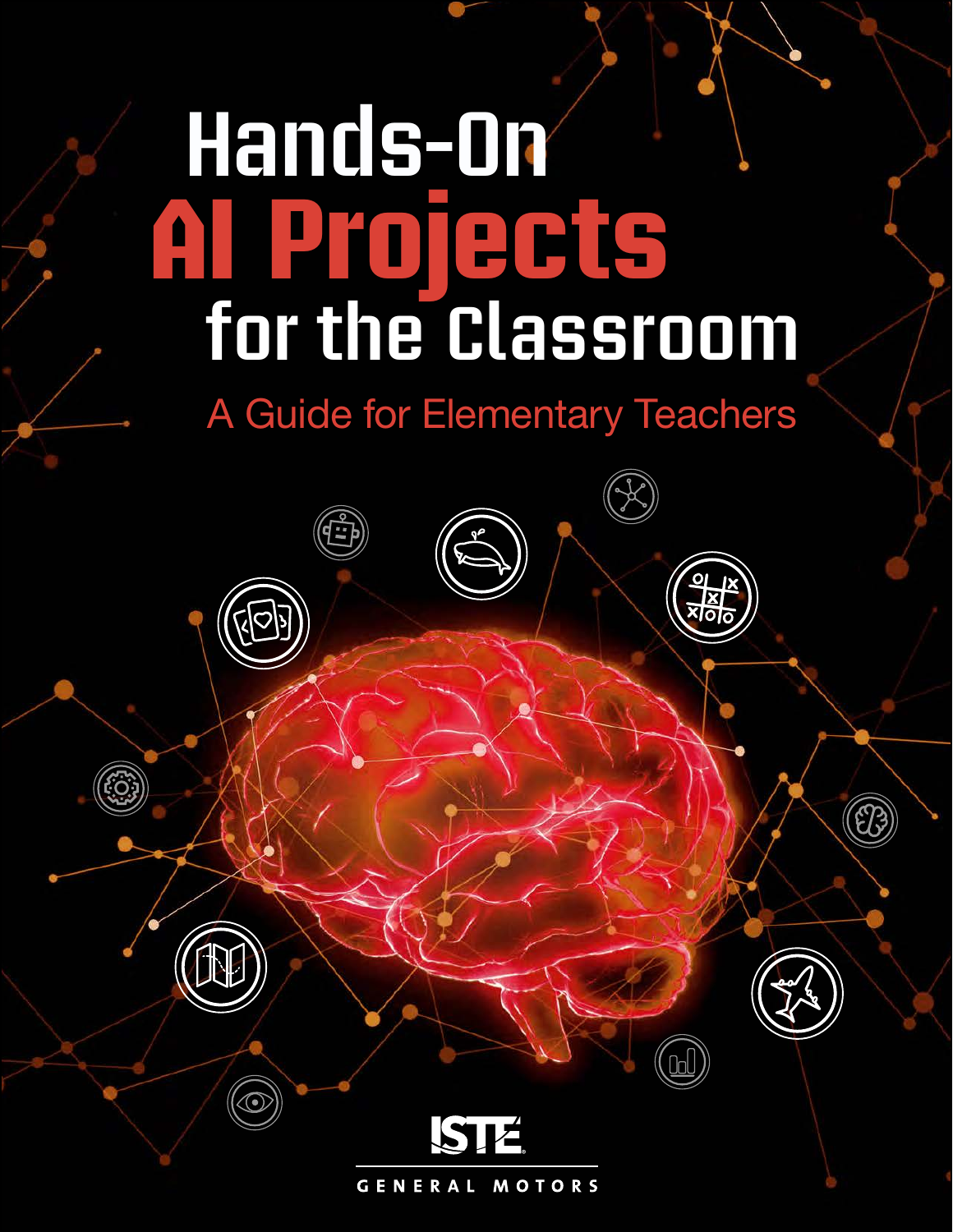## A Guide for Elementary Teachers **Hands-On for the Classroom AI Projects**

### About ISTE

The International Society for Technology in Education (ISTE) is a nonprofit organization that works with the global education community to accelerate the use of technology to solve tough problems and inspire innovation. Our worldwide network believes in the potential technology holds to transform teaching and learning.

ISTE sets a bold vision for education transformation through the ISTE Standards, a framework for students, educators, administrators, coaches and computer science educators to rethink education and create innovative learning environments. ISTE hosts the annual ISTE Conference & Expo, one of the world's most influential edtech events. The organization's professional learning offerings include online courses, professional networks, year-round academies, peer-reviewed journals and other publications. ISTE is also the leading publisher of books focused on technology in education. For more information or to become an ISTE member, visit *[iste.org](http://iste.org)*. Subscribe to ISTE's YouTube channel and connect with ISTE on Twitter, Facebook and LinkedIn.

### Related Resources

[Teaching AI: Exploring New Frontiers for Learning](https://id.iste.org/connected/resources/product?id=4209) by Michelle Zimmerman

ISTE online course, *[Artificial Intelligence and Their Practical Use in Schools](https://www.iste.org/learn/iste-u/artificial-intelligence)*

To see all books available from ISTE, please visit [iste.org/books](https://www.iste.org/learn/books)

To see all courses available from ISTE, please visit [iste.org/isteu](https://www.iste.org/learn/iste-u)





This work is licensed under a [Creative Commons Attribution 4.0 International License.](https://creativecommons.org/licenses/by-nc-sa/4.0/)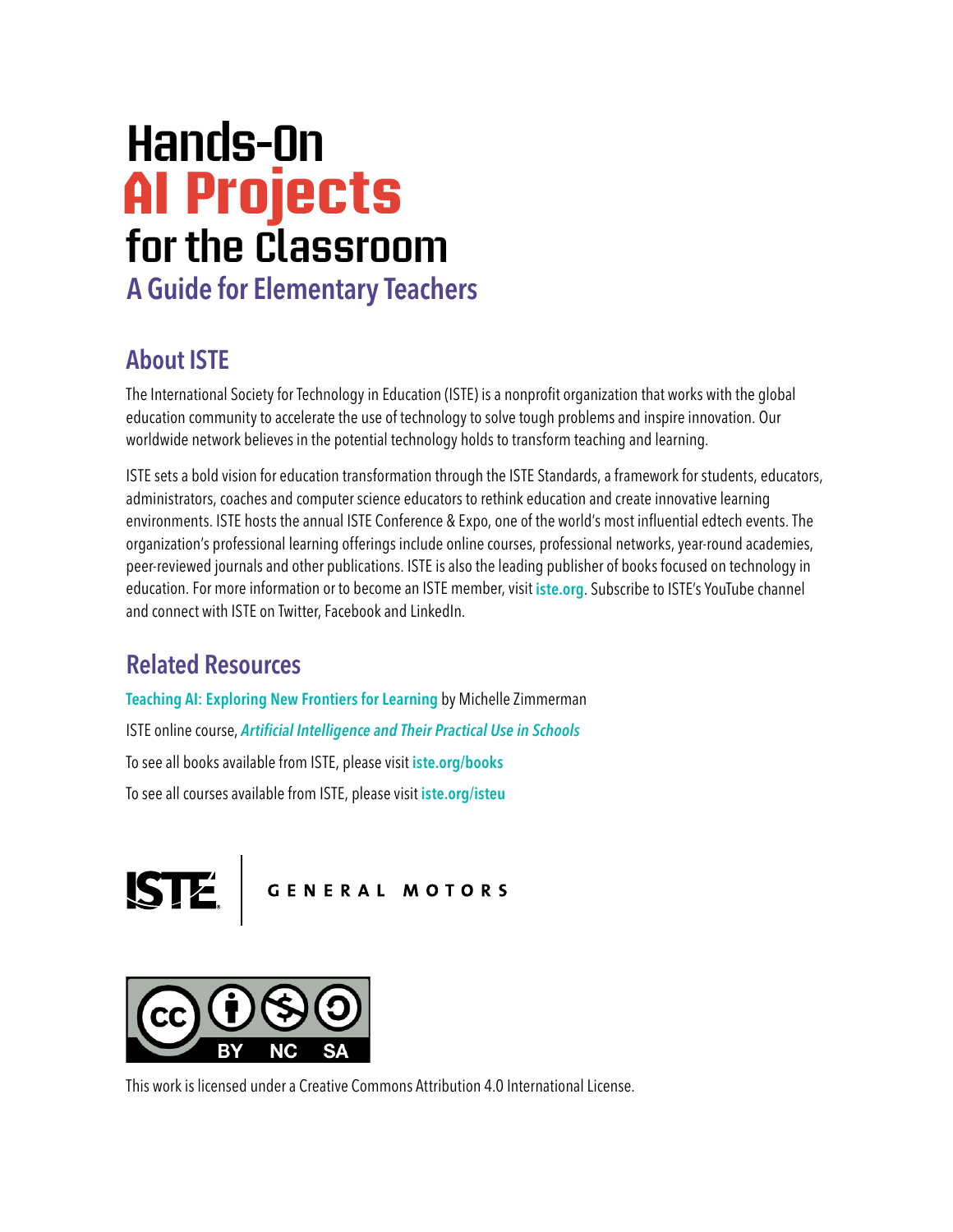## **Contents**

| PROJECT 1<br>What AI Does Well and Does Not Do as Well <b>Commission Contract AI Does</b> 12                         |    |
|----------------------------------------------------------------------------------------------------------------------|----|
|                                                                                                                      |    |
| <b>PROJECT 2</b><br>Training Data and Machine Learning <b>Commission Commission Commission</b> 20                    |    |
|                                                                                                                      |    |
| PROJECT <sub>3</sub>                                                                                                 |    |
|                                                                                                                      |    |
| PROJECT 4                                                                                                            |    |
|                                                                                                                      |    |
|                                                                                                                      | 45 |
| APPENDIX A<br>Unpacking Artificial Intelligence <b>Manual According to the Contract Office</b> A6                    |    |
| <b>APPENDIX B</b><br>Alignment to ISTE Standards and AI4K12 Five Big Ideas in AI <b>Constitution Constitution</b> 50 |    |
|                                                                                                                      |    |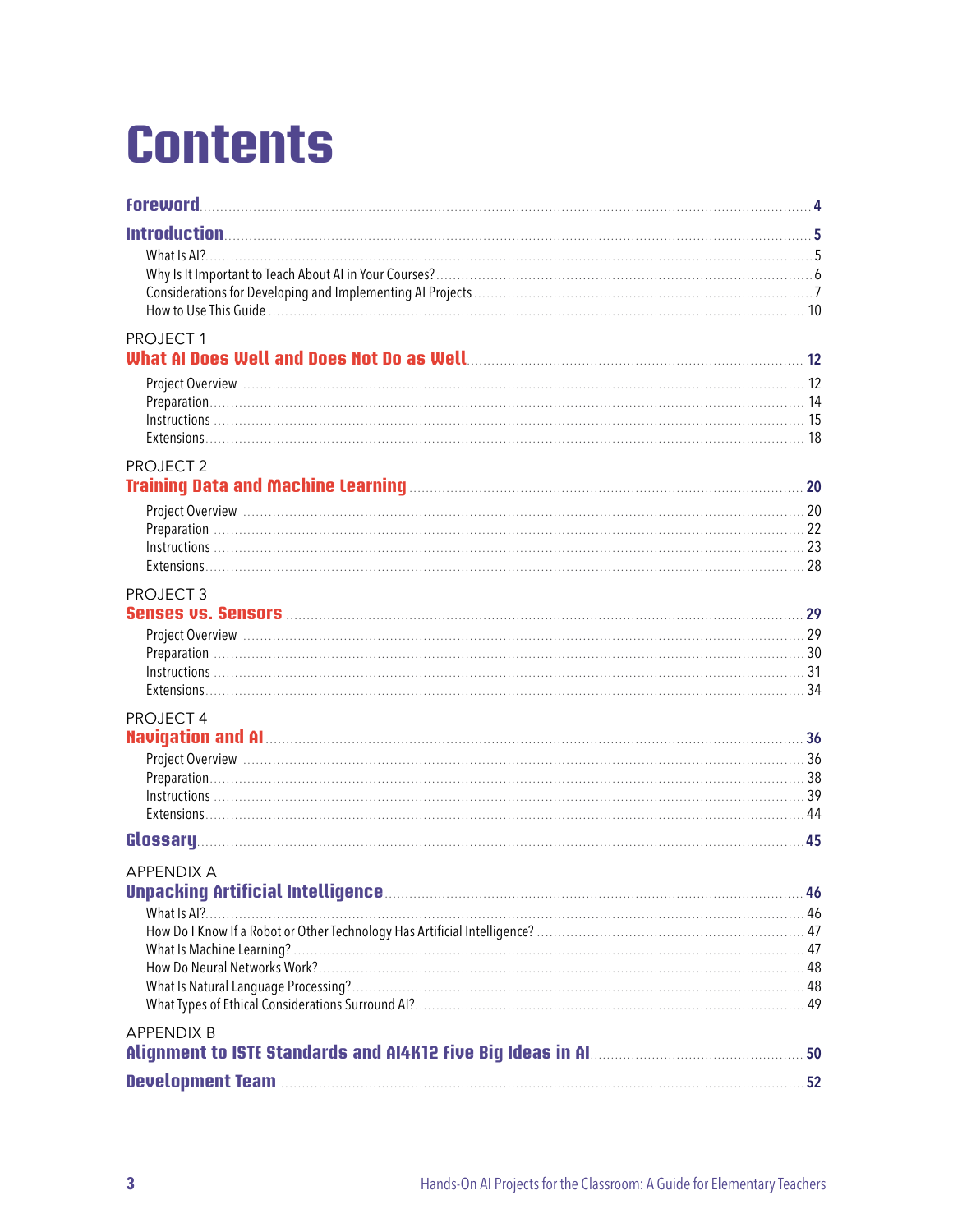## <span id="page-3-0"></span>**Foreword**

Welcome to the *Hands-On AI Projects for the Classroom* series, a set of guides for teachers who are seeking instructional and curricular resources about artificial intelligence (AI) for various grade levels and across a range of subject areas.

We know that the jobs of the future will increasingly demand knowledge of how to leverage and collaborate with AI as a tool for problem-solving. Unfortunately, most students today are not on a trajectory to fill those jobs. To prepare students, all educators need to understand the implications, applications, and creation methods behind AI. After all, teachers are the most important link in developing the new generation of AI-savvy learners, workers, and leaders.

That's why ISTE has partnered with General Motors (GM) to lead the way regarding AI in education. Over the past three years, we have teamed up with GM to create scalable professional learning experiences to help educators bring AI to their classrooms in relevant ways, and to support students' exploration of AI-related careers.

These guides are an extension of our work and feature student-driven AI projects curated from educators in the field, as well as strategies to support teachers in implementing the projects in a variety of K–12 classrooms. The projects engage students in both unplugged and technology-infused activities that explore key facets of AI technologies.

The *Hands-On AI Projects for the Classroom* series is just one of the resources ISTE is creating to help educators implement powerful AI projects to prepare students for their futures.

We are convinced that the language of future problem-solving will be the language of AI, and that educators must accelerate their understanding of AI in order to guide the next generation. We are here to help you make that happen!

Joseph South ISTE Chief Learning Officer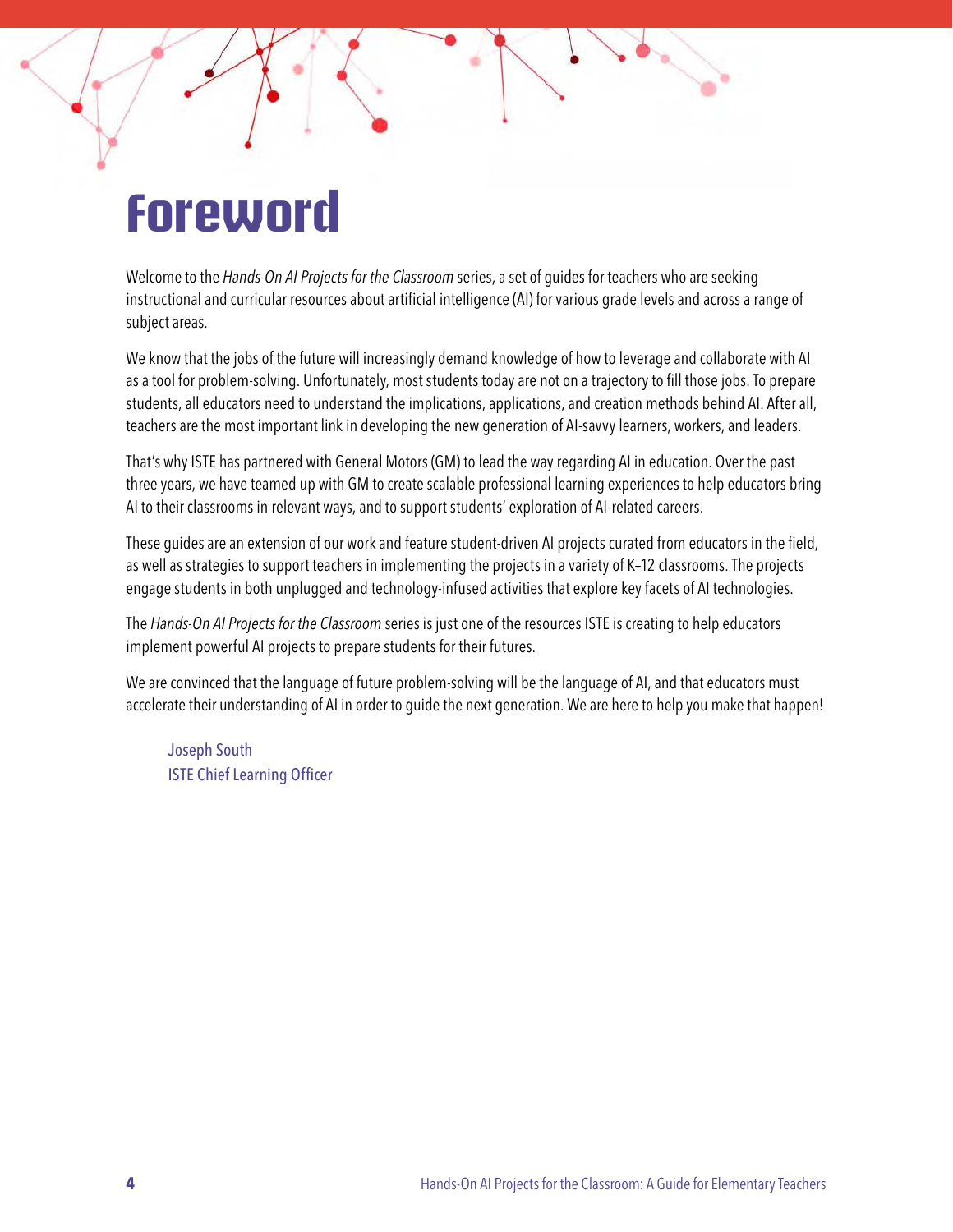## <span id="page-4-0"></span>**Introduction**

### What Is AI?

AI pervades learning, working, and living in the modern world. In fact, AI technologies are being developed and applied across all fields of study—from science and government to language acquisition and art. We believe that, in order to be successful in school and in life, *all* K–12 students need a foundational understanding of what AI is, how it works, and how it impacts society. AI education is important across *all* subject areas, not just computer science classes.

Yet, even if we believe that, most of us as K–12 educators and education leaders have not had much education in AI ourselves. You might even find yourself wondering: What exactly is AI? And if you are, you are not alone. In fact, even professionals in the field of AI do not always agree on the answer. Nevertheless, it is important to know what we mean in this guide when we refer to AI.

According to John McCarthy, who first coined the term, artificial Intelligence is "the science and engineering of making intelligent machines, especially intelligent computer programs" (McCarthy, J., 2007)<sup>1</sup>. A technology powered by AI is capable of such things as using sensors to meaningfully perceive the world around it, of analyzing and organizing the data it perceives, and of autonomously using that data to make predictions and decisions.

In fact, the autonomous decision-making nature of AI technologies is part of what helps us to distinguish technologies that are and are not AI. For example, autonomous decision-making separates the non-AI automatic doors at your grocery store—which do use sensors to perceive, but open in response to simple if-then conditional statements—from AI-powered, self-driving cars that use sensors to perceive and analyze visual data, represent that data as a map of the world, and make time-sensitive, life-and-death decisions about which direction to move in next, and at what speed.

At their best, AI technologies accomplish tasks that are difficult or impossible for humans to accomplish by themselves. While early AI made decisions based on a preprogrammed set of data and actions, many newer AI technologies use machine learning to improve based on novel data as it is presented. When trained well, AI software is able to efficiently and effectively process, recognize patterns in, and extrapolate conclusions from large data sets across various fields of study. Similarly, robots powered by AI have the potential to complete tasks that are physically complicated, demanding, or even dangerous for their human counterparts. The projects in this guide and in the other volumes of the *Hands-On AI Projects for the Classroom* series reveal these capabilities to K–12 students across various subject areas and grade levels.

You can learn more about AI and access supporting resources in [Appendix A: Unpacking Artificial Intelligence](#page-45-0).

<sup>1</sup> McCarthy, J. (2007). What is artificial intelligence? Retrieved from [jmc.stanford.edu/articles/whatisai/whatisai.pdf](http://jmc.stanford.edu/articles/whatisai/whatisai.pdf)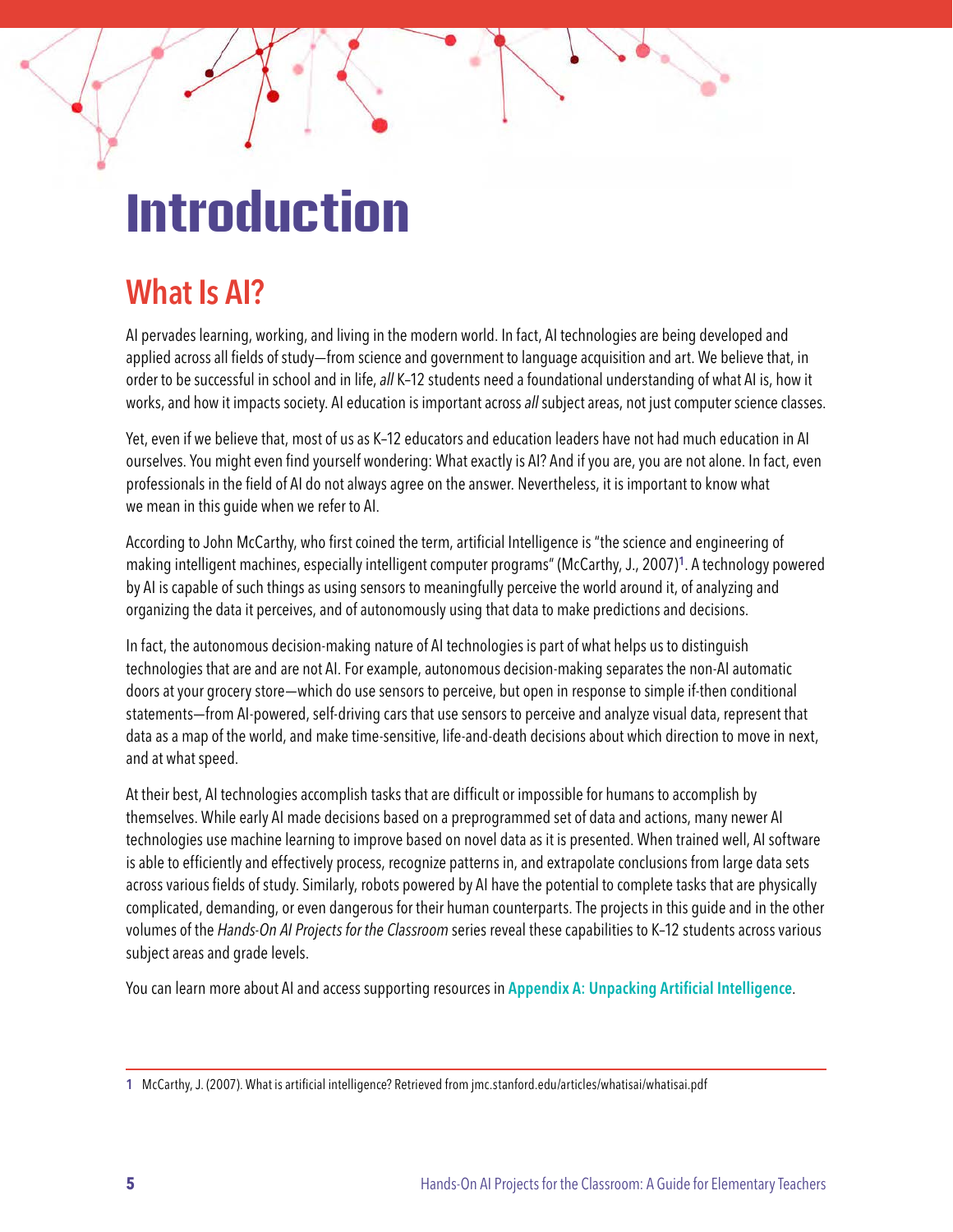### <span id="page-5-0"></span>Why Is It Important to Teach About AI in Your Courses?

Think about articles you may have read related to the use of AI in K–12 education. Odds are the majority of them are focused on two general areas: automating administrative tasks, such as taking attendance and grading assignments, or increasing student performance through AI-supported assessment, personalized learning, and increasing engagement in typically mundane rote learning. Yes, AI can be used in these ways. However, strategies of this kind barely scratch the surface when it comes to AI's potential for impacting students' lives—not only in the classroom but throughout their daily activities. The driving purpose of this guide is to look beyond the kinds of strategies mentioned above to consider not only how AI makes life easier at a superficial level, but also what students need to know and understand about AI to ensure they become thoughtful users and even creators of these powerful tools.

This guide is for educators who teach grades K–5. Why devote a guide to elementary education? Once the stuff of science fiction, AI now permeates nearly every facet of our lives. Many children are aware of tools like voice-activated assistants or navigators, but we may not recognize the importance of helping even our youngest students begin to understand that they are interacting with AI-supported tools and devices, and how these AI agents work. For example, we can help students realize that:

- AI does some things very well, such as image/speech recognition, but other tasks like discerning emotions or making ethical decisions are currently done better by humans.
- AI robots are able to interact with the environment around them because they have sensors that mimic animal senses.
- AI navigation systems are trained to analyze different ways to get from one place to another and make independent decisions regarding the shortest or fastest route to a destination.
- There are basic best practices for data collection for machine learning, including how data are gathered, classified, and organized using rules.

The beauty of AI-supported tools and devices is that they blend often seamlessly into our lives; we can employ them without having to give much thought about how they work. This is obvious to adults who grew up in a pre-AI world, but AI may appear to be mysterious or magical to children. They need to be explicitly taught that AI agents can be trained to imitate human intelligence, but they are not human. Awareness at this level does not require specific technical expertise. Educators with little or no prior experience with AI may still help their students become more informed about AI technologies. They can help by identifying instances of AI use, exploring the ethics of machines influencing the decisions we make, and understanding AI concepts enough that they can remind students that AI is a tool created by humans.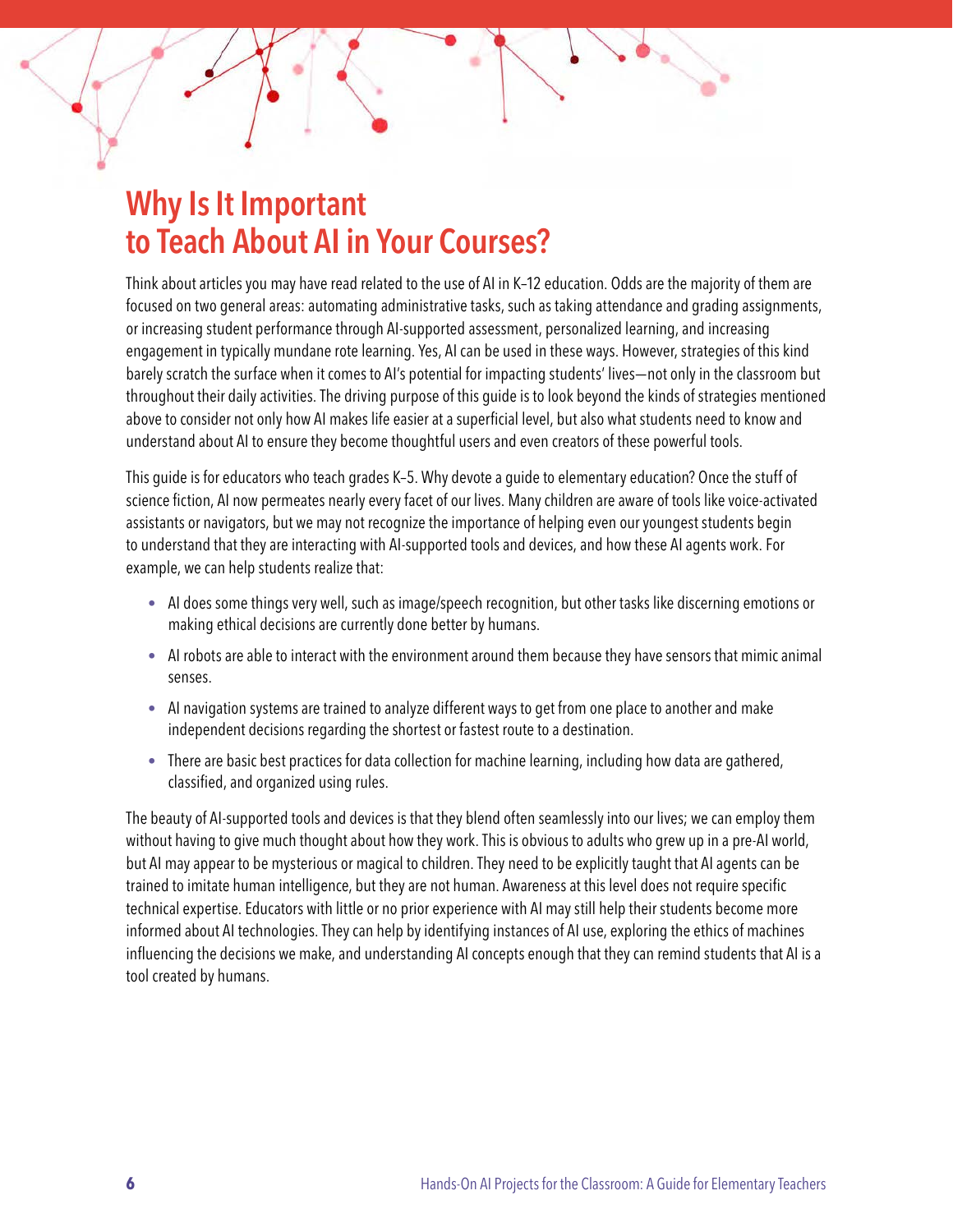<span id="page-6-0"></span>Until recently, conventional wisdom has suggested that K–5 students are too young to learn about AI due to the technical content. In reality, students in these grade levels have been taught skills that lead to an early understanding of how AI works: pattern recognition, sequencing, categorization, sorting, navigation skills, map reading, and even knowledge of animal senses are just a few of the competencies educators can leverage to help youngsters understand how AI works. The projects in this guide offer educators insights into ways they can frame these skills to help their students better understand AI.

### Considerations for Developing and Implementing AI Projects

This guide provides student-driven projects that can directly teach subject area standards in tandem with foundational understandings of what AI is, how it works, and how it impacts society. Several key approaches were taken into consideration in the design of these projects. Understanding these approaches will support both your understanding and implementation of the projects in this guide, as well as your own work to design further activities that integrate AI education into your curriculum.

### Our Student-Driven Approach

The projects in this guide use a student-driven approach to learning. Instead of simply learning *about* AI through videos or lectures, the students completing these projects are active participants in their AI exploration. In the process, students work directly with innovative AI technologies, participate in "unplugged" activities that further their understanding of how AI technologies work, and create various authentic products—from presentations to designing an AI robot—to demonstrate their learning.

Each project's student-driven activities are divided into three sections: Getting Started, Take a Closer Look, and Culminating Performances.

**Getting Started** activities hook students' interest, activate prior knowledge, and introduce them to the project's objectives.

**Take a Closer Look** activities develop students' AI understanding by providing students with scaffolded, guided learning activities that make connections between AI concepts and subject-area content. Students will learn key vocabulary, discover and analyze how real-world AI technologies work, and apply AI tools as they relate to subjectarea problems.

**Culminating Performances** challenge students to synthesize their learning, complete a meaningful performance task, and reflect on the societal impact of what they have learned.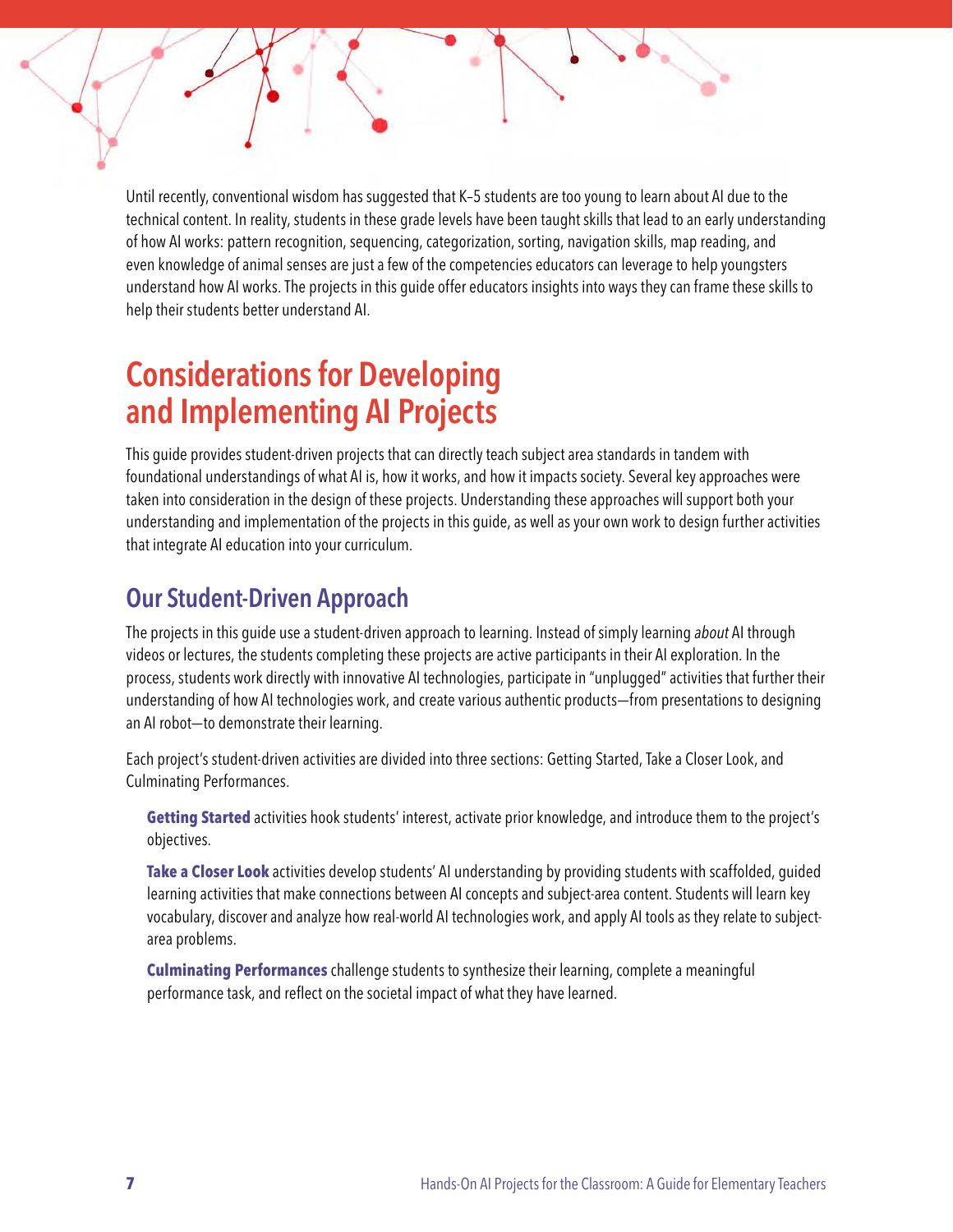Moreover, in this guide, students' exploration of AI is framed within the standards, concepts, and depth that would be appropriate to for students in grades K–5. Depending on the level of your students and the amount of time you have available, you might complete the entire project from Getting Started to Culminating Performances, you might pick and choose from the listed activities, or you might take students' learning further by taking advantage of the additional extensions and resources provided for you. For students with no previous experience with AI education, exposure to the guided learning activities alone will create an understanding of their world that they likely did not previously have. And for those with some background in AI, the complete projects and resources will still challenge their thinking and expose them to new AI technologies and applications across various fields of study.

In addition to modifying which project activities you implement, you can also modify the projects themselves as needed to support learning at various grade and ability levels. You might provide simpler explanations and vocabulary definitions; assign students to work as individuals, small groups, or a whole class; or adjust the output of the Culminating Performance to better suit their abilities. For example, the Training Data and Machine Learning project can be completed by students in any K–5 grade level; however, instruction regarding datasets and classification should deepen for older students. Early and repeated success with these and other AI learning activities can encourage students to continue their exploration into important field-relevant AI applications in the future.

### Frameworks and Standards

When making decisions about what to teach about AI in K–12 classrooms, we recommend considering related educational standards and frameworks. In terms of frameworks for teaching AI, this guide references the Five Big Ideas in AI (shown in Figure 1).

The Five Big Ideas in AI serve as an organizing framework for the national AI in K–12 education guidelines developed by the [AI4K12 Initiative](www.ai4k12.org). These guidelines articulate what all K-12 students should learn about AI. Each of the projects in this guide illuminates one or more of the first four foundational concepts—perception, representation and reasoning, learning, and natural interaction—as well the societal impact that the concept has in the context of the project.

Additionally, the ISTE Standards and Computational Thinking Competencies can help frame the inclusion and development of AI-related projects in K–12 classrooms. The [ISTE Standards for Students](https://www.iste.org/standards/for-students) identify the skills and knowledge that K–12 students need to thrive, grow, and contribute in a global, interconnected, and constantly changing society. The [Computational Thinking Competencies for Educators](www.iste.org/standards/computational-thinking) identify the skills educators need to successfully prepare students to become innovators and problem-solvers in a digital world. Together, the standards and competencies can give us a language and lens for understanding how these AI projects fit into the greater goal of teaching all students to become computational thinkers. Each of this guide's projects will indicate alignment points with both the ISTE Standards for Students and the Computational Thinking Competencies.

Finally, another way to think about technology use in these student-driven projects is with the SAMR model developed by Dr. Ruben Puentedura. This model classifies the use of technology into four categories: Substitution,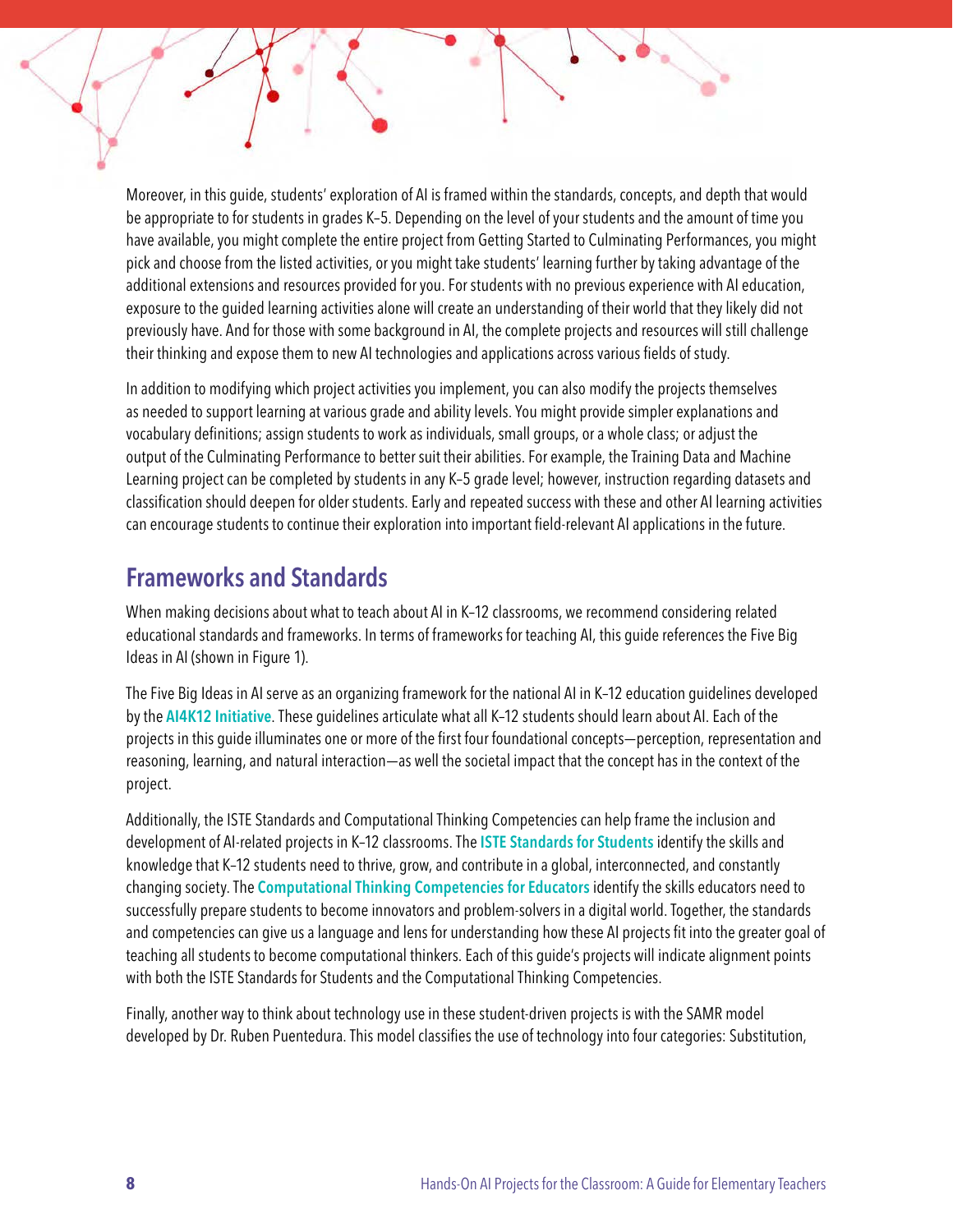#### **THE FIVE BIG IDEAS IN AI**





Augmentation, Modification, and Redefinition. While uses of technology at the substitution and augmentation level might enhance learning or the performing of tasks, uses at the modification and redefinition level transform the learning experience or task into something that was previously inconceivable, difficult, or even impossible. Many of the activities in this guide will push students' use of technology to the modification and redefinition levels. And while other activities might have students engage with AI technologies conceptually through unplugged activities, or work with AI technologies at the substitution or augmentation level of SAMR, each of the new understandings students walk away with will empower them to understand, use, and possibly even create AI technologies that will fundamentally redefine the way humans live and work.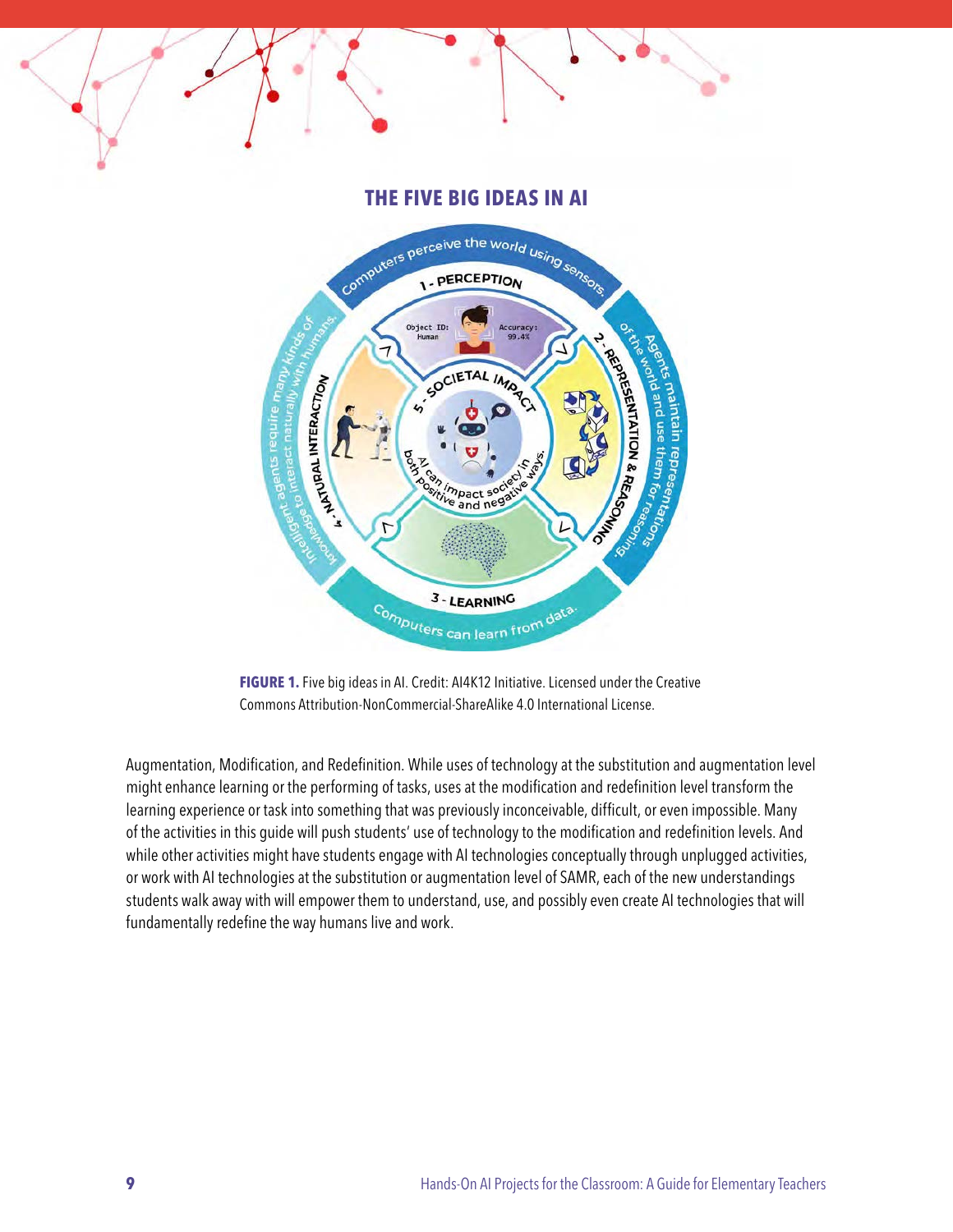### <span id="page-9-0"></span>How to Use This Guide

There are many courses, workshops, seminars, and other learning opportunities both online and offline that focus on the fundamentals of AI. There are also resources that target very tech-savvy educators who have backgrounds in AI concepts and the programming skills necessary to teach students how to code AI-based projects. However, when it comes to the educators who are themselves in the early stages of learning about AI, very little is available to help them transfer what they are learning into meaningful, student-driven classroom activities. That's where the *Hands-On AI Projects for the Classroom* series of guides comes in.

Each guide in this series offers information and activity suggestions that educators can use—regardless of their own experience and background—to ensure their students are afforded opportunities to engage in meaningful activities related to AI. Each guide consists of three parts: Introduction, Projects, and Appendices. Let's briefly review each section.

#### Introduction

Each of the guides in the *Hands-On AI Projects for the Classroom* series is directed toward a specific group of educators: elementary, secondary, teachers of electives, and computer science teachers. In addition to this How To section, the introductory section of each guide includes the following information:

- An overview of the Hands-On AI Projects for the Classroom series
- A discussion entitled "What Is AI?"
- An explanation of how AI fits into the context for that guide
- Considerations for designing and implementing AI-related projects

### Project Design

For ease of use, every project in each of the guides is designed using a consistent format, as follows.

#### **Project Overview**

The project overview offers an explanation of what the project is, how it ties to research-based standards, and what students will learn and be able to do as a result of completing the project. Specific sections include a brief overview of the project; the subject, target grades, and estimated duration of the project; objectives for the project; and a listing of relevant standards addressed, such as the ISTE Standards for Students, ISTE Computational Thinking Competencies, AI4K12 Five Big Ideas in AI, and content-area standards.

#### **Preparation**

Preparation provides the information educators need in order to put the project into action with students. This section includes a list of materials required for project completion; a list of supporting resources for the educator, if applicable; and a list of planning tasks to complete prior to implementation, such as selecting tools, reviewing online resources, etc.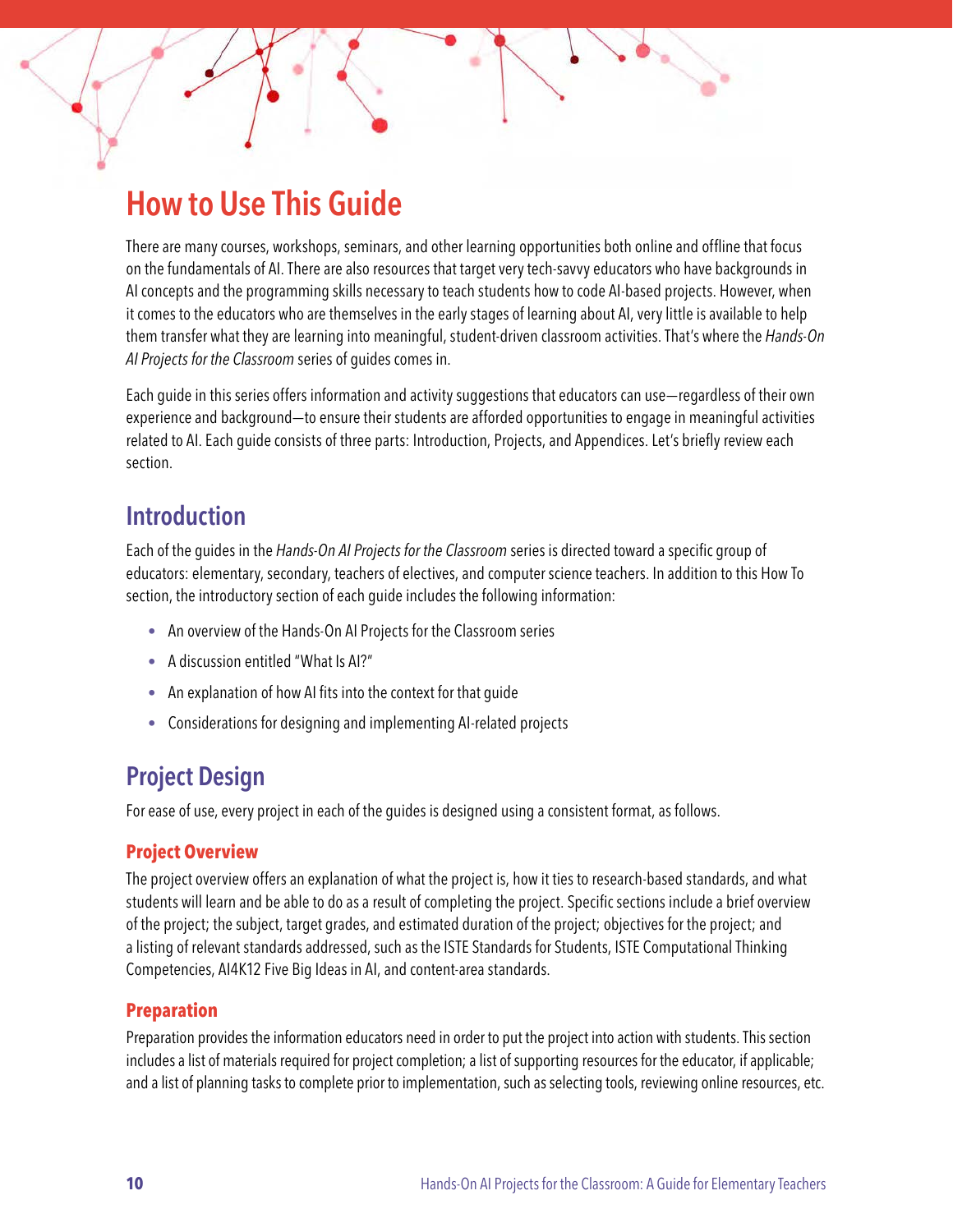#### **Instructions**

Each project includes instructions for:

- Getting Started activities that hook students' interest, activate prior knowledge, and introduce them to the project's objectives.
- Take a Closer Look activities that develop students' AI understanding by providing students with scaffolded, guided learning activities that make connections between AI concepts and subject area content.
- Culminating Performances that challenge students to synthesize their learning, complete a meaningful performance task, and reflect on the societal impact of what they've learned.

While we have provided links to resources to support these activities, in most cases, these activities could be successfully implemented with a variety of similar tools. Moreover, new or improved tools may become available in coming years. Consider the tools and resources listed in the guides simply as suggestions.

Additionally, the inclusion of any material is not intended to endorse any views expressed, or products or services offered. These materials may contain the views and recommendations of various subject-matter experts as well as hypertext links to information created and maintained by other public and private organizations. The opinions expressed in any of these materials do not necessarily reflect the positions or policies of ISTE. ISTE does not control or guarantee the accuracy, relevance, timeliness, or completeness of any outside information included in these materials.

Moreover, prior to using any of the cited resources with students, it is imperative that you check the account requirements for each resource against your school/district student data privacy policy to ensure the application complies with that policy. In addition, some resources' Terms of Service may require parental permission to be COPPA and FERPA compliant for students younger than thirteen years of age.

#### **Extensions**

Extensions include strategies and resources for expanding or enhancing the project to support extended student learning.

#### Glossary and Appendices

#### **Glossary**

The glossary includes definitions for terms found in the projects that may be unfamiliar or need explanation for students.

#### **Appendix A: Unpacking Artificial Intelligence**

Appendix A provides basic explanations and resources for understanding and teaching fundamental AI concepts.

#### **Appendix B: Alignment to ISTE Standards and AI4K12 Big Ideas**

This section provides a high-level overview of how the projects in all four guides in the *Hands-On AI Projects for the Classroom* series align with the ISTE Standards for Students, ISTE Computational Thinking Competencies, and AI4K12 Five Big Ideas in AI.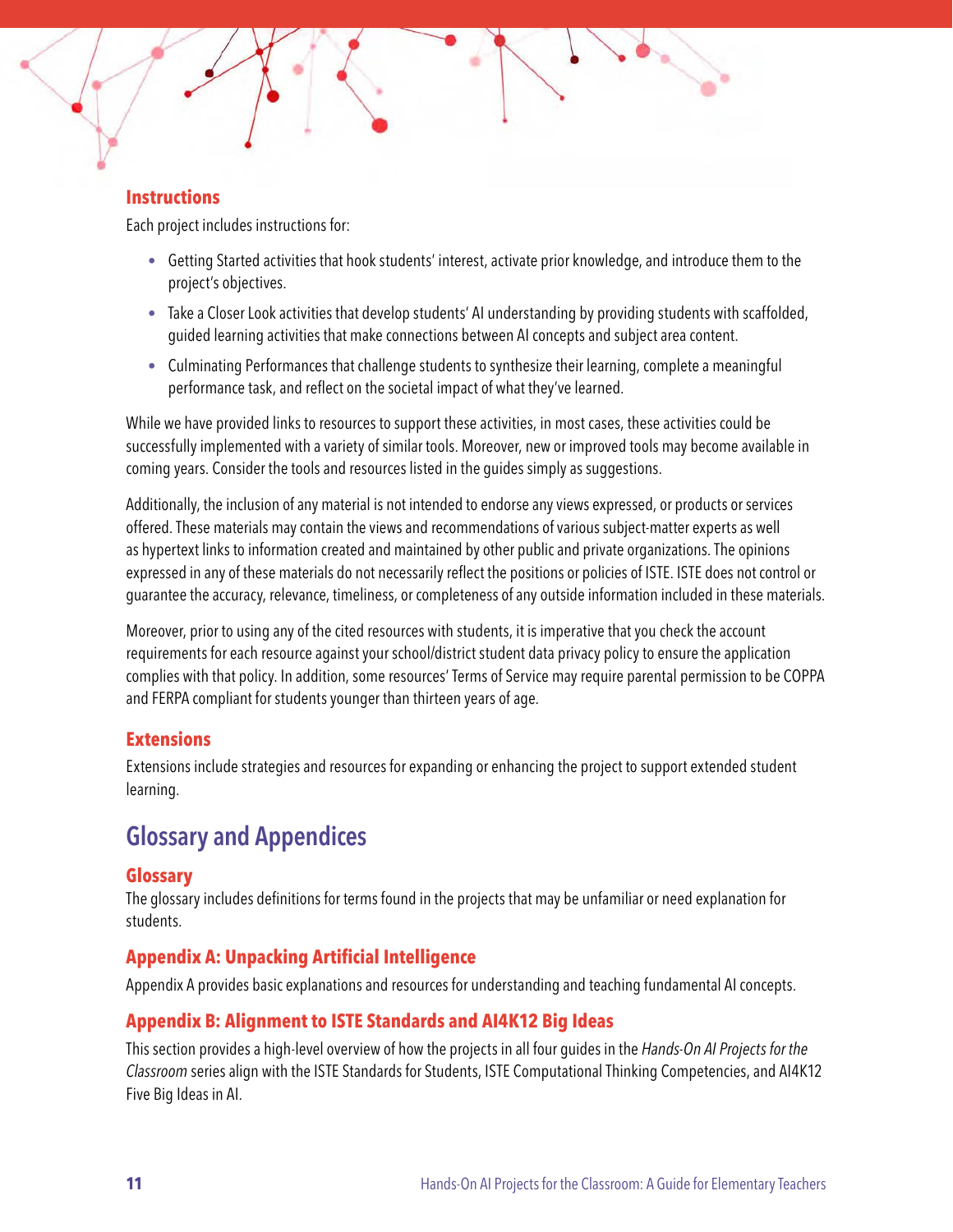### <span id="page-11-0"></span>PROJECT 1 **ixi**<br>iola **What AI Does Well and Does Not Do as Well**

When interacting with AI, elementary students often learn more about what AI cannot do well than what it can do well.

### Project Overview

This project offers students opportunities to explore tasks AI is able to do well, such as image/speech recognition, and tasks done better by humans, such as discerning emotions or making ethical decisions.

#### **SUBJECT**

#### **ESTIMATED DURATION**

Appropriate for all subject areas.

### **TARGET GRADES**

K–5

#### **VOCABULARY**

artificial intelligence extraction

feature image recognition

4–5 hours

#### **OBJECTIVES**

At the end of this project, students will be able to:

- Identify types of tasks AI does well and explain how they know this.
- Identify types of tasks AI does not do well and explain how they know this.
- Understand that an AI is a computer program.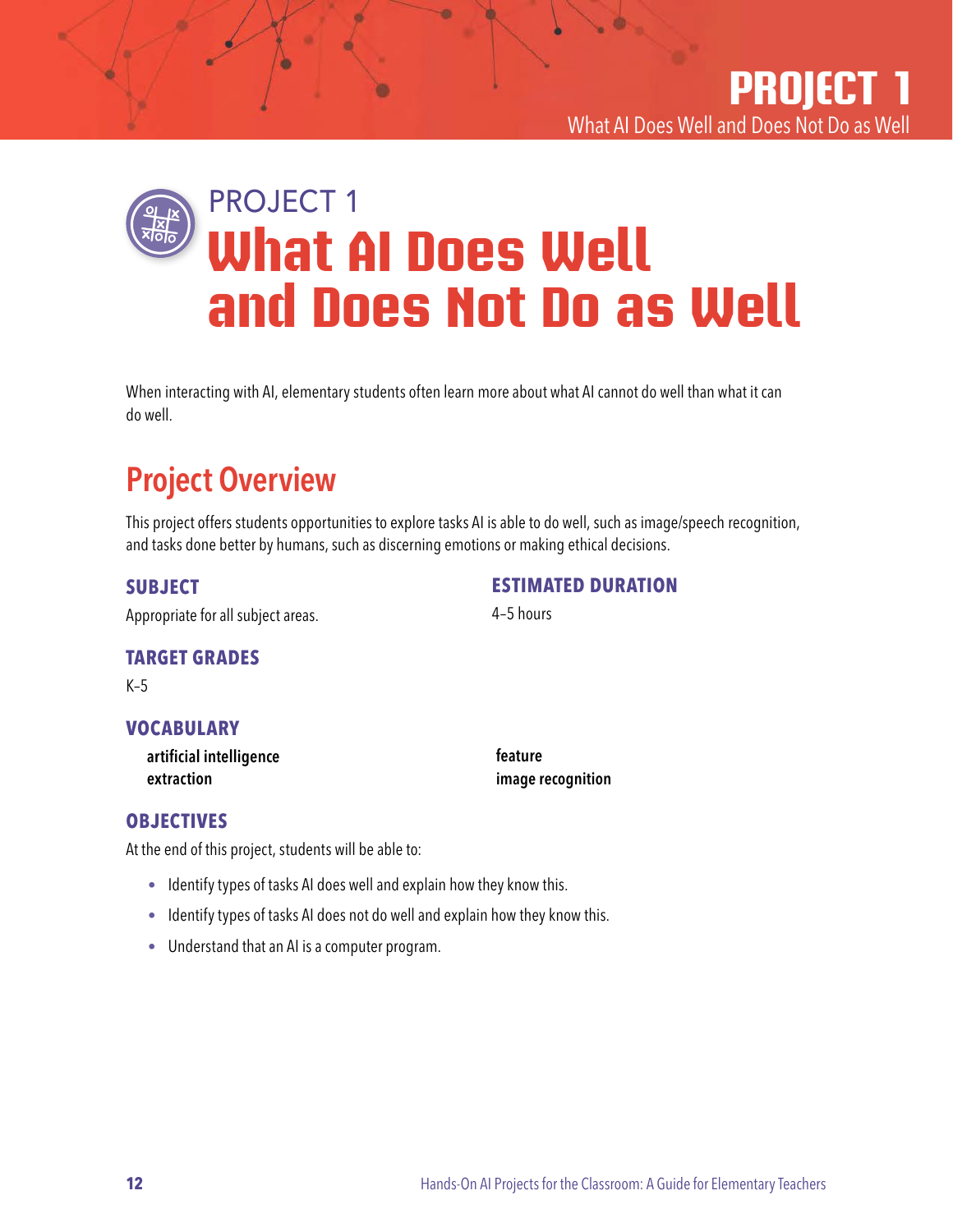#### **STANDARDS**

#### **ISTE Standards for Students**

#### 1. Empowered Learner

d. Students understand the fundamental concepts of technology operations, demonstrate the ability to choose, use and troubleshoot current technologies and are able to transfer their knowledge to explore emerging technologies.

#### 3. Knowledge Constructor

d. Students build knowledge by actively exploring real-world issues and problems, developing ideas and theories, and pursuing answers and solutions.

#### **ISTE Computational Thinking Competencies**

#### 3. Collaborating Around Computing

a. Model and learn with students how to formulate computational solutions to problems and how to give and receive actionable feedback.

#### 4. Creativity & Design

c. Guide students on the importance of diverse perspectives and human-centered design in developing computational artifacts with broad accessibility and usability.

#### **AI4K12 Five Big Ideas in AI**

#### 1. Perception

Computers perceive the world using sensors.

#### 2. Representation and Reasoning

Agents maintain representations of the world and use them for reasoning.

#### 3. Learning

Computers can learn from data.

#### 4. Natural Interaction

Intelligent agents require many kinds of knowledge to interact naturally with humans.

#### 5. Societal Impact

AI can impact society in both positive and negative ways.

#### **Content Area Standard(s)**

This project has been designed for implementation in any content area. When possible, we recommend selecting relevant content area standards related to understanding the use of technology or other modern advances in that field.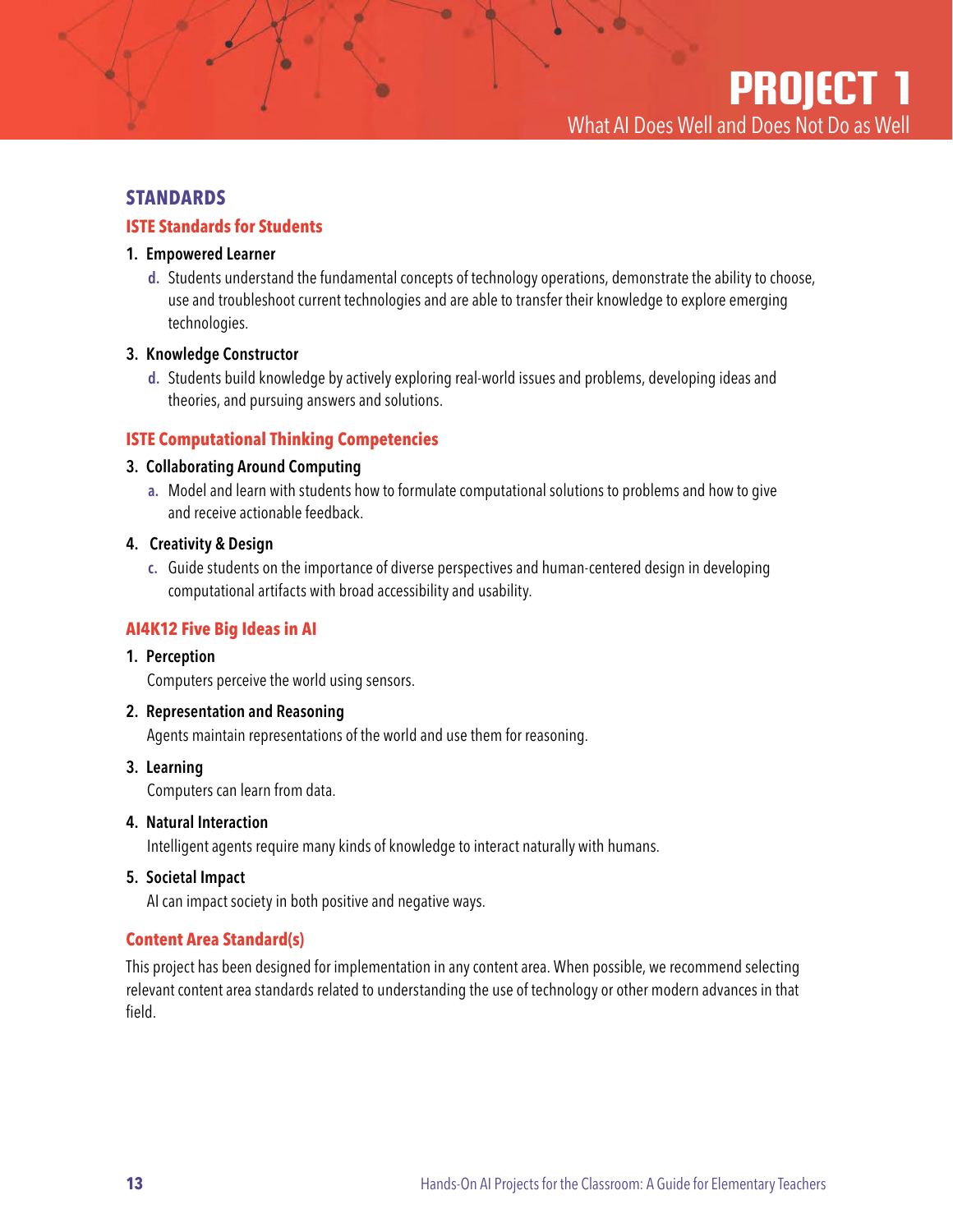### <span id="page-13-0"></span>Preparation

#### **MATERIALS**

- Computer(s) or tablet(s) with internet connection for accessing tools and resources online.
- 10 images—5 dogs and a mix of 5 other animals (e.g., cows, ducks, elephants, etc.), for each group of 3–4 students.
- Activity: [Aaron Wong AI Tic-Tac-Toe](http://www.aaronccwong.com/tic-tac-toe)
- Activity: [Bird Sounds](http://experiments.withgoogle.com/bird-sounds)
- Activity: [Akinator](http://en.akinator.com) and [Mystery Animal](http://mysteryanimal.withgoogle.com)
- Tool: [Write with Transformer](http://transformer.huggingface.co)

#### **SUPPORTING RESOURCES FOR EDUCATORS**

• Activity: [Intelligent Piece of Paper](http://www.cs4fn.org/teachers/activities/intelligentpaper/intelligentpaper.pdf)

#### **ADVANCED PREPARATION**

- Familiarize yourself with each of the online resources.
- If you are working with children in grades K–2, watch the video "[What's intelligent about artificial](https://www.youtube.com/watch?v=xR6j9TLZdAw)  [intelligence](https://www.youtube.com/watch?v=xR6j9TLZdAw)." Make note of the following two points: 1. One day, AI developers hope to create machines that can perform any task a human can. This is called general AI. 2. For right now, AI are limited to performing just one or a few limited tasks. This is called narrow AI. You will be mentioning these points to your students during the Activity 1 Discussion.
- Prepare 10 images for each group of 3–4 students. (5 images of dogs and a mix of images of 5 other animals, e.g., cows, ducks, elephants.) Number the images 1 to 10. Each group may be given the same sets of images. [Creative Commons](http://search.creativecommons.org) Search and [Pics4Learning](http://www.pics4learning.com) are sources of images.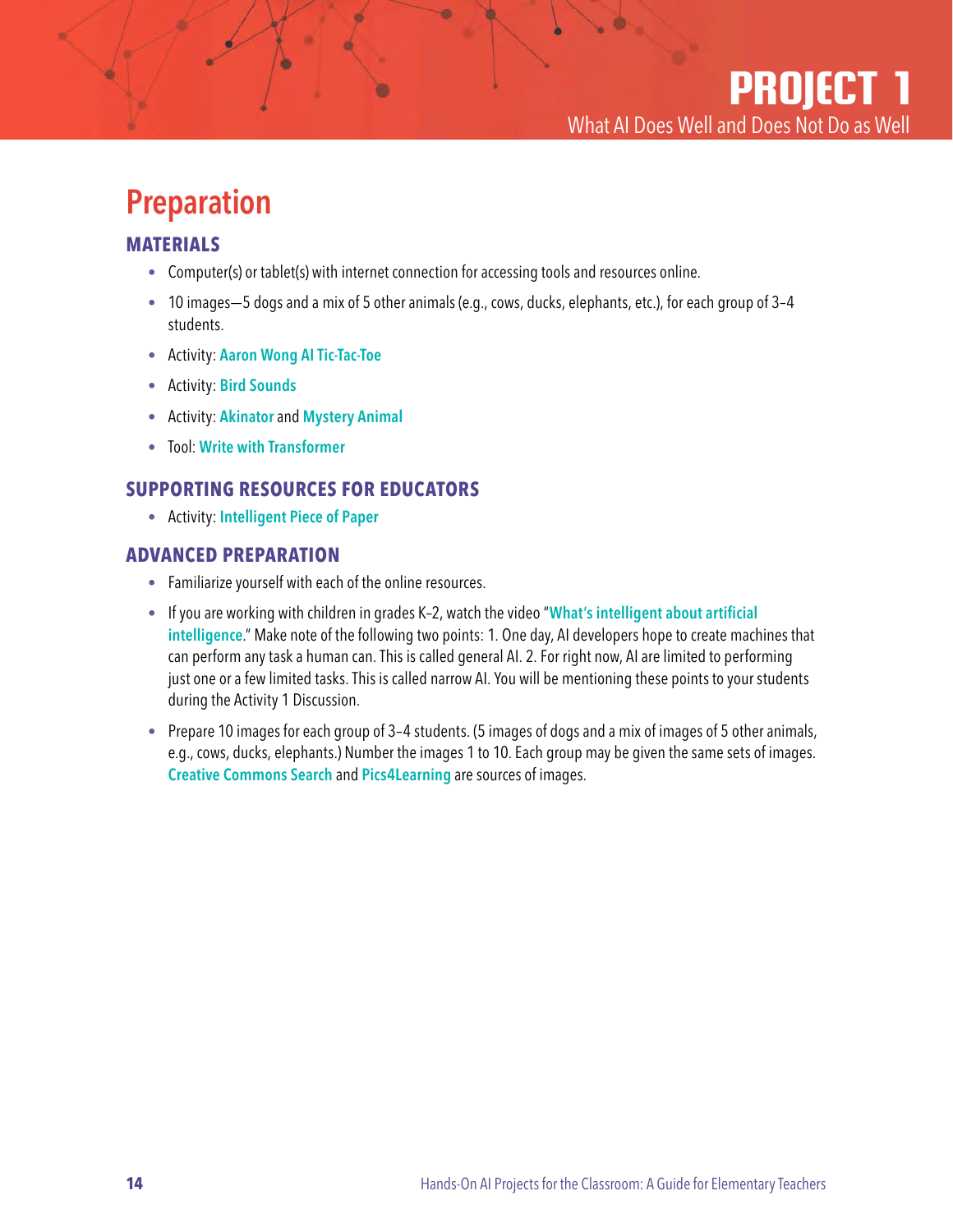### <span id="page-14-0"></span>**Instructions**

#### **GETTING STARTED**

#### **Activity 1: Discussion**

In this activity, students engage with the topic of what kinds of tasks AI can do well and what tasks it cannot do as well.

- **1.** Ask students: What do you already know about AI around you? Do your parents use smartphones to navigate from one place to another? Do they have a voice-activated assistant in their home like Alexa or Google Assistant? Does someone in your family use Pandora or Spotify to select the music they listen to? Do they have a Netflix account that recommends movies to watch? How well do you think these computer programs and apps imitate human behavior?
- **2.** Tell students that each of these is an example of AI. AI is the science and engineering of creating computer programs that can imitate human intelligence. AI cannot become human, but it can perform tasks in a human-like way.
- **3.** If you are working with children in grades 3–5, show the video "[What's intelligent about artificial](http://www.youtube.com/watch?v=xR6j9TLZdAw)  [intelligence](http://www.youtube.com/watch?v=xR6j9TLZdAw)." Discuss the video with students. Ensure that the following ideas are included in the discussion:
	- One day, AI developers hope to create machines that can perform any task a human can. This is called general AI.
	- For right now, AI is limited to performing just one or a few limited tasks. This is called narrow AI.
- **4.** Brainstorm a list of AI technologies familiar to students. Include the name of the AI (e.g., Waze app or selfdriving car) and the human behavior the AI mimics (e.g., navigating from Point A to Point B or driving a car). Tell students that in this project they will have opportunities to take part in offline and online activities that will help them learn more about some tasks AI does well, others that AI does not do well, and how AI learns to complete tasks.

#### **TAKE A CLOSER LOOK**

#### **Activity 2: Two Tasks AI Does Well and Two Tasks AI Does Not Do As Well**

In this online activity, students will share a laptop or tablet with a partner to explore four online examples of AI in action. If you are working with students in grades K–2, you may want to do some—or all—of these activities as a whole class.

**1.** Ask who plays Tic-Tac-Toe, who they like to play with, and who normally wins. Tell students that [Aaron Wong](file:)  has programmed an AI to play [Tic-Tac-Toe](http://www.aaronccwong.com/tic-tac-toe) using five rules for the AI to follow. Give students an opportunity to each play several games against the AI and request that they track how many times the AI wins, how many times they win, and how many times the game ends in a tie. Ask if playing Tic-Tac-Toe is a task the AI did well. Explain to students that this is an example of an AI trained to do one specific task. Point out that usually an AI can do one specific task very well. (See Extension Activity 1 for a related unplugged task.)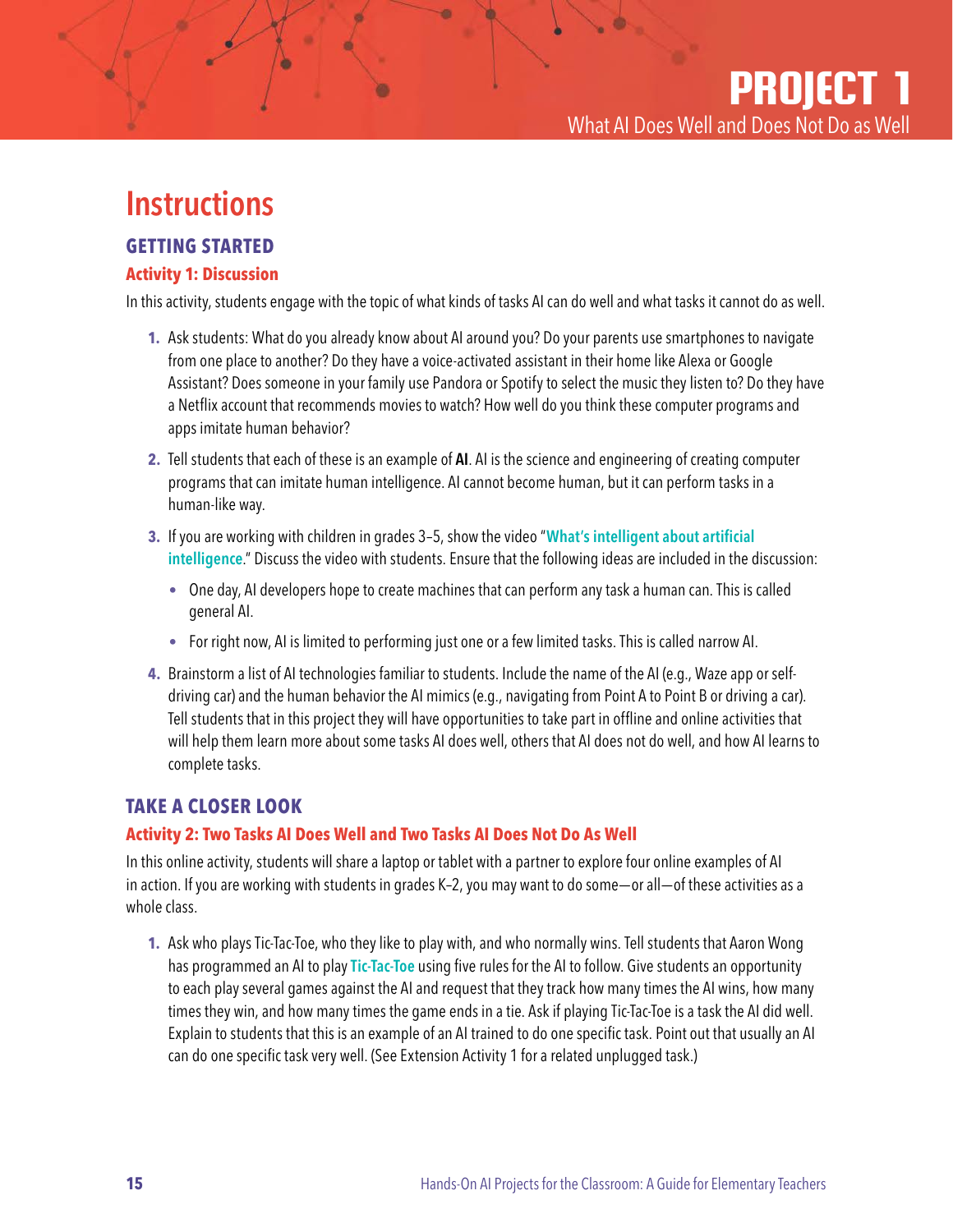- **2.** Ask students how birds communicate with one another. If they don't know the answer, explain that birds use calls to sound alarms or contact one another when looking for food, among other reasons. Tell them that it's possible to learn a lot about birds by listening to these calls and knowing what different bird calls sound like. To help people study birds, a group of programmers collected thousands of bird call recordings and put them into one large set called [Bird Sounds](http://experiments.withgoogle.com/bird-sounds). Then they created an AI that taught itself how to classify all the bird calls, find photos of the different birds, and label each of them. Now anyone can use Bird Sounds to find calls for specific birds, or just to explore. Give students several minutes to delve into the collection. Ask students if the AI did its task well. Was the collection easy to navigate? Were they able to browse the collection to access information about different birds? Were they able to find specific birds? Can they think of any ways to make the collection easier to use? Explain that this example and the Tic-Tac-Toe game are similar because they each do one thing. However, they are different because the Tic-Tac-Toe AI was trained using five rules, but with Bird Sounds, the AI taught itself how to identify, classify, and label the sounds. Say that the Bird Sounds AI is good at classifying and organizing sounds.
- **3.** Tell students they are now going to play two animal guessing games that are AIs. The first is called [Akinator](http://en.akinator.com). The class will think of an animal, and Akinator will try to guess what it is. The second is called [Mystery Animal](http://mysteryanimal.withgoogle.com). In this activity students are challenged to guess an animal in 20 questions.
	- Begin with Akinator. Identify an animal for the AI to guess. Play the game as a whole class. How many questions did Akinator ask before guessing the animal? Was the guess correct? Were the questions clearly stated and easy to answer? Did you notice any patterns in the way questions were asked? Could these questions be helpful to you in the next game, where you need to ask questions?
	- Now give student pairs a few minutes to play the Mystery Animal game. Ask the following: What happened when you asked a question? Do you know how the AI "heard" you? Did the AI understand you right away when you spoke to it, or did you need to change the way you spoke to be understood by the AI? How many questions did you need to ask to correctly identify the animal? How is this game similar to Akinator, and how is it different? Do these two games work equally well, or does one work better than the other? Explain your answer. Help students understand that usually a text-based AI works better than a voice-recognition AI.
- **4.** Finally, lead a class demonstration of [Write with Transformer](http://transformer.huggingface.co), a web app that is a demonstration site. It features two examples of AI text generators built using a text generation system called GPT-2 (checkpoints) and three models of different AI text generation systems. When you choose one of the five checkpoint or model options, you then type in a phrase or sentence, and the AI will generate three suggestions for the next phrase or sentence. You can briefly demonstrate just one option so students see how it works, or you can demonstrate multiple options to allow students to compare how each responds to the same initial prompt.
	- For example, click "Start Writing" for the first checkpoint. Click and drag to highlight the existing text, and type "I love to watch birds fly." Click "Trigger Autocomplete." This generates three responses. Read them aloud, ask students to choose the response that makes the most sense, and click on it. If none of the responses make sense, press the Tab key on your keyboard to generate three new responses. Repeat this process to generate additional responses, choosing those that make the most sense, if possible. The point is to give students the opportunity to see that much of what is produced is nonsensical.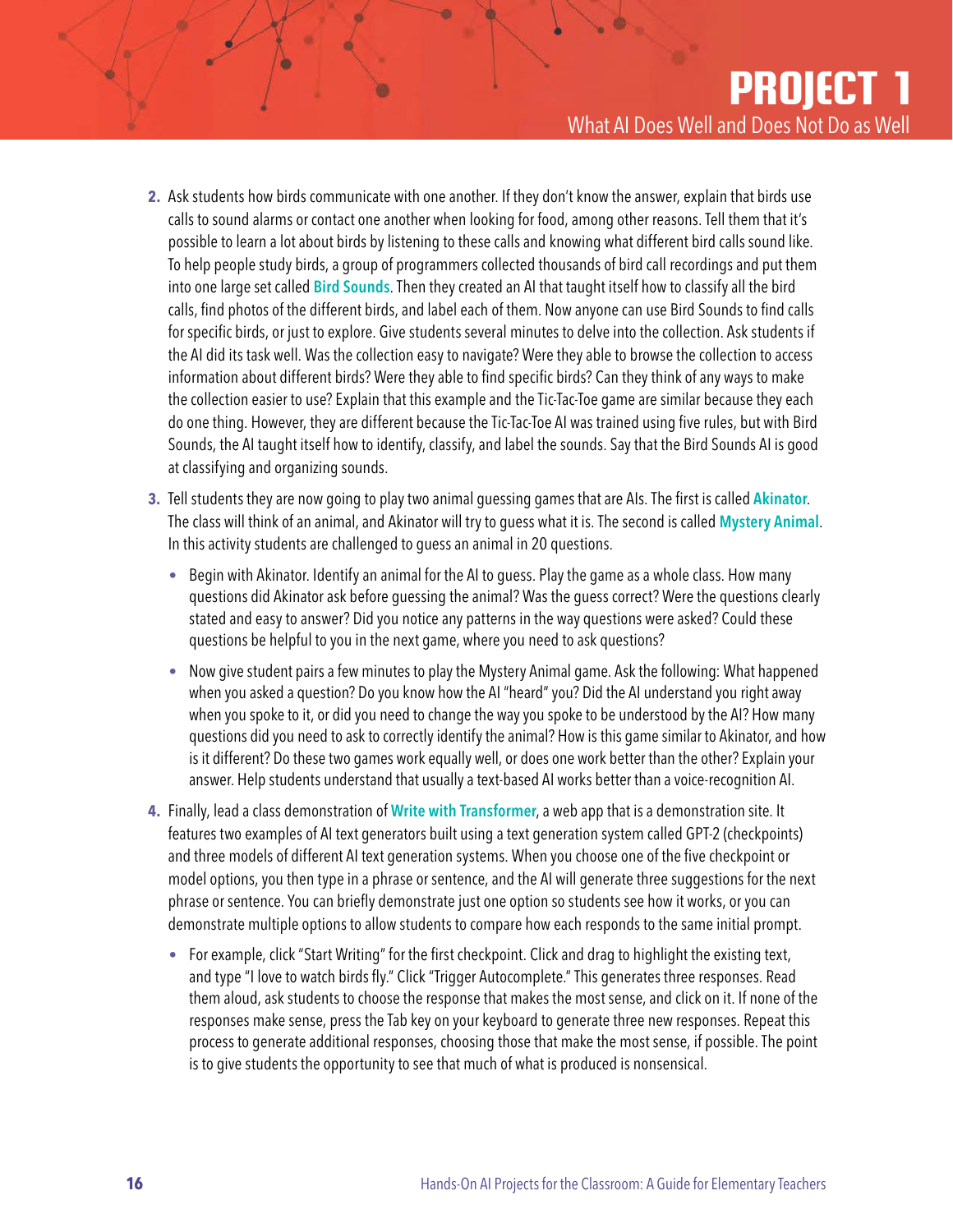- Ask students what could be done to make the text that's generated make sense. Help them conclude that a human being could edit the responses to make sense. Do this as a class. Ask the students if the Write with Transformer AI writes good stories. Ask them if they have any idea why this AI does not do this job well.
- You may repeat the above steps with the remaining checkpoint and/or with one or more of the models. Use the same initial sentence. Ask students to compare results of the different checkpoints and models. Are some better at generating responses that make sense with the initial prompt than others?
- **5.** Ask students which of the four tasks were done well by the AI and which tasks were not. Tell students they are going to try two unplugged activities that will help them understand how an AI learns a task and why its capability might be limited.

#### **Activity 3: Unplugged Activity–AI and Image Recognition**

In this unplugged activity students learn how an AI uses images and physical characteristics to organize images of animals by type. If you are working with students in grades K–2, you may need to do the unplugged activities as a whole class.

- **1.** Students work in small groups of 3–4 to complete this activity. Give each group 10 images, 5 dogs and a mix of 5 other animals (e.g., cows, ducks, elephants, etc.), and give each team one piece of writing paper. Tell students that they will be learning how an AI can be taught *image recognition* and how to organize images by type.
- **2.** Ask one student on each team to turn the paper to landscape position and number it across the top from 1 to 10. Down the left side of each paper ask the student to list these five questions: Fur? Four legs? Paws? Tail? Mouth?
- **3.** Explain that an AI can compare two images to see if they are identical, but that it is more complicated for an AI to recognize when two images might be of the same kind of thing when they are not identical. One way to teach an AI to recognize two images that are similar, but not identical, is to identify features of the image that can be used to tell one image from another. This is called feature extraction. An AI may not be able to "see" that two images are similar when they are not identical, but it can compare features. Give teams a few minutes to answer the questions for each image they have. Their answers should be "Yes" or "No."
- **4.** Now tell students they will train the AI to recognize dogs. Say that to be a dog, the answer to each question must be "Yes." Have each team classify its images by dog or not dog, then check to see if the classification is correct. If students report that the classification is right, ask them which features eliminated images that were not dogs. If the classification is not accurate, ask them which image(s) ended up in the wrong group. During this discussion, ensure that students understand that the AI does not understand what it has been asked to do. It has simply followed the rule it was given—to place every image where the answer to all five questions is "Yes" into one group. It is especially helpful to have an AI do a task like this when dealing with a large amount of data, like the Bird Sounds collection explored in Activity 3.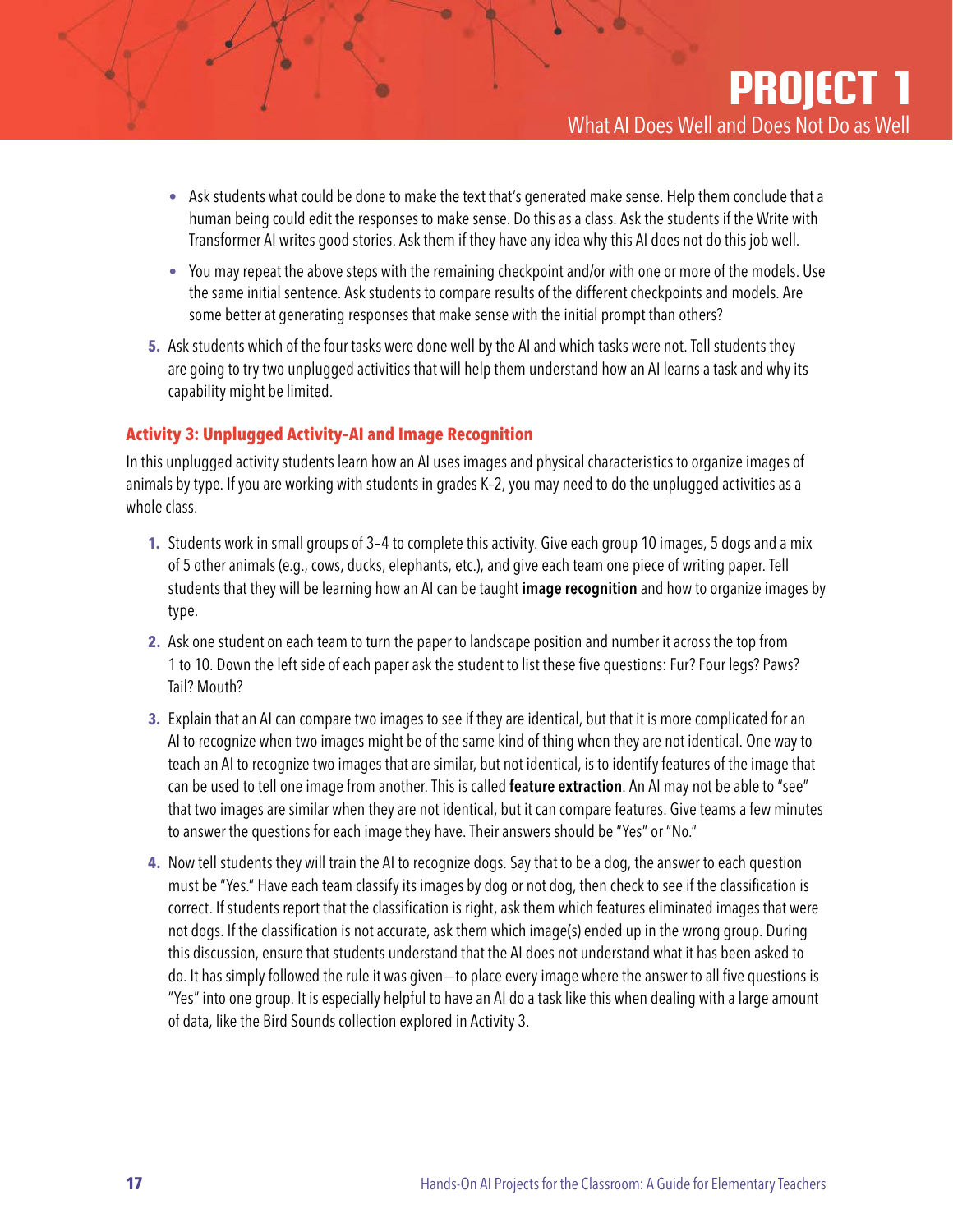#### <span id="page-17-0"></span>**CULMINATING PERFORMANCES**

**NOTE:** K–2 should work as a whole class; grades 3–5 as small groups.

#### **Activity 4: Teach Something You've Learned**

- **1.** Ask students to think about all the different activities they have done in this project. Which did they like best and why? What did they learn about AI by doing that activity? Which activity was most difficult for them and why? What did they learn about AI by completing that activity? If they could choose one activity to teach to someone else, which one would it be and why?
- **2.** Students in grades K–2 should work together to plan a presentation to share with another class. Students in grades 3–5 should work together to create learning stations where they can give their presentations during an event like an open house. The presentation or learning station should include:
	- An overview of what the students have been learning related to what AI does and does not do well.
	- A demonstration of the online or unplugged activity they decided to share.
	- An explanation of why the students chose that particular activity to demonstrate and what it taught them about what AI does or does not do well.

#### **Activity 5: Reflect**

In this activity, students will discuss the following questions to reflect on their learning and consider the societal impact of using AI.

- What did you learn about things AI can do well and not so well?
- Is AI the right solution for every problem? Why or why not?

### **Extensions**

Here are two ways to expand students' exploration of what AI does and doesn't do well:

- **1.** How the Tic-Tac-Toe game works: Students who played Tic-Tac-Toe against the AI may be interested in knowing why the AI almost always wins. Winning—or at least tying—every game of Tic-Tac-Toe is guaranteed when the player who goes first places the X in a corner and then faithfully follows four simple rules. They are:
	- Place the second X in the opposite corner. If an O was placed there, add the X to either of the other corners.
	- If there are two Xs and a space in a line, add the third X in that space. If there are two Os and a space in a line, add the third X in that space. If neither of those are true, add the third X to a free corner.
	- If there are two Xs and a space in a line, add the third X in that space. If there are two Os and a space in a line, add the fourth X in that space. If neither of those are true, add the third X to a free corner.
	- Add the final X to the free space.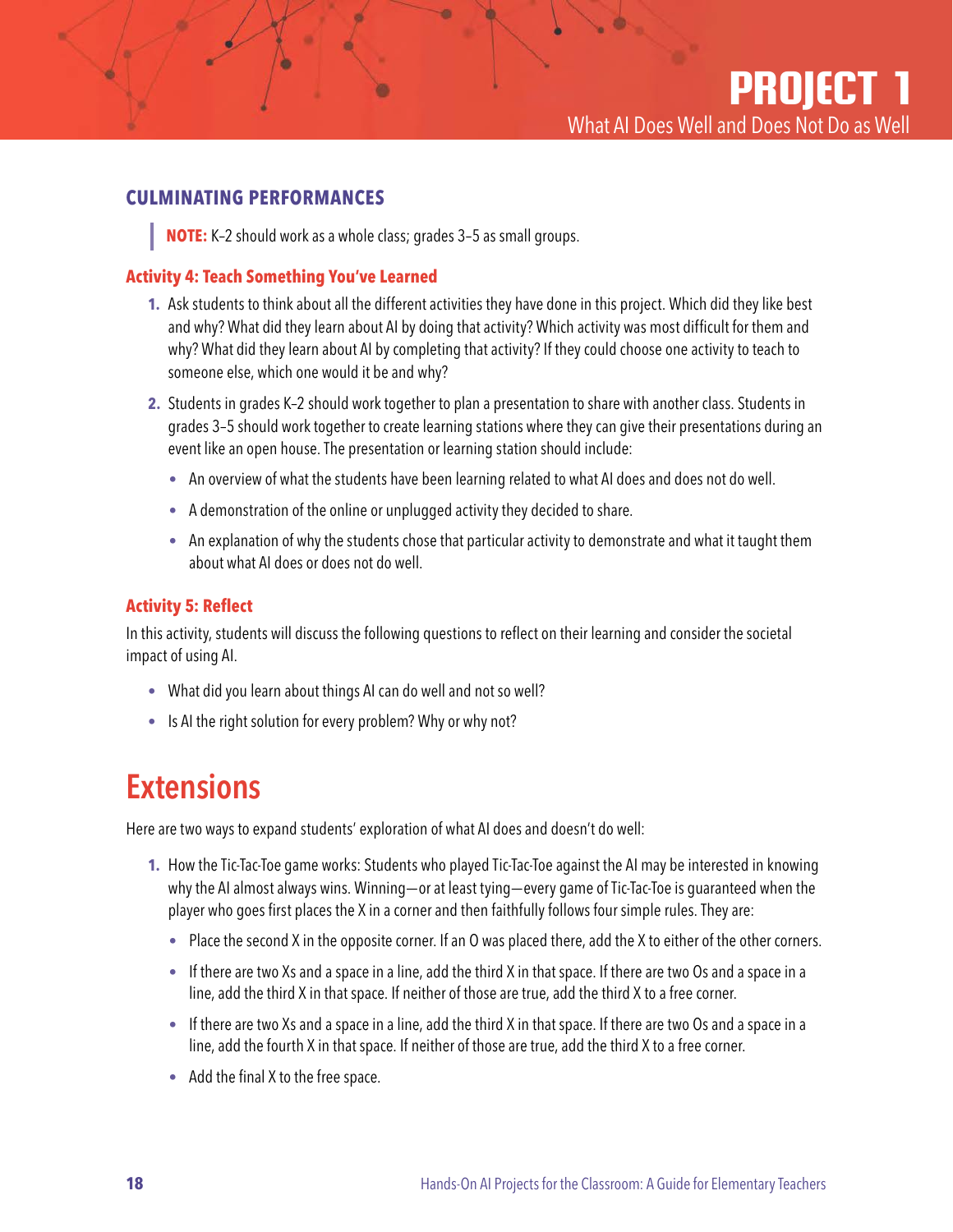Allow students to try playing using these rules. What happens when the first player follows the rules? What happens when the rules are not followed? Explain that the AI that plays Tic-Tac-Toe works because it uses an expert system that follows a set of rules once they have been learned.

**2.** The AI Tic-Tac-Toe game rules work well as long as the AI gets to go first, but what happens when it goes second? Pair students up to play several rounds of Tic-Tac-Toe. Student A gets to go first and can use any strategy they want. Student B goes second, but still must follow the rules listed in the first extension activity. What happens? Which person wins the most games? Why? The difference between a human and the AI that plays Tic-Tac-Toe is that a human is adaptable. Given new circumstances, a human will change the strategies used to solve a problem—winning at Tic-Tac-Toe in this case. This AI has been trained to solve a problem in just one way. The solution only works for the problem it was designed for—in this case, being the first player in a game of Tic-Tac-Toe. To be as intelligent as humans, an AI must be able to adapt.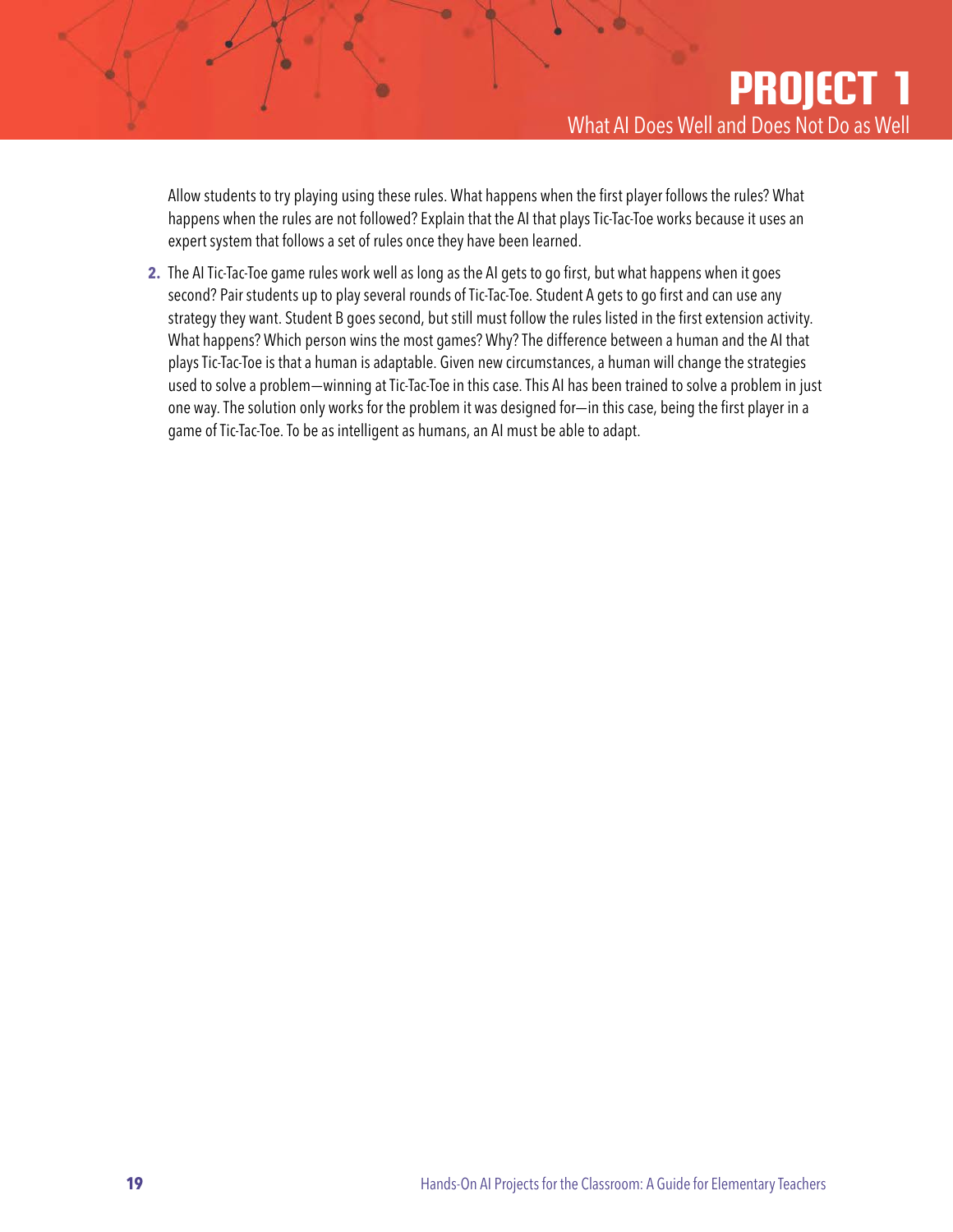## <span id="page-19-0"></span>**Training Data and Machine Learning** PROJECT 2

A machine learning algorithm is a process or set of rules used by a computer to find and apply patterns in data. For this approach to succeed, tremendous amounts of accurate, relevant data are required. This training data must usually be supplied by people, but is sometimes acquired by the machine itself.

> This AI project is for regular classroom teachers, not just technology specialists. I think that is an essential point since teachers at any grade level might find the topic exciting but intimidating. The project is hands-on and utilizes manipulatives, which is crucial for concrete learners in the elementary grades.

— Patricia Aigner, Technology Director & Fifth Grade Technology Teacher, Rutland City Public Schools

### **Overview**

In this activity, students are exposed to basic best practices for data collection for machine learning, including quality and quantity, by participating in introductory, unplugged activities designed to demonstrate how data are sorted and organized using rules.

#### **SUBJECT**

Appropriate for all subject areas.

#### **ESTIMATED DURATION**

2.5–3 hours

#### **TARGET GRADES**

 $K-5$ 

#### **VOCABULARY**

algorithm bias data database dataset

digits feature machine learning algorithm training data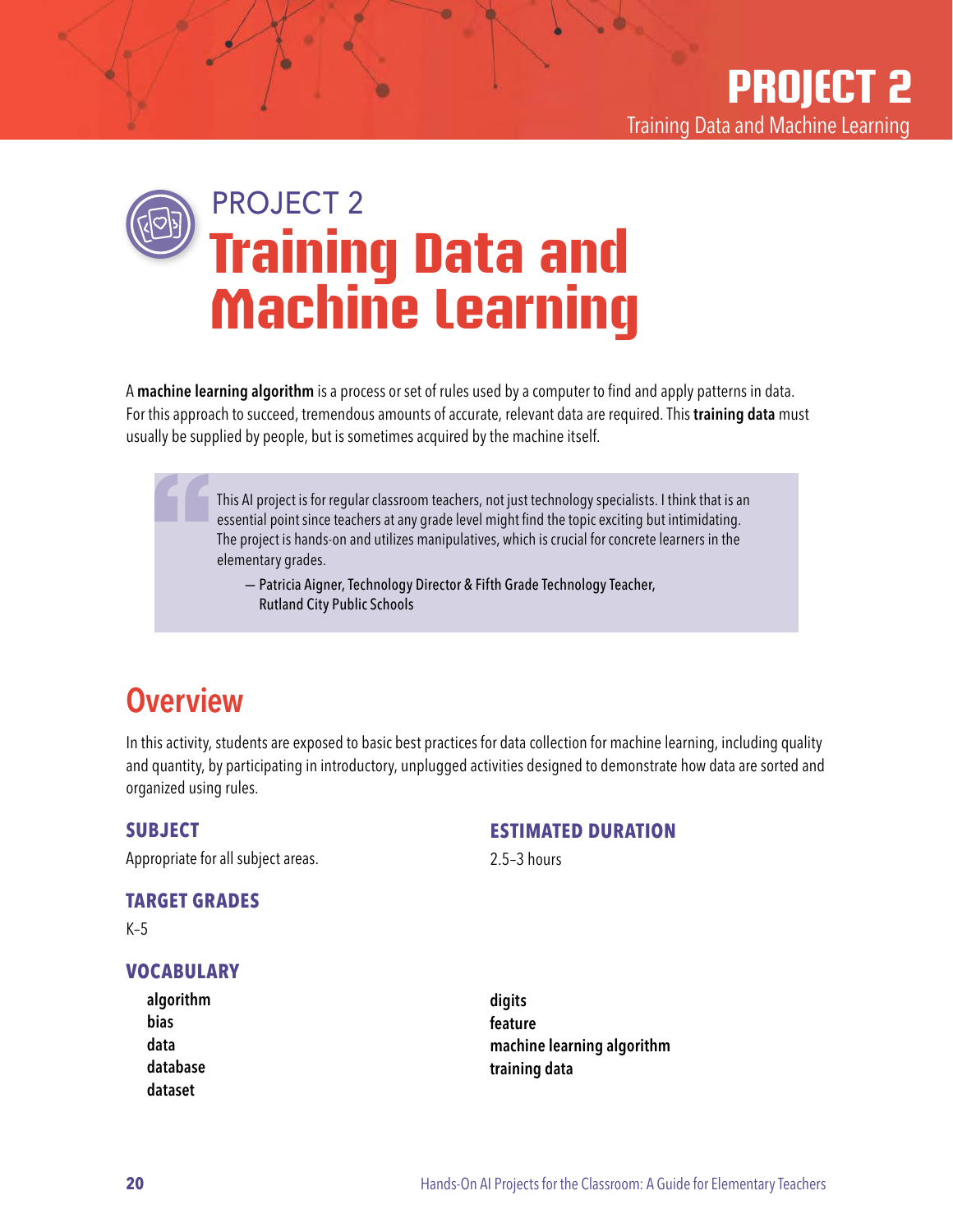#### **OBJECTIVES**

At the end of this project, students will be able to:

- Gather and organize a dataset.
- Check a dataset for bias.
- Create rules for organizing the data.

#### **STANDARDS**

#### **ISTE Standards for Students**

#### 3. Knowledge Constructor

b. Students evaluate the accuracy, perspective, credibility, and relevance of information, media, data, or other resources.

#### 5. Computational Thinker

- b. Students collect data or identify relevant data sets, use digital tools to analyze them, and represent data in various ways to facilitate problem-solving and decision-making.
- d. Students understand how automation works and use algorithmic thinking to develop a sequence of steps to create and test automated solutions.

#### **ISTE Computational Thinking Competencies**

#### 1. Computational Thinking Learner

b. Learn to recognize where and how computation can be used to enrich data or content to solve disciplinespecific problems and be able to connect these opportunities to foundational CT practices and CS concepts.

#### 3. Collaborating Around Computing

a. Model and learn with students how to formulate computational solutions to problems and how to give and receive actionable feedback.

#### 4. Creativity & Design

a. Design CT activities where data can be obtained, analyzed and represented to support problem-solving and learning in other content areas.

#### **AI4K12 Five Big Ideas in AI**

#### 2. Representation and Reasoning

Agents maintain representations of the world and use them for reasoning.

#### 3. Learning

Computers can learn from data.

#### 5. Societal Impact

AI applications can impact society in both positive and negative ways.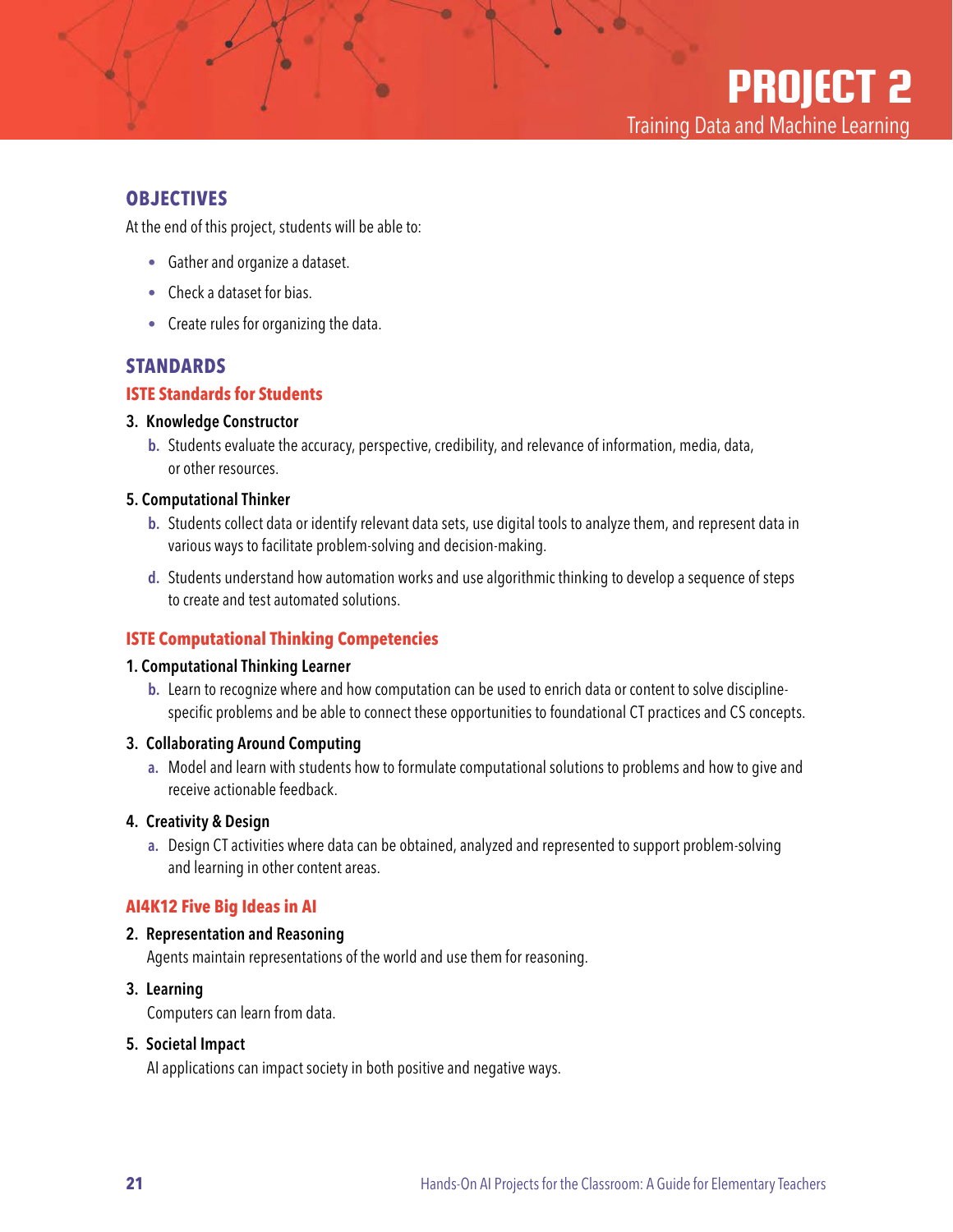#### <span id="page-21-0"></span>**Common Core State Standards for Mathematical Practice**

CCSS.MATH.PRACTICE.MP1: Make sense of problems and persevere in solving them.

CCSS.MATH.PRACTICE.MP3: Construct viable arguments and critique the reasoning of others.

### Preparation

#### **MATERIALS**

- Teacher computer and projector with internet connection for accessing tools and resources online.
- To complete this activity, you need a total of 85 vocabulary picture cards: 75 cards that fall within one general category (e.g., transportation, furniture, animals, food) and 10 vocabulary picture cards of items that do not belong in that general category. Suggestions for obtaining these cards are listed below in Advanced Preparation. The numbers of cards used in Activities 2, 3, and 4 vary as indicated below:

**Activity 2.** General category—45 cards; not in the general category—5 cards.

Activity 3. All cards used in Activity 2, plus an additional 20 cards in the general category.

**Activity 4.** All cards used in Activities 2 and 3, plus an additional 10 cards in the general category and 5 additional cards not in the general category.

#### **SUPPORTING RESOURCES FOR EDUCATORS**

• Article: "[Statistics in the Elementary Grades: Exploring Distributions of Data](https://nanopdf.com/download/statistics-in-the-elementary-grades_pdf)"

#### **ADVANCED PREPARATION**

Gather the cards required to complete Activities 2 through 4. Many elementary classrooms already have these. They may also be purchased online or at school supply stores, or you can make them yourself using images available on royalty-free sites such as [Pics4Learning](http://www.pics4learning.com), [Pixabay.com](https://pixabay.com/), and [Smithsonian O](https://www.si.edu/openaccess)pen Access.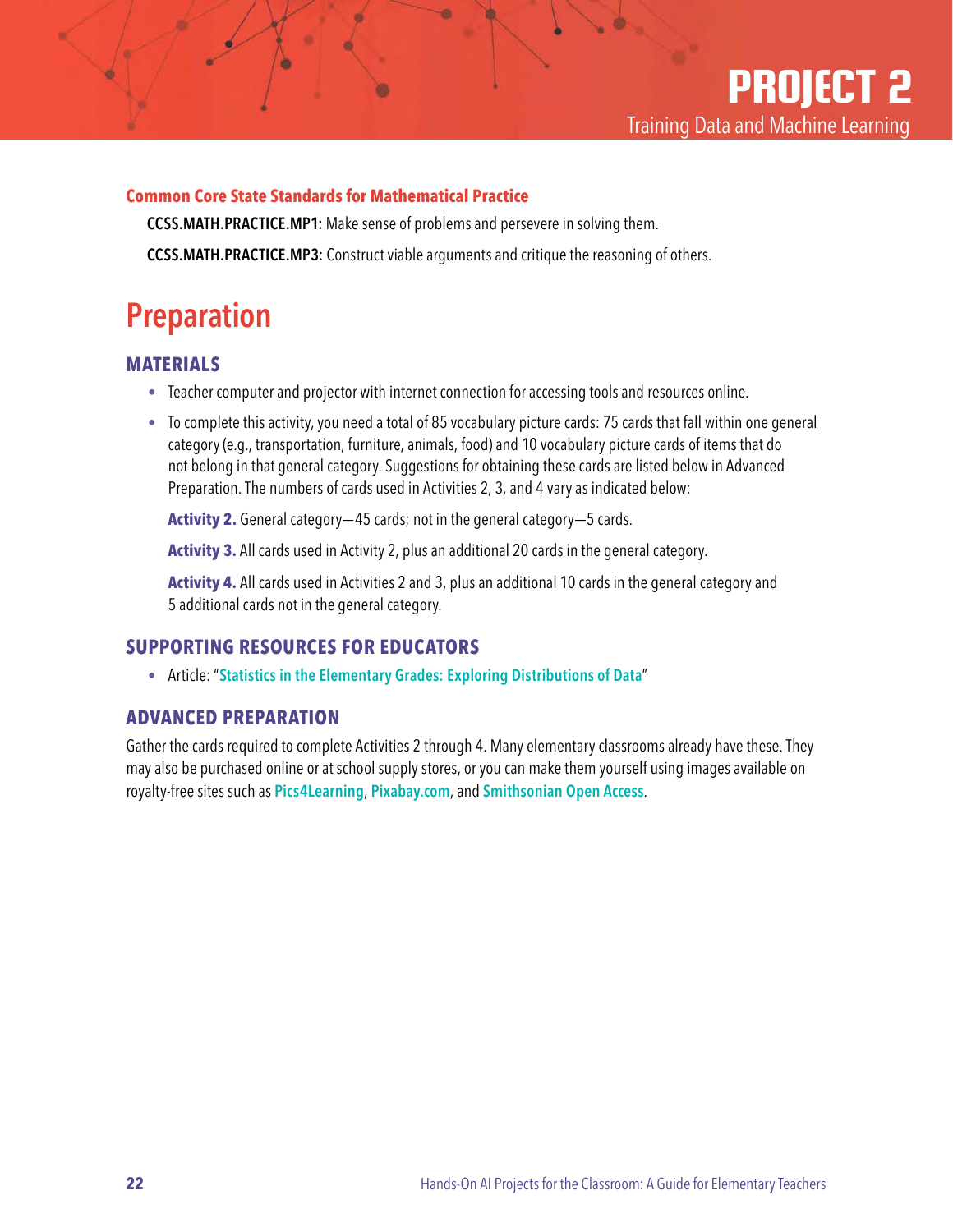### <span id="page-22-0"></span>**Instructions**

#### **GETTING STARTED**

#### **Activity 1: Algorithms and Data**—**an Introduction**

In this activity, students are introduced to basic concepts related to algorithms and data.

**NOTE:** This activity is appropriate for grades 3–5 and is optional for students in grades K–2.

- **1.** Students may have heard terms like algorithm or data, but they may not actually understand what they mean. Begin this activity by helping students understand the following terms (You may need to reword the definitions provided here, depending on your students' skill levels):
	- Algorithm. A process or set of rules to be followed in calculations or other problem-solving operations, especially by a computer.
	- Data. The information computers store and send. Data takes many forms including video, pictures, text, and numbers.
	- Database. This is where data are stored. Data are often shown in a table, with rows and columns.
	- Digits. Numbers 0 to 9.
- **2.** Watch the first 5:05 minutes of the video "[Episode 4: Data and Algorithms](http://www.youtube.com/watch?v=NAArZU-jgy0)." You may want to stop the video as points related to the vocabulary are made and discuss the information with your students. Stop the video at 5:05 minutes.
- **3.** Ask students the following questions about the dataset in the sorting activity shown right before the video was stopped:
	- What did each item in the dataset have in common? (Pieces of candy in the shape of circles.)
	- How were the pieces of candy sorted? (From smallest to largest.)
	- Explain that datasets are organized by features or patterns. The dataset in the video represented pieces of candy in the shape of circles. Would a candy cane belong to that dataset? Why or why not? What about an M&M? Why or why not? What about a cake donut? Why or why not?
	- The data in the set of candy in the shape of circles was sorted by size: smallest circle to largest circle. That was the algorithm used to solve the problem of how to sort the data. If there were another piece of candy in the shape of a circle that was even larger than the pieces shown in the video, where would it belong in the series?
- **4.** Explain to students that in this project they will explore how an AI is trained to organize data to complete a simple task by figuring out ways to organize the data, making sure there is a wide range of (unbiased) data within the set, and creating rules for organizing the dataset.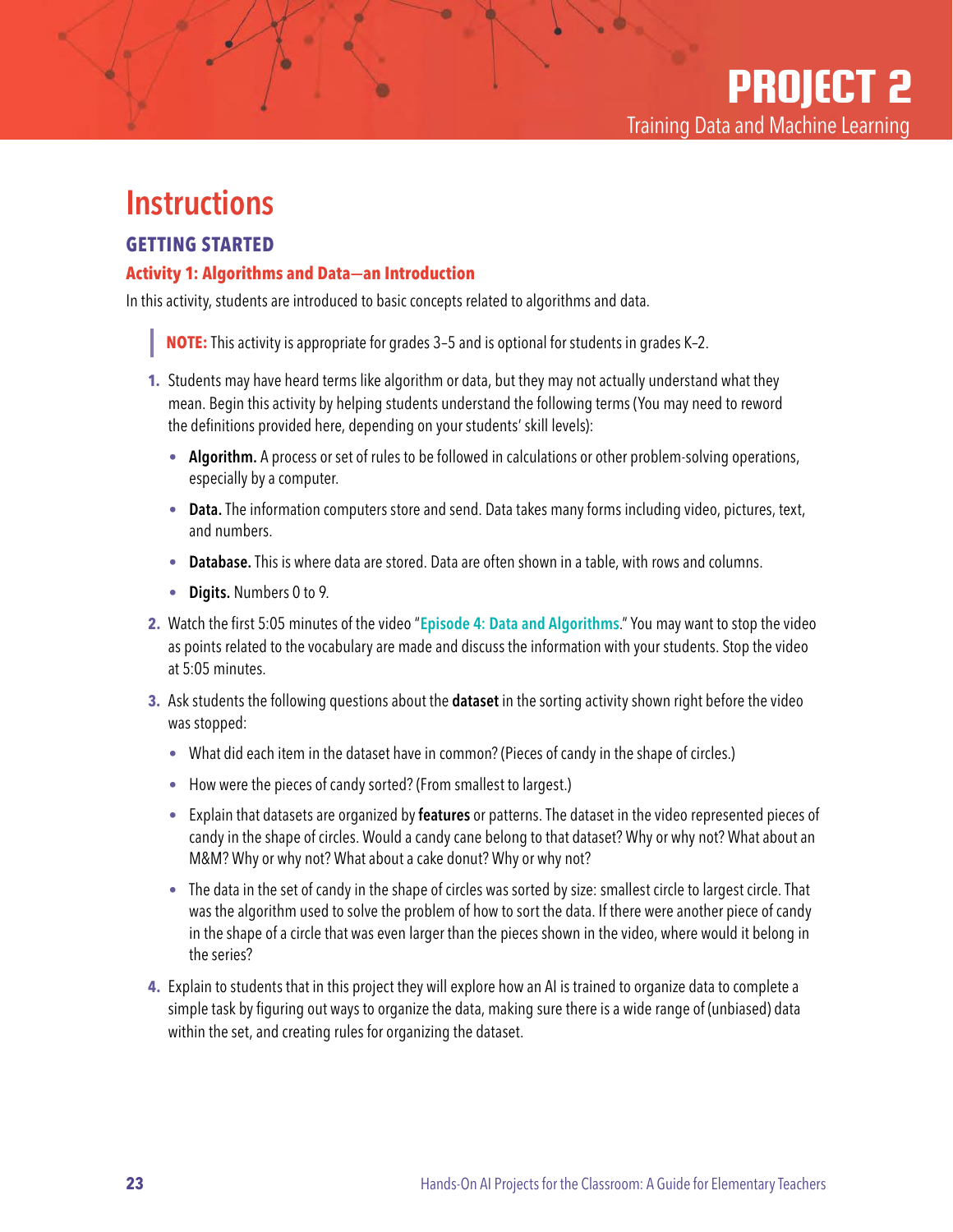#### **TAKE A CLOSER LOOK**

#### **Activity 2: What's a Dataset, and Getting Organized**

In this unplugged activity, students will be given an overview of datasets: what they are and how they might be organized by labels.

- **1.** Demonstrate Google's [AI Experiment](http://experiments.withgoogle.com/quick-draw) Quick, Draw!. You may want to show students the video on the Quick, Draw! site beginning at 0:52, or just play the game, whichever is best for your students. Tell students that training an AI to complete a task like recognizing an object that's drawn by someone requires a lot of data. In this unplugged activity, they will get a sense of how a dataset is used to teach an AI to recognize and classify things.
- **2.** Place the first 50 vocabulary picture cards (45 in the general category and five not in the category) on a large table or on the floor so the class can see them. Ask students to look at the images and think about what overall category most of the pictures seem to represent. For example, cards showing things like bicycles, cars, boats, and trucks could represent the dataset *kinds of transportation*. Have students decide on the overall category and explain their thinking. If students notice the 5 cards that do not fit the general category, set them to one side, but leave them next to the other cards, because they are still part of the dataset for now.
- **3.** Explain to students that 50 cards can be hard to work with all together, but would be easier to use if grouped into smaller categories. Have students imagine how hard it would be to work with a dataset of hundreds or thousands of images—like an AI does—without some way to organize them. Ask them to look at the cards again and think of ways the cards could be classified into smaller groups by assigning a label to each card. In this example, you might suggest they could use labels like things that travel on *land*, on the *sea*, or *in the air*. Classify the cards using these labels. Ask students: Is it easier to get a good idea of what kinds of cards are in the dataset when the cards are organized this way, instead of in one large group? If students ask about the 5 cards that do not belong in any of the smaller groups, say they will be taken care of in Activity 3. Now that students have identified labels for the cards in the dataset, explain that in the next activity, they are going to check the dataset to be sure that there are several examples of each type of transportation, and to be sure that every card in the dataset belongs there.
- **4.** Hold a class discussion. Ask students to review the steps they took to name the entire dataset and then to identify labels. Challenge them to name other labels they might have used. In this example, they might have used *things that have wheels* and *things that do not have wheels*. Or, they might have labeled the cards *kinds of public transportation* and *kinds of private transportation*. There are many possibilities!
- **5.** If you plan to go right on to Activity 3, leave the cards as currently classified and proceed to step 2 of the next activity.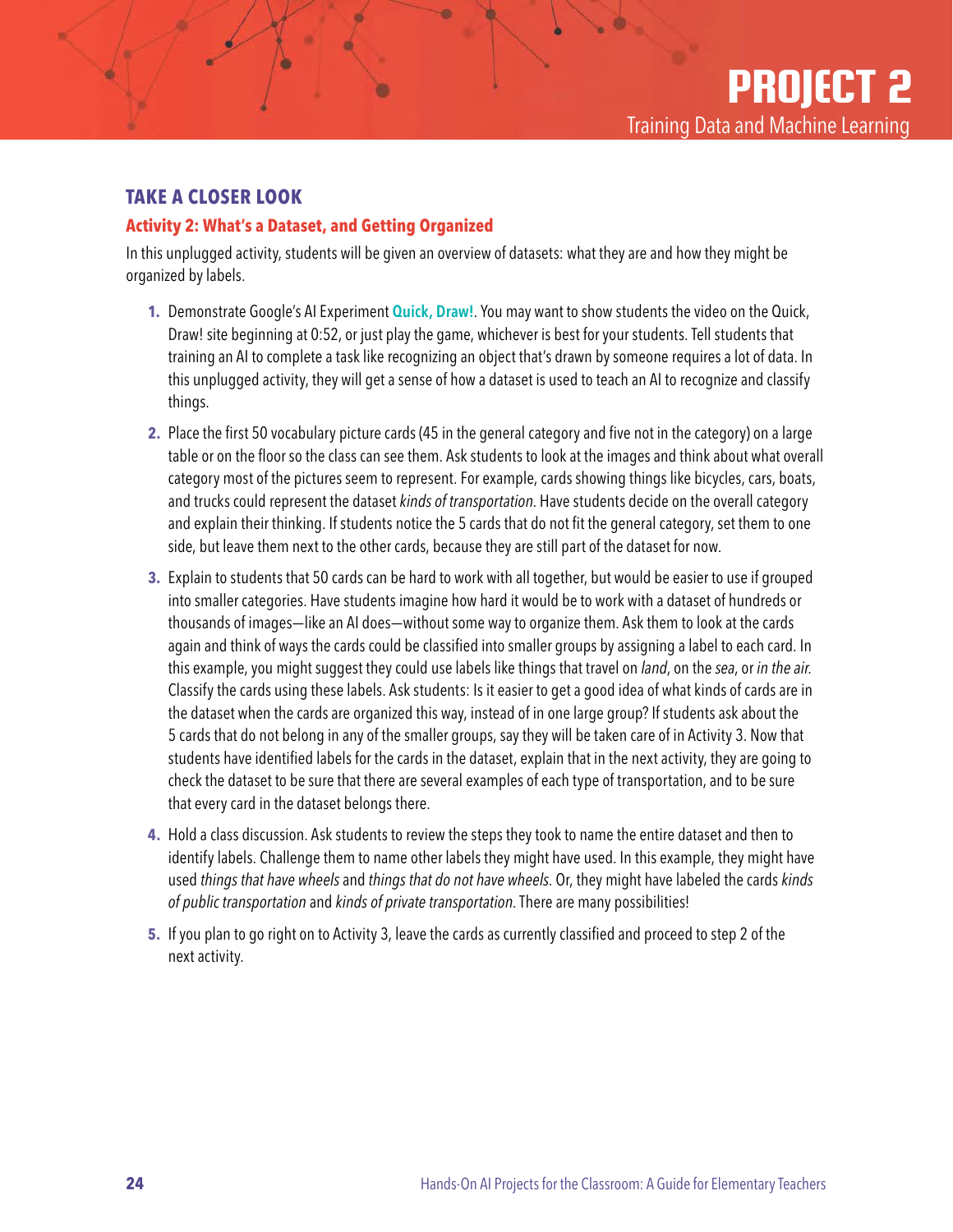#### **Activity 3: Checking the Data**

In this part of the unplugged activity, students are given an overview of why it's important to check the data in a set before using it to teach an AI.

- **1.** This activity uses the same 50 vocabulary picture cards from Activity 2, as well as 20 additional cards that belong in the general category (set these aside initially). If you completed Activity 2 previously and have since picked up the picture cards, have students classify them again, using the labels they identified in Activity 2.
- **2.** Ask students to look at the entire dataset, which they have grouped by labels. Ask them to look at one of these groups. In the example we've been working with, that could be *things that travel on land*. Ask students to brainstorm all the kinds of transportation that travels on land, such as bicycles, motorcycles, cars, trucks, busses, trains, tricycles, etc. Are there types of transportation they've named that are not included in the pictures already in that group? If so, ask them if it is important to include one or more examples of that type of land transportation in the dataset, and to explain their reasons. Say that whenever datasets are created, it's possible that important information might be left out. When this happens, the data are considered biased. That means that the dataset is not a good example of a category, because it is missing important information. To improve the dataset, the missing data need to be added. If students decide that the missing data are needed to fairly represent types of land transportation, ask them to look at the additional 20 cards they have not yet seen to find examples that can be added to the group. If the missing pictures are not available in the extra cards, search for them online, or draw them and add them to the group. This is the process of checking the dataset to be sure that it is diverse. Repeat these steps for the other labeled groups (*kinds of transportation that travel on water and in the air*, for this example). Add additional pictures as needed.
- **3.** The next step is to remove cards that don't belong in the dataset. Note that this is another way data can be biased: by including information that does not belong in the dataset. Direct students' attention to the 5 pictures that do not represent kinds of transportation. Say that it's important for the information in a dataset to be accurate, because the data are going to be used to train an AI to recognize different kinds of transportation. Mention that an AI cannot think for itself, so it will not automatically recognize incorrect data. Help students come to the conclusion that these cards should be removed from the dataset.
- **4.** If you plan to go right on to Activity 4, leave the cards as currently classified and proceed to step 2 of the next activity.

#### **Activity 4: Creating Rules to Organize Data**

In this part of the unplugged activity, students create rules for classifying any new cards added to the dataset.

**1.** This activity uses the same 70 vocabulary picture cards that were included in the dataset at the end of Activity 3. If you completed Activity 3 previously and have since picked up the picture cards, have students classify them again, using the labels they identified in Activity 2.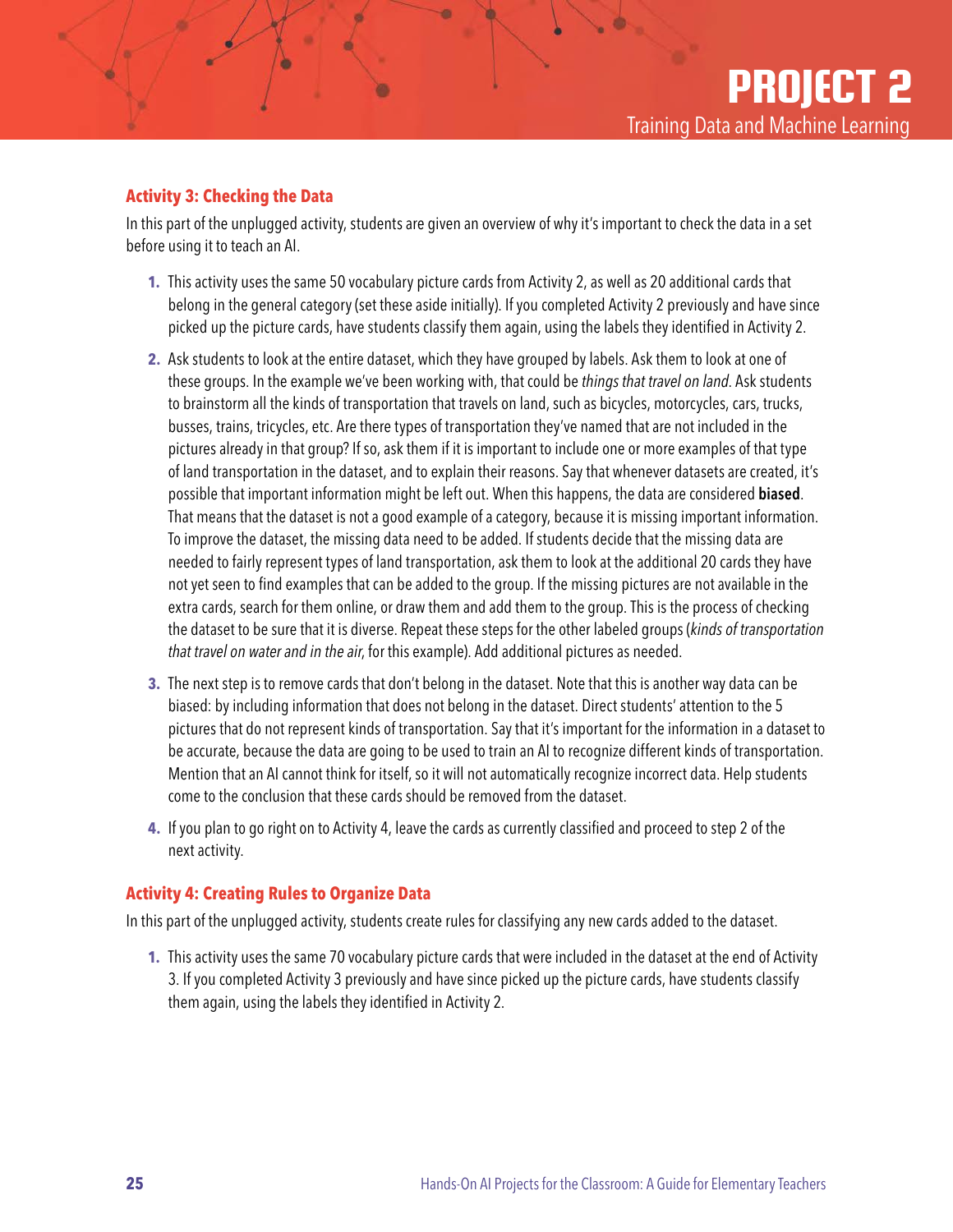- **2.** Tell students that it is possible to teach an AI how to determine if new data should be added to the dataset and to organize that new data. To do this, the programmer needs to develop rules about why a piece of data belongs to a particular category. Ask students how they knew which cards belonged to each of the labels they created in Activity 2. Help them conclude that they looked at each card and used knowledge they already had about the content to identify the features and patterns that differentiate pieces of data from one another.
- **3.** Ask students to choose one of the labels created during Activity 2 and brainstorm a list of the features and patterns that can be used to identify cards that belong in that label. Using the example we've been working with, the label could be *land transportation*. What were some of the features students used to identify forms of transportation that belonged in that label? Students may suggest things like:
	- Has wheels
	- Is steered
	- Is piloted by someone/something
- **4.** Test this rules list using existing data to be sure that the rules work. For example, "has wheels" is a sample rule. Look at the other labels. Are there forms of transportation there that have wheels? You probably have pictures of airplanes. Airplanes do have wheels, but they are used only for taking off and landing. Most forms of land transportation use wheels as their primary method of travel. How could the list of rules be modified to account for both situations? Try adding a rule: cannot fly. Would that eliminate forms of air transportation that may have wheels, but travel primarily in the air?
- **5.** Are there cards that were included in *land travel* but do not fit in that label now because they do not have wheels, are not steered, or aren't piloted by someone/something? If a picture of a sleigh or sled is in the dataset, having no wheels would eliminate it from the label, but would that be correct? Perhaps "has wheels" is not an accurate rule for land vehicles after all. Could the rule be amended to include vehicles that are wheeled, tracked, railed, or skied? That would include sleighs and sleds in the land vehicle group, where they belong. The new rules might be vehicles that:
	- Are wheeled, tracked, railed, or skied
	- Cannot fly
	- Are steered
	- Are piloted by someone/something
- **6.** Do all the cards currently in the group still belong there using these rules?
- **7.** Now ask students to look at the additional 15 vocabulary picture cards (see the Materials list) you've gathered for this activity. Which of these new cards belong to this label, based on the rules? Why? Add those cards to the *land transportation* label.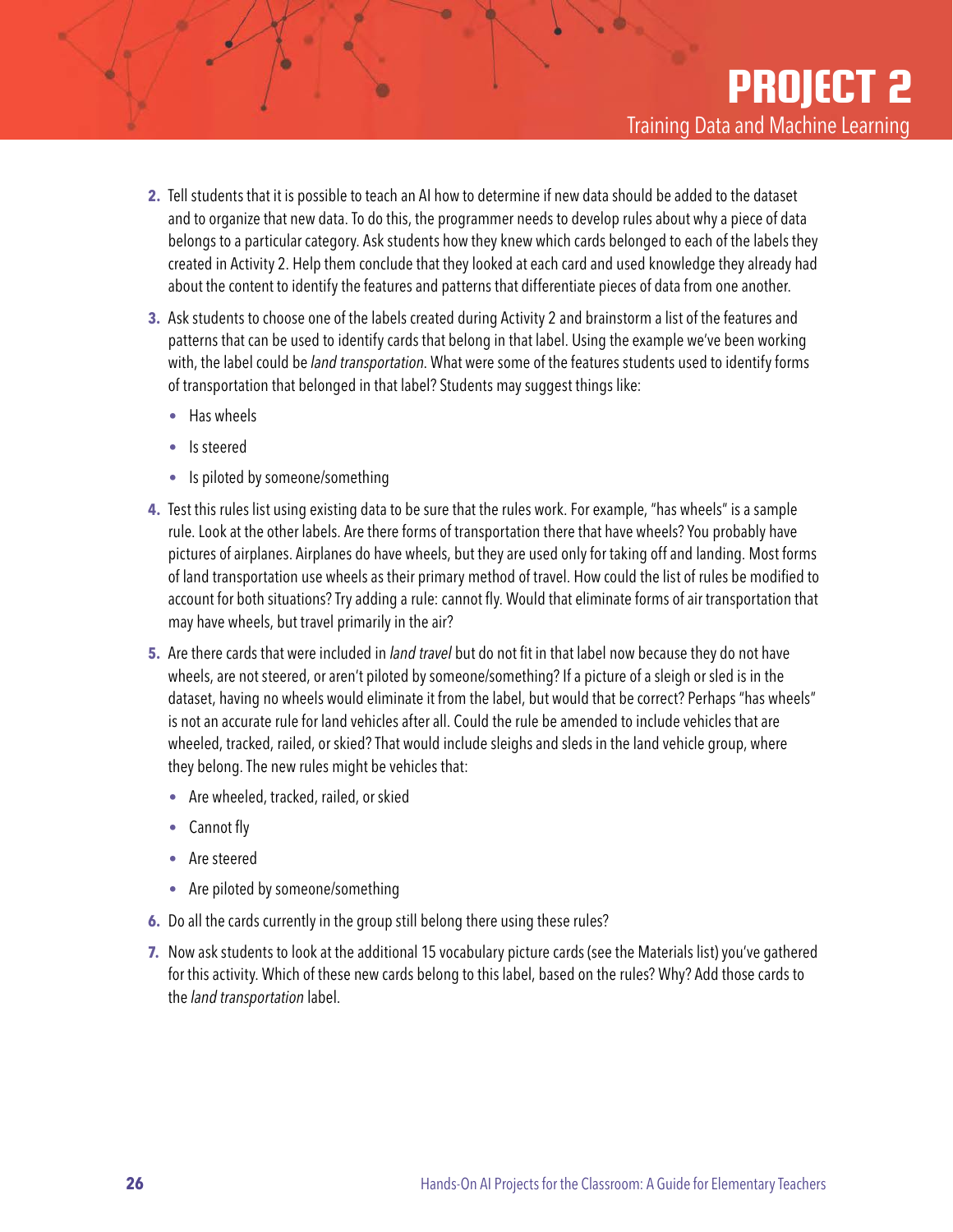#### **CULMINATING PERFORMANCES**

#### **Activity 5: Organize the Remaining Data**

In this final part of the unplugged activity, students will finish organizing the dataset by creating and testing rules for the remaining labels in the dataset.

- **1. Grades K–2:** As a whole class, repeat the process described in Activity 4 to develop rules for the additional labels that students identified in Activity 2. Have students create and test rules for each label, then look at the 15 new cards to see which belong to the remaining labels, and which do not belong in the dataset (there should be 5 that do not belong to any label and therefore do not belong in the dataset).
- **2. Grades 3–5:** Allow students to form groups of 3–4. Allow each group to repeat the process described in Activity 4 to develop rules for the additional labels that students identified in Activity 2. Have students create and test rules for each label, then look at the 15 new cards to see which belong to the remaining labels, and which do not belong in the dataset (there should be 5 that do not belong to any label and therefore do not belong in the dataset).

Then, discuss the following as a class:

- What did you learn about datasets and how they can be organized?
- Describe some of the ways you thought of to create labels for the dataset you worked with.
- What was most challenging about creating rules for adding items to labels?

#### **Activity 6: Reflect**

In this activity, students will discuss the following questions to reflect on their learning and consider the societal impact of creating and using datasets to train AI.

- How would an AI like Quick, Draw! be changed over time if people intentionally drew pictures incorrectly?
- How would an AI trained with the card data in our activities be affected if the rules were wrong?
- Why is correctly training AIs important? How could incorrectly trained AIs change our lives?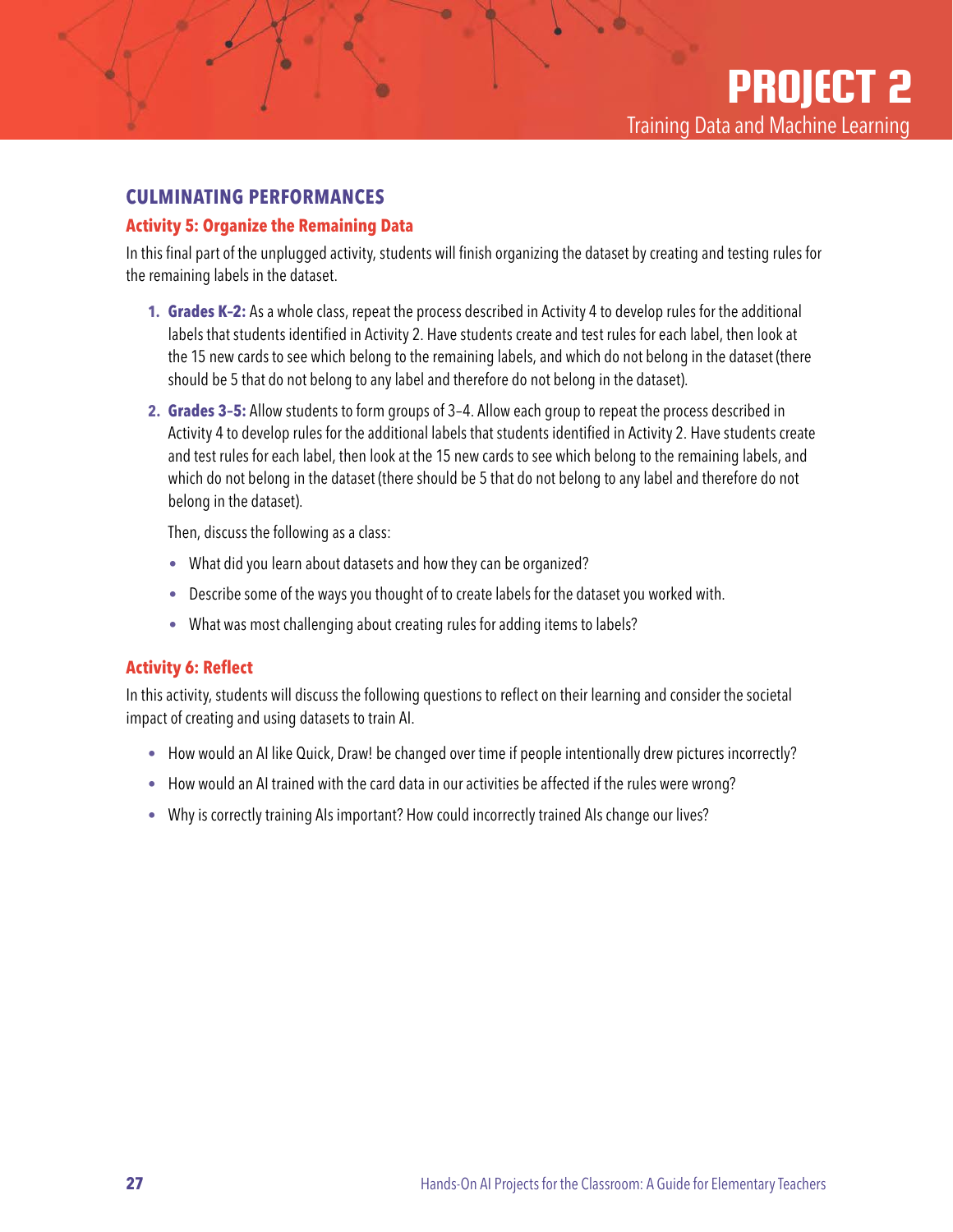### <span id="page-27-0"></span>**Extensions**

Here are four ways to expand students' exploration of training data and AI:

- **1.** Students in grades K–2 can practice the skills they've used during these activities by working in a learning center where they form datasets using manipulatives like pattern blocks, Cuisenaire rods, playing cards, colored counters, math link cubes, etc., to create datasets, identify labels within the dataset, check the quality of the dataset, and then develop rules for adding new items to the labels.
- **2.** Students may have used Google Image Search to find photos to use in schoolwork. Ask if they have ever wondered how Image Search is able to identify images using keywords. Explain that the Image Search dataset is a much larger version of the image dataset they worked with during this project. Give them time to explore Microsoft's [COCO: Common Objects in Context](https://cocodataset.org/#explore) collection of images, which is organized by an AI. This dataset contains 91 common object categories (labels) and includes 328,000 images (dataset). Students may search for images that fit into one or more of the object categories.
- **3.** Students in grades 3–5 can be challenged to work in teams to create their own datasets, which they will label, check for accuracy, and organize using rules they develop. Students may present their work to the whole class.
- **4.** Classification algorithms are just one way an AI organizes data. Another way is through sorting algorithms. Students in grades 3–5 can explore various sorting strategies by viewing brief videos and then replicating the strategies shown using math manipulatives like: pattern blocks, Cuisenaire rods, colored counters, math link cubes, or LEGO. Following are links to the videos:
	- "[LEGO Bubble Sort](http://www.youtube.com/watch?v=MtcrEhrt_K0))"
	- "[What's the fastest way to alphabetize your bookshelf?](http://www.youtube.com/watch?v=WaNLJf8xzC4)"
	- "[Simple exchange sort](www.algoanim.ide.sk/index.php?page=showanim&id=110)"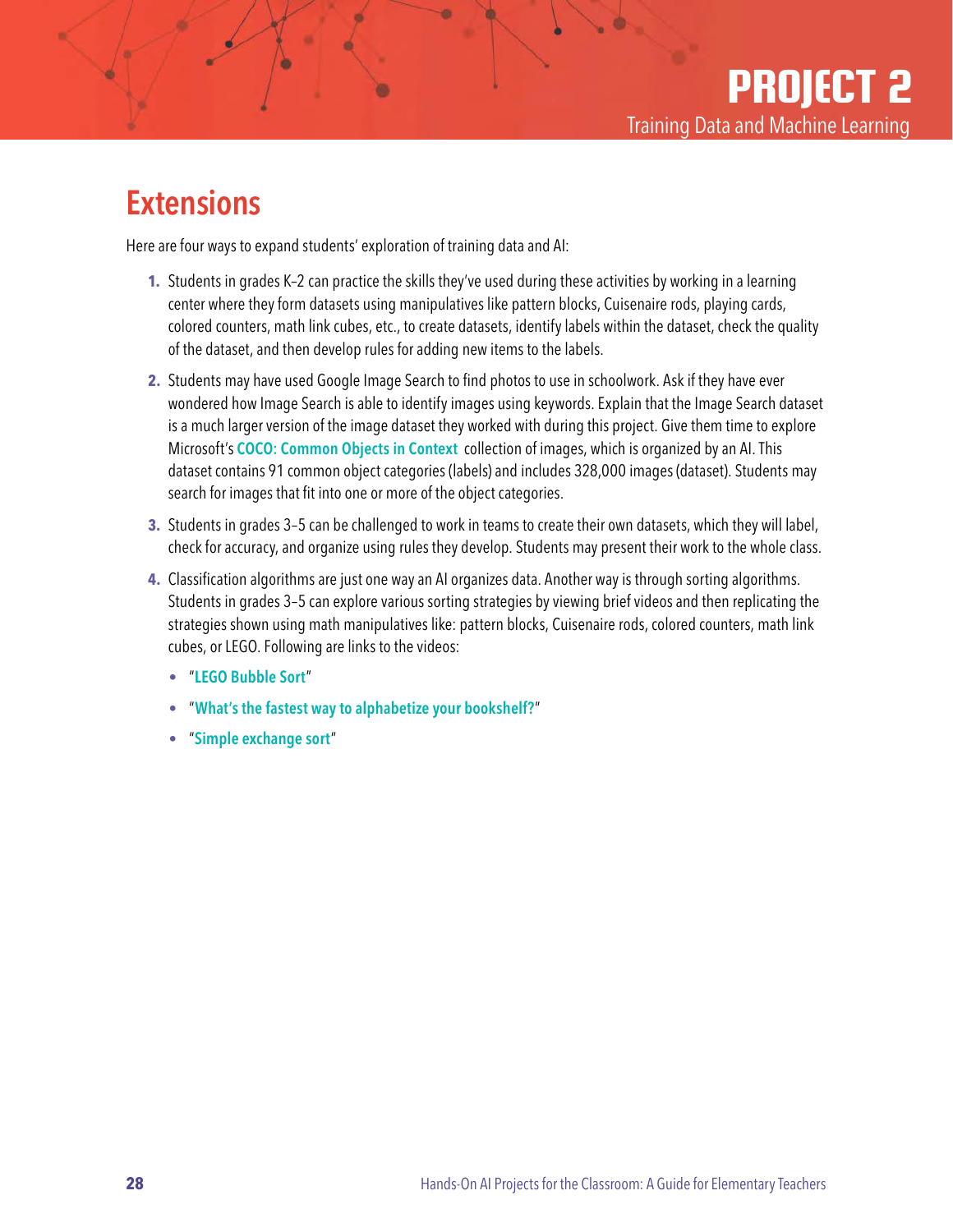

## <span id="page-28-0"></span>**Senses vs. Sensors** PROJECT 3

### Project Overview

In this project, students will identify the senses that animals, including people, use every day. They will explore the ways animals use their senses, and learn that robotic devices have sensors that mimic animal senses, enabling robots to interact with the environment.

#### **SUBJECT**

#### **ESTIMATED DURATION**

Science and Health

4 hours

#### **TARGET GRADES**

 $K-5$ 

#### **VOCABULARY**

| artificial intelligence        | natural language processing |
|--------------------------------|-----------------------------|
| artificially intelligent robot | robot                       |
| autonomous                     | sense                       |
| image recognition              | sensor                      |

#### **OBJECTIVES**

At the end of this project, students will be able to:

- Explain how animals, including humans, use their senses to interact with their environment.
- Describe some ways AI robot sensors mimic animal senses.

#### **STANDARDS**

#### **ISTE Standards for Students**

#### 1. Empowered Learner

c. Students use technology to seek feedback that informs and improves their practice and to demonstrate their learning in a variety of ways.

#### 4. Innovative Designer

a. Students know and use a deliberate design process for generating ideas, testing theories, creating innovative artifacts or solving authentic problems.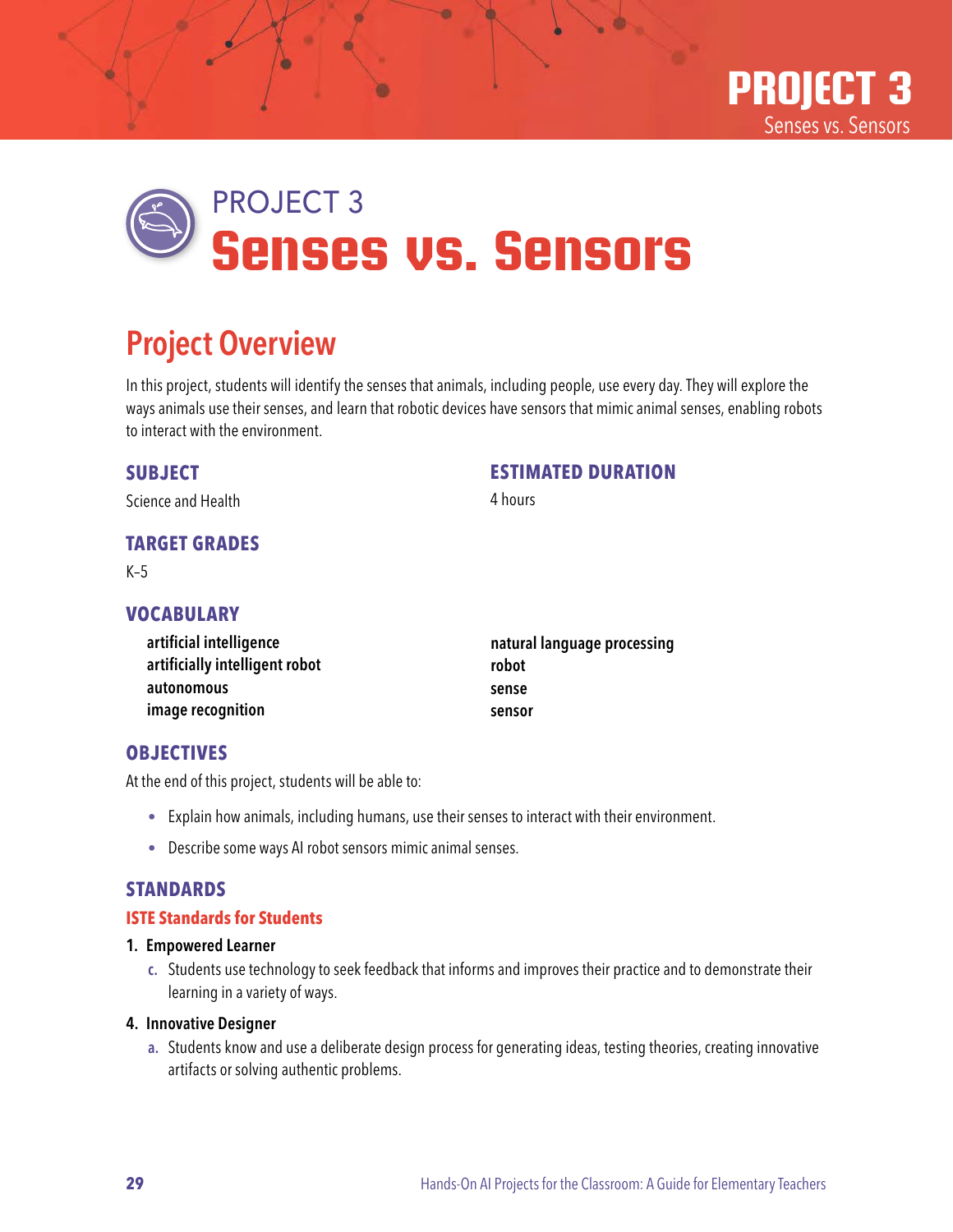

#### <span id="page-29-0"></span>**ISTE Computational Thinking Competencies**

#### 4. Creativity & Design

b. Design authentic learning activities that ask students to leverage a design process to solve problems with awareness of technical and human constraints and defend their design choices.

#### 5. Integrating Computational Thinking

b. Empower students to select personally meaningful computational projects.

#### **AI4K12 Five Big Ideas in AI**

#### 1. Perception

Computers perceive the world using sensors.

#### 5. Societal Impact

AI can impact society in both positive and negative ways.

#### **Next Generation Science Standards**

NGSS: K-LS1-1: Use observations to describe patterns of what plants and animals (including humans) need to survive.

NGSS: 4-LS1-2: Use a model to describe that animals receive different types of information through their senses, process the information in their brain, and respond to the information in different ways.

### Preparation

#### **MATERIALS**

- Computer(s) or tablet(s) with internet connection for accessing tools and resources online.
- Writing/Drawing materials: Paper, chart paper, magnet boards, and/or sticky notes, and drawing supplies.
- *National Geographic Kids Everything Robotics: All the Photos, Facts, and Fun to Make You Race for Robots*by Jennifer Swanson,<sup>2</sup> or another book that explains the sensors used by robots in simple language.
- Building blocks for stacking into a tower.
- Tool: Google's [Semi-Conductor](http://experiments.withgoogle.com/semi-conductor)
- Tool: [Speechnotes](http://speechnotes.co/)
- Tool: [Magic Sketchpad](http://magic-sketchpad.glitch.me)

2 Swanson, J. (2016). *National Geographic Kids Everything Robotics: All the Photos, Facts, and Fun to Make You Race for Robots*.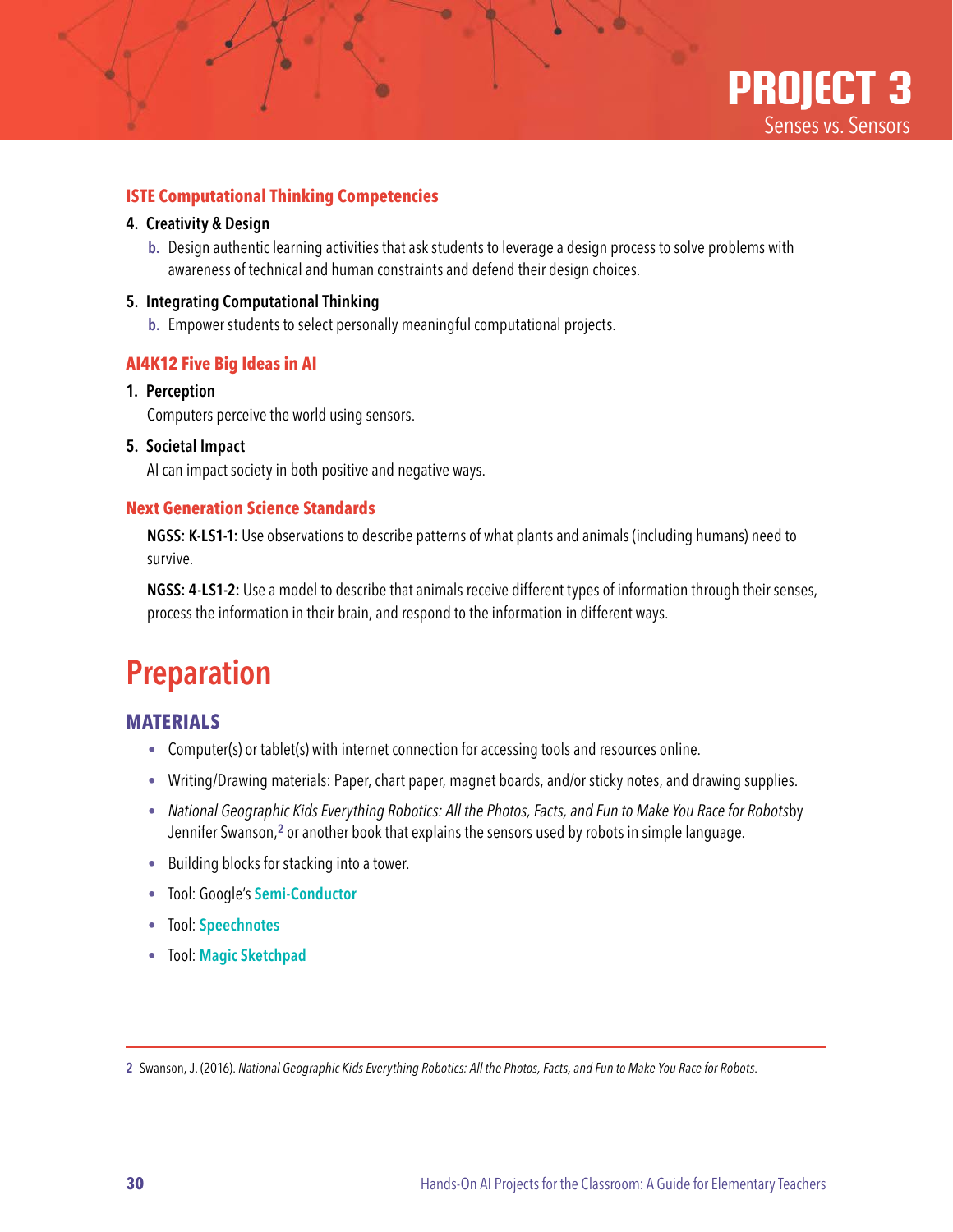

#### <span id="page-30-0"></span>**SUPPORTING RESOURCES FOR EDUCATORS**

- Directions for **[Harold the Robot](http://classic.csunplugged.org/wp-content/uploads/2014/12/haroldtherobot.pdf)** unplugged activity.
- Article: "[How Many Senses Does a Human Being Have?](http://science.howstuffworks.com/life/inside-the-mind/human-brain/question242.htm)"
- Article: "[Making 'Sense' of Robot Sensors](http://www.nationalgeographic.org/activity/making-sense-robot-sensors/)"
- Article: "[Types of Robot Sensors](http://www.javatpoint.com/types-of-robot-sensors)"
- Article: "[What's the Difference between Robotics and Artificial Intelligence?](http://blog.robotiq.com/whats-the-difference-between-robotics-and-artificial-intelligence)"

#### **ADVANCED PREPARATION**

- Find examples of robotic sensors to share with students, either in a book like *National Geographic Kids Everything Robotics: All the Photos, Facts, and Fun to Make You Race for Robots* by Jennifer Swanson, or online.
- Become familiar with common types of robotic sensors for perceiving light, proximity, sound, temperature, and acceleration.

### **Instructions**

#### **GETTING STARTED**

#### **Activity 1: Discussion**

In this activity, students will engage with the topic of AI robots perceiving the world using sensors.

- **1.** Ask students: How do people and animals interact with the world around them? What do you need to do to cross a street safely, enjoy a song, or decide if you like a certain food? Guide students to conclude that people and animals use their **senses** to help them navigate their environment by making decisions about the actions they take. Help students list the five basic senses people use (sight, hearing, taste, touch, smell). Ask the following questions: What do you know about your senses? How do you use your senses to make decisions about actions you take? Does what you learn apply in future situations that are similar?
- **2.** Ask students to brainstorm ideas about why **robots** might need to interact with their environment. Share a book like *National Geographic Kids Everything Robotics: All the Photos, Facts, and Fun to Make You Race for Robots* by Jennifer Swanson to show examples of robots that have sensors. Ask students the following questions: Have you seen or heard about robots that can vacuum a floor, wash windows, or clean the cat's litterbox? How do these robots do these tasks? Once the robot has completed the task correctly, do you think it can apply what it has learned in similar situations? Explain that some robots are able to use their sensors to collect information and make **autonomous** decisions about how to complete a task even in a changing environment. These are called artificially intelligent robots, or AI robots.
- **3.** Explain to students that the activities in this project will help them learn more about senses and sensors.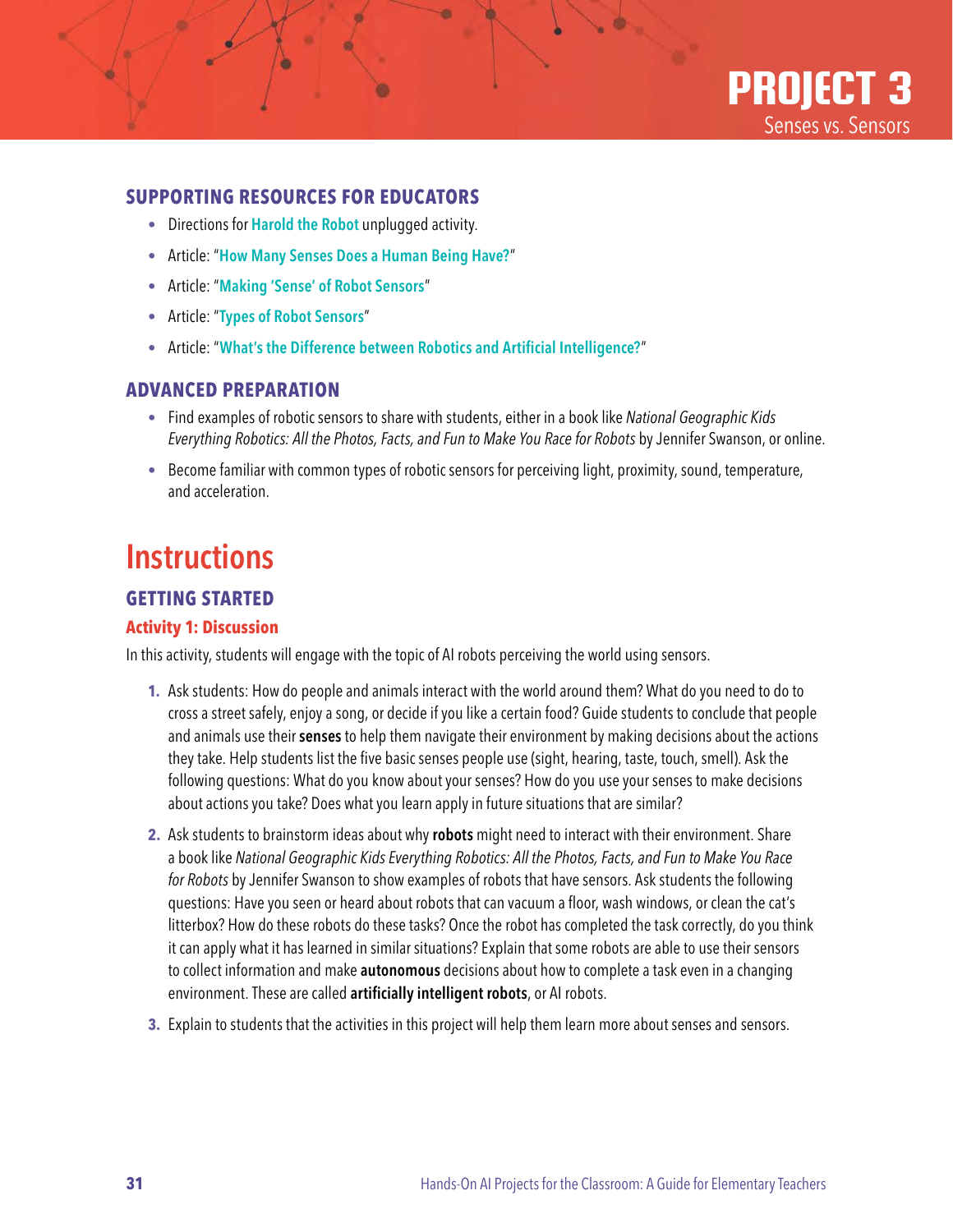#### **TAKE A CLOSER LOOK**

#### **Activity 2: Experimenting With Sensors**

In this activity, students will experiment with three types of sensors that AI robots can use to perceive the world.

Explain to students that some—but not all—robots have **sensors** that enable them to interact with their environment. Remind them that robots that are able to use sensors to collect information and make autonomous decisions about how to complete a task are called AI robots.

- **1.** A camera is one type of sensor that an AI robot can use to see. Give students a chance to experiment with an AI-powered image recognition application like Google's **[Semi-Conductor](http://experiments.withgoogle.com/semi-conductor)**, which uses a webcam to see a person's movements, then analyzes and maps out the position and movement of the person with a neural network, and finally responds by having an orchestra play accordingly. Discuss the map of the movement on the screen, and ask students what the AI is seeing.
- **2.** A microphone is a type of sensor that an AI robot can use to hear. Have students experiment with an AIpowered sound or voice application, such as **[Speechnotes](http://speechnotes.co/)**, which listens to the student speak, uses natural language processing for speech recognition, and displays what the user said in text on the screen. Discuss the output on the screen and ask students how accurate the AI was at hearing and understanding the user.
- **3.** A trackpad or touchscreen are sensors that an AI robot can use to perceive touch. Prompt students to experiment with an AI-powered touch-sensitive application like [Magic Sketchpad](http://magic-sketchpad.glitch.me), which perceives touch through a trackpad or touchscreen, maps the touch using lines on the screen, and uses a neural network to predict the rest of the user's doodle. Have students try to draw what the AI is expecting as well as things it does not expect. Discuss the accuracy of the mapping as well as the AI's guess about what would happen next in the doodle.

#### **Activity 3: Introduction to Robots and Sensors**

This activity is a variation of the classic [Harold the Robot](http://classic.csunplugged.org/wp-content/uploads/2014/12/haroldtherobot.pdf) unplugged activity.

- **1.** Students give directions for completing a task to an adult who interacts with the environment based on the directions being given—in this case, building a block tower. When the directions are completed, ask students to identify how many and which of the five basic senses the robot needed to use to follow the directions.
- **2.** An AI robot is able to complete tasks autonomously without being given step-by-step directions. If an AI robot could complete this activity on its own instead of being given step-by-step directions, what would it need to be able to do without help? This activity is intended to expose students to the idea that it is possible for an AI robot with sensors to learn how to complete a task without being given specific directions every time.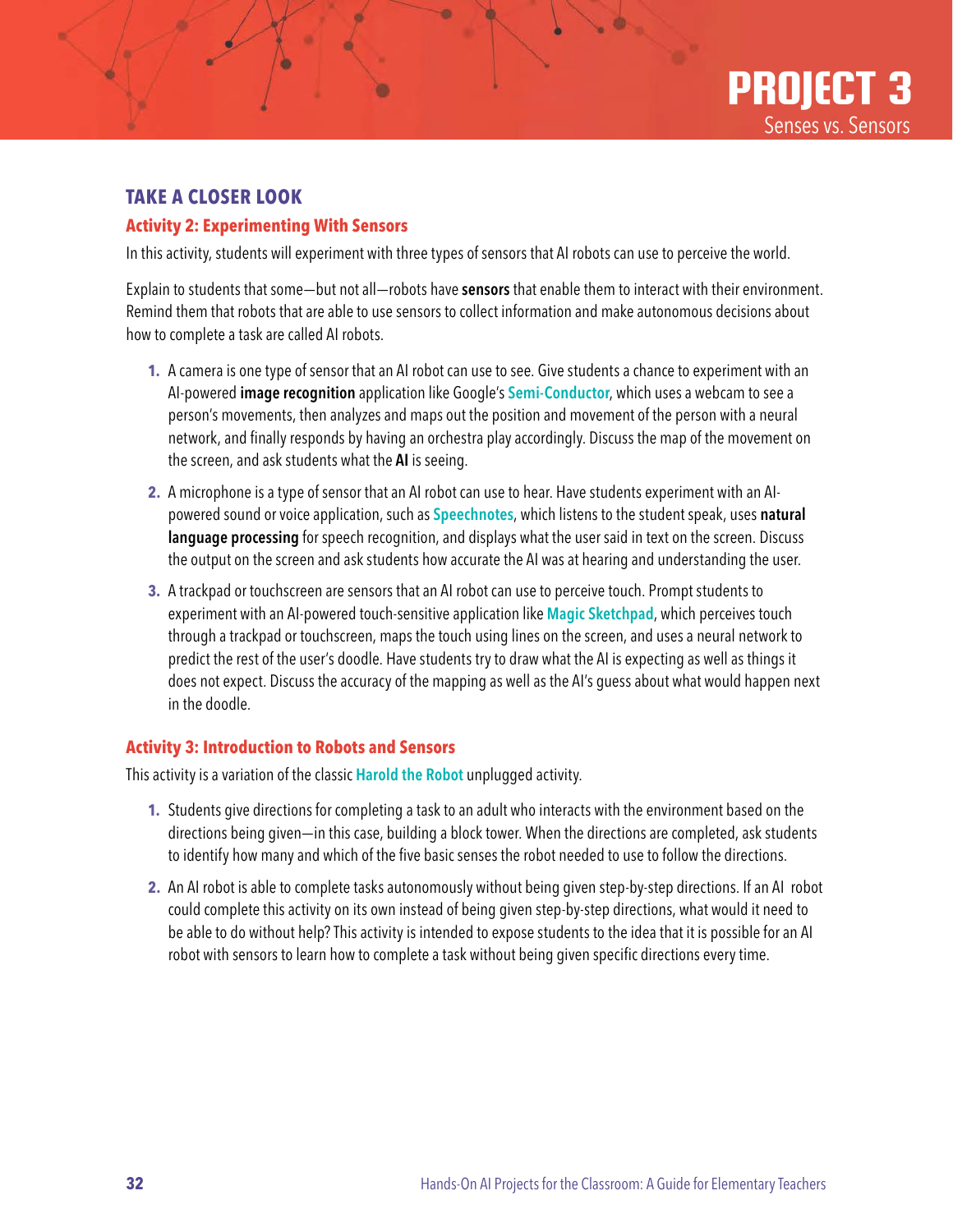**3.** In a class discussion, brainstorm ideas for an AI robot that could be trained to complete a different task. What might the task be, and what sensors would the robot need to complete the task? Record students' ideas for the next activity.

#### **CULMINATING PERFORMANCES**

#### **Activity 4: Design an AI Robot**

In this unplugged activity, students will design an AI robot that has the sensors it would need to perform a specific task. Students in grades K–2 will complete this as a whole class project. Students in grades 3–5 may complete this project in small groups.

- **1.** Remind students that an AI robot uses sensors to perceive its environment and then uses the information to autonomously complete a task.
- **2.** Review the list students generated when they brainstormed ideas for tasks they would like a robot to be able to complete. Select one from the list to use as a model. For example, perhaps students said they would like a robot that could wash dishes. An AI robot could be a logical solution. What would the design for this robot need to include? Walk the class through your example using the following 4 steps:
	- Name the AI robot and state its purpose: Dishbot—This AI robot saves time at home and in other places where food is served by loading and operating dishwashers.
	- Where would you find this AI robot? In private and commercial kitchens.
	- How does the AI robot move? Cylinders and motors control its moving parts (e.g., robotic arms and hands); wheels allow it to travel.
	- Which sensors would this AI robot need? Touch sensors let it know when it touches/is holding something; a camera enables it to "see" objects; and a sensor tells the robot its location in the kitchen in relation to the dishes and dishwasher.
- **3.** The next step in this project is age dependent.

**Grades K–2.** Once the class has walked through the above four planning steps, ask them to work in pairs or trios to draw an AI robot based on the class description. Nonwriters may dictate descriptions of their robots to a class helper to be recorded. Writers may create a pair/trio description of their robot to explain how their robot interacts with its environment to complete the task identified by the class. Student pairs/trios present their completed work to the class, creating an AI robot gallery for display.

**Grades 3–5.** Students work in small groups to identify a task they want an artificially intelligent robot to complete. Each small group develops a presentation for the class that includes: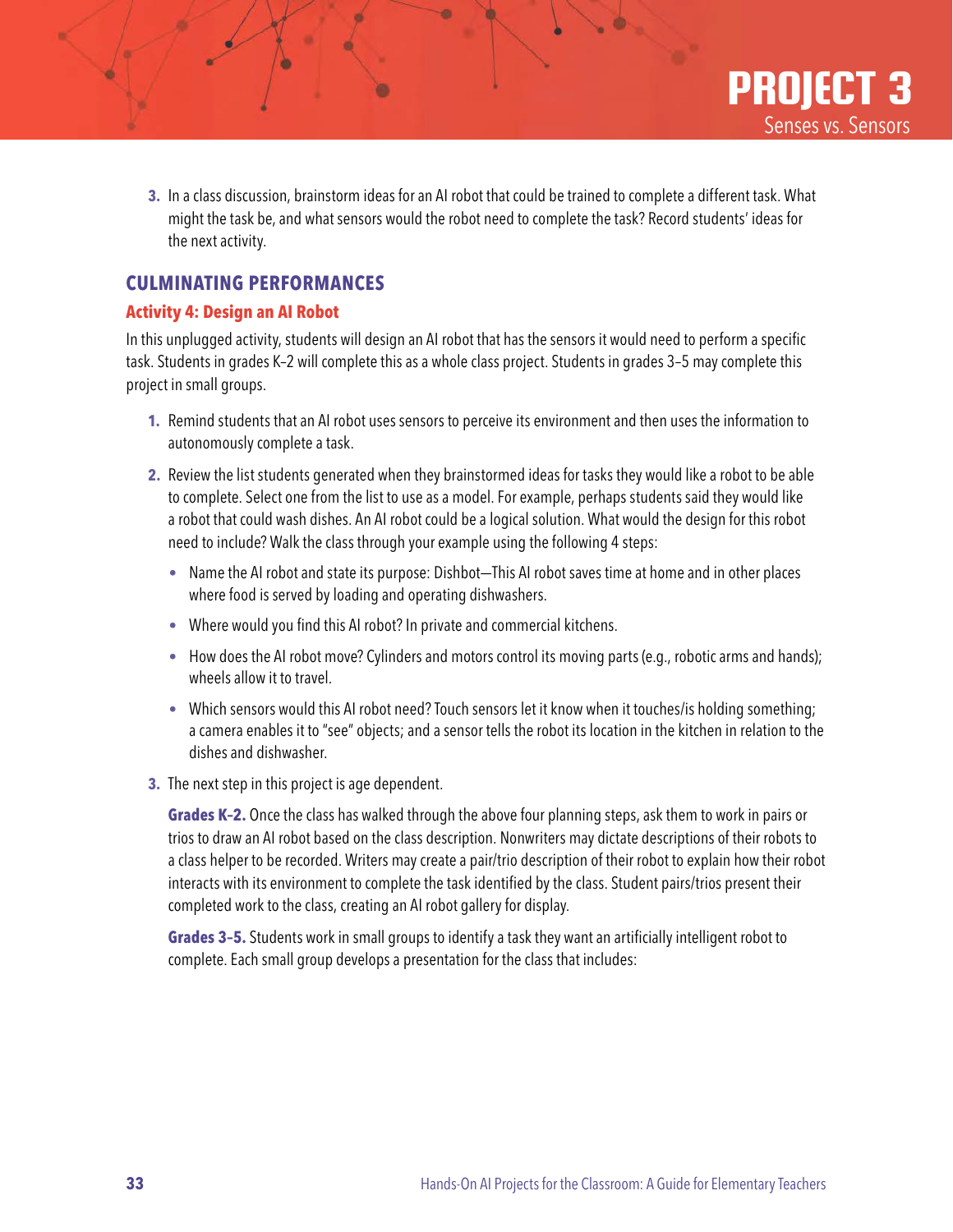**PROJECT 3** Senses vs. Sensors

- <span id="page-33-0"></span>• A four-step description of their AI robot, as above.
- A drawing or a written example of the AI robot in action.
- A written description of what the AI robot is and how it will complete the task identified.

#### **Activity 5: Reflect**

In this activity, students should discuss the following question to reflect on their learning and consider the societal impact of using AI robots.

• How could the AI robot you designed for this project affect your life or the lives of your friends and family? Is it a good idea to have AI robots do things instead of people? Why and why not?

### **Extensions**

Following are two ways to expand students' exploration of robots, AI, and sensors:

- **1.** As we work to achieve interactions with technology that are so natural they become nearly unnoticeable, it's important that we ensure that young children are able to recognize that in addition to similarities between humans and robots (with or without AI), there are differences.
	- One strategy for clarifying this separation is to refrain from anthropomorphizing these machines. Supporting resources: "[Does your kid know: Robots have no feelings](https://parentology.com/does-your-kid-know-robots-have-no-feelings/)," "[PopBots: An early childhood](http://www.media.mit.edu/projects/pop-kit/publications/)  [AI curriculum](http://www.media.mit.edu/projects/pop-kit/publications/)," "[The Danger of Anthropomorphizing AI](http://www.tractica.com/automation-robotics/the-danger-of-anthropomorphizing-ai)"
	- Hold a class discussion. Have students brainstorm a list of AI robots they are familiar with. For example, they may include iRobot, Roomba, Roxxter, RX-V100, or similar AI robots. Ask students what pronouns they use to refer to these machines and why. Have a discussion about why designers might want to make AI robots seem to be human-like. Include a discussion about the fact that these devices are not "magical."
- **2.** Introduce students in grades 3–5 to two additional animal senses: position in space and balance. For more information, see [7senses.org](http://www.7senses.org.au/what-are-the-7-senses/)
	- Ask students: How do robots locate their position? Resource: "[How a robot finds its location based on](http://m.oursky.com/how-a-robot-finds-its-location-based-on-what-it-sees-2981fec74268)  [what it 'sees'](http://m.oursky.com/how-a-robot-finds-its-location-based-on-what-it-sees-2981fec74268)" How do they keep their balance? Resource: "Two-legged robot mimics human balance [while running and jumping](http://www.sciencedaily.com/releases/2019/10/191030151155.htm)"
- **3.** Facilitate this unplugged activity: Ask students if they know how some animals can tell where they are when they are under water or at night. Explain that these animals are likely using something called *echolocation*. The animal makes a noise and then listens for the echoes, which help the animal locate nearby objects. Show the video "[What Is Echolocation?](http://www.youtube.com/watch?v=5GuaNA-5qWw)" to help students understand how echolocation works and why it's important. Tell students they are going to mimic echolocation themselves using the following steps:
	- Give each student a piece of writing paper and ask them to number it 1 through 9.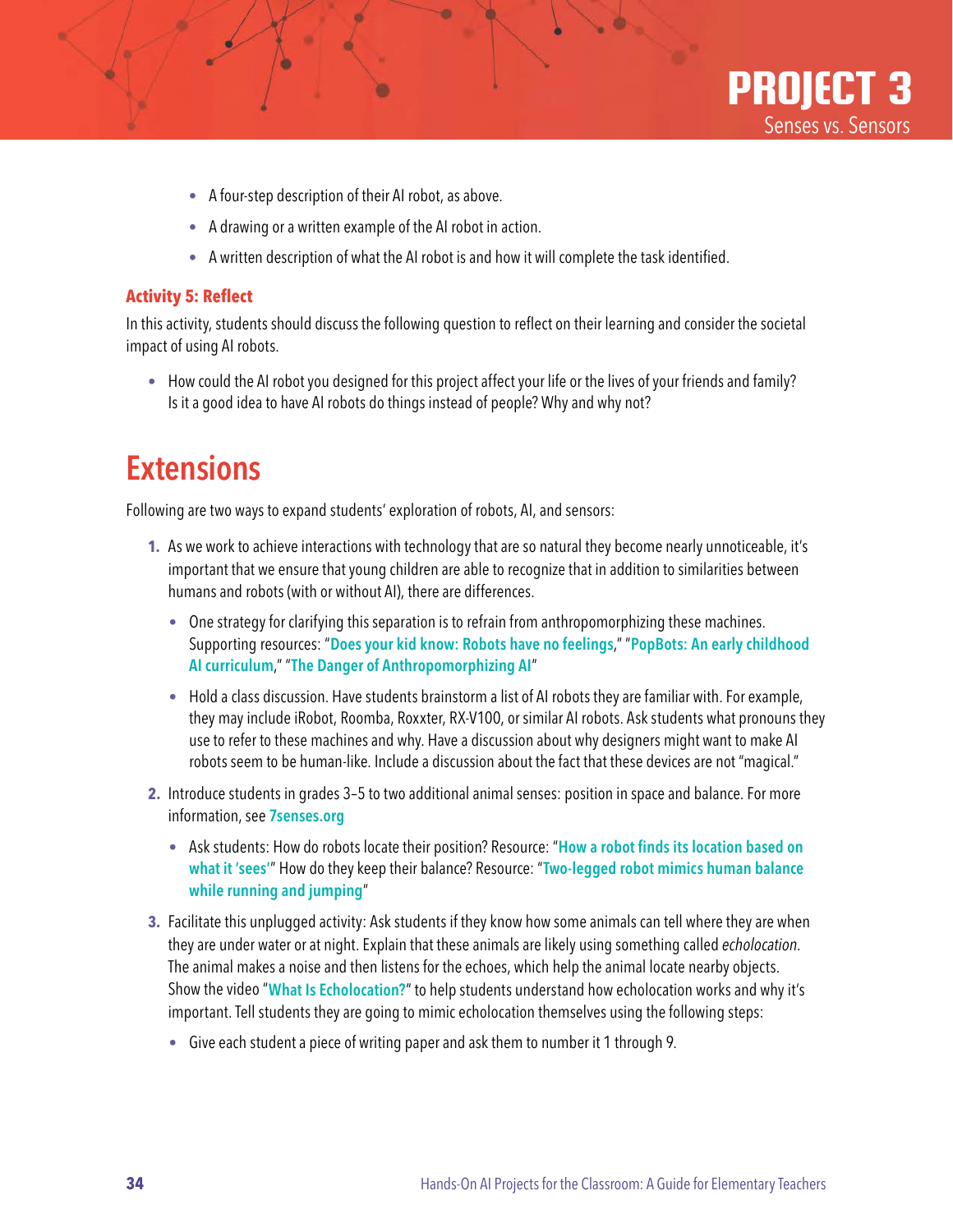

- Next to each number they will write one of the following words in any order: front, back, side. Students should not show their paper to anyone else.
- Have students pair up. Ask pairs to spread out around the classroom.
- One student in the pair should close their eyes.
- The student whose eyes are open should stand near their partner and snap their fingers or clap in front of, behind, or beside the blindfolded partner, following what they wrote on their paper.
- The partner with closed eyes will guess the location of each snap/clap and the other student will record if the guess was correct or incorrect. Repeat for a total of 9 snaps/claps.
- Partners should switch roles and repeat the exercise.
- Students should total how many times their partner guessed correctly and incorrectly.
- Lead a class discussion about the experience. How does this exercise relate to learning about additional senses, robots, and AI?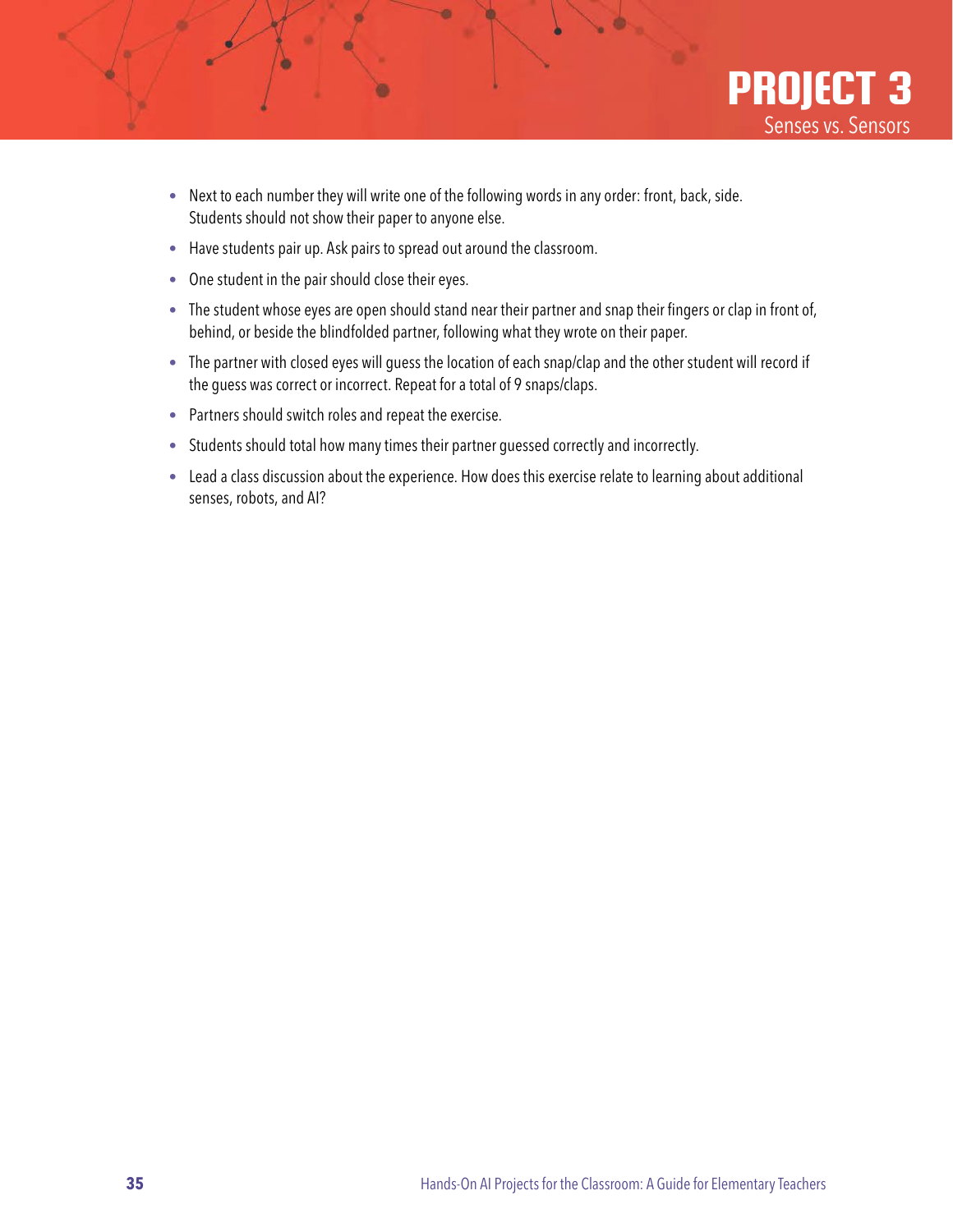

<span id="page-35-0"></span>

Getting from one place to another using AI-supported navigation systems has become a way of life. While early automobile GPS systems seemed to be miraculous, by today's standards, those systems were expensive and quite limited in their abilities to adapt to changing road and traffic conditions. Today's navigation systems are apps on smartphones or tablets. They fuse GPS with other sensors and data to make on-the-fly updates to directions when road and traffic conditions change.

### Project Overview

In this activity students will participate in unplugged activities to explore how AI-supported navigation works. As an extension, older students may use Minecraft to build a block-based maze and teach an agent how to navigate the maze on its own.

#### **SUBJECT**

#### **ESTIMATED DURATION**

English language arts, math, geography

5–6 hours

#### **TARGET GRADES**

K–5

#### **VOCABULARY**

artificial intelligence symbolic representation

#### **OBJECTIVES**

At the end of this project, students will be able to:

- Explain that maps are representations of the world.
- Familiarize themselves with a school map and use that map to plan routes from one location on campus to another.
- Describe their understanding of training an AI in navigation.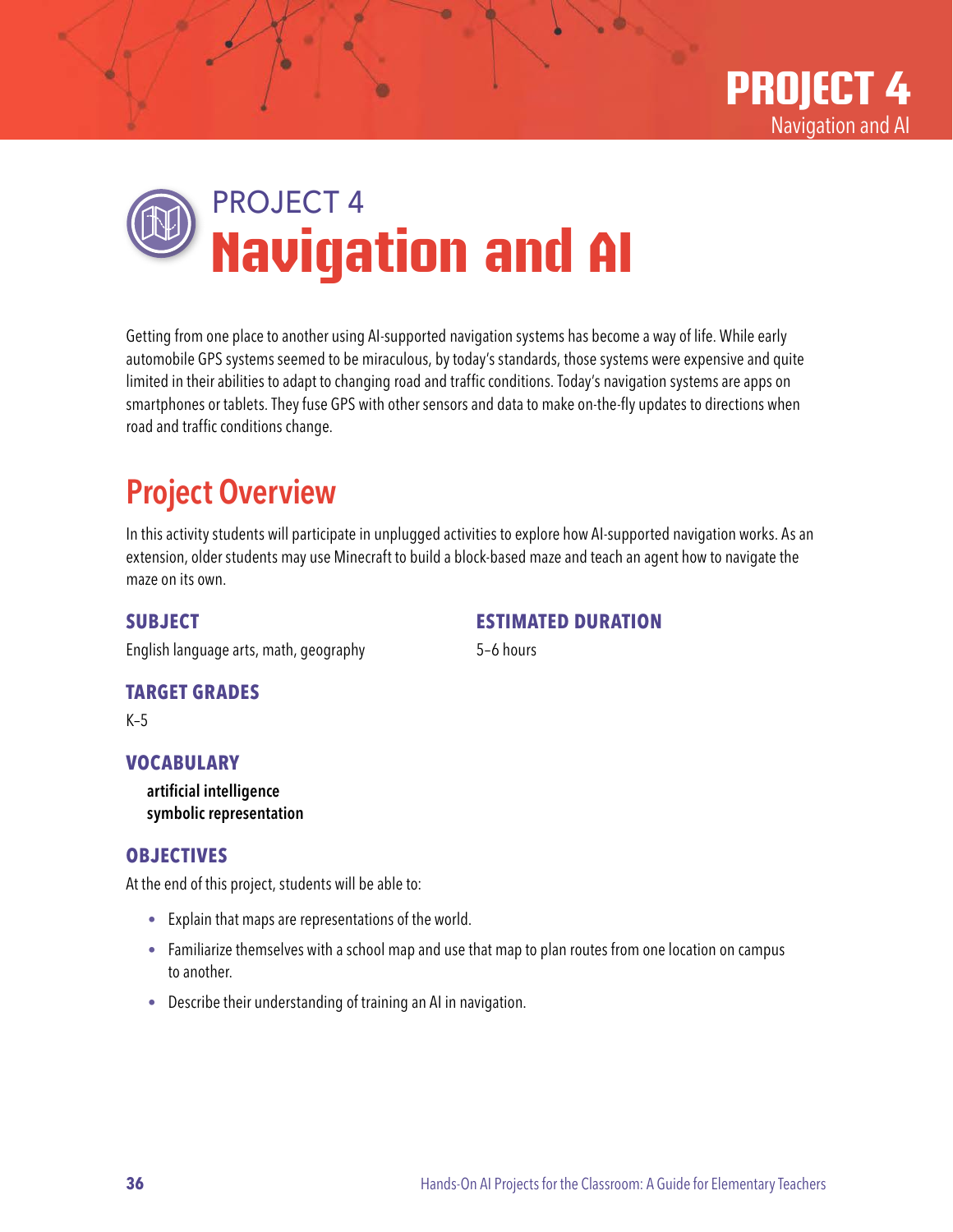

#### **STANDARDS**

#### **ISTE Standards for Students**

#### 3. Knowledge Constructor

d. Students build knowledge by actively exploring real-world issues and problems, developing ideas and theories and pursuing answers and solutions.

#### 4. Innovative Designer

a. Students know and use a deliberate design process for generating ideas, testing theories, creating innovative artifacts or solving authentic problems.

#### 5. Computational Thinker

d. Students understand how automation works and use algorithmic thinking to develop a sequence of steps to create and test automated solutions.

#### **ISTE Computational Thinking Competencies**

#### 4. Creativity & Design

- b. Design authentic learning activities that ask students to leverage a design process to solve problems with awareness of technical and human constraints and defend their design choices.
- c. Guide students on the importance of diverse perspectives and human-centered design in developing computational artifacts with broad accessibility and usability.

#### 5. Integrating Computational Thinking

c. Use a variety of instructional approaches to help students frame problems in ways that can be represented as computational steps or algorithms to be performed by a computer.

#### **AI4K12 Five Big Ideas in AI**

#### 2. Representation and Reasoning

Agents maintain representations of the world and use them for reasoning.

#### 5. Societal Impact

AI can impact society in both positive and negative ways.

#### **Common Core State Standards**

CCSS.ELA-LITERACY.W.K.7 – 5.7: Production and Distribution of Writing

CCSS.ELA-RL.K.3 – 5.3: Key Ideas and Details

#### **Common Core State Standards for Mathematical Practice**

CCSS.MATH-K – 4.OA.C.5: Generate and Analyze Patterns

#### **Next Generation Science Standards**

Concepts related to pattern recognition and data analysis are interwoven throughout these standards.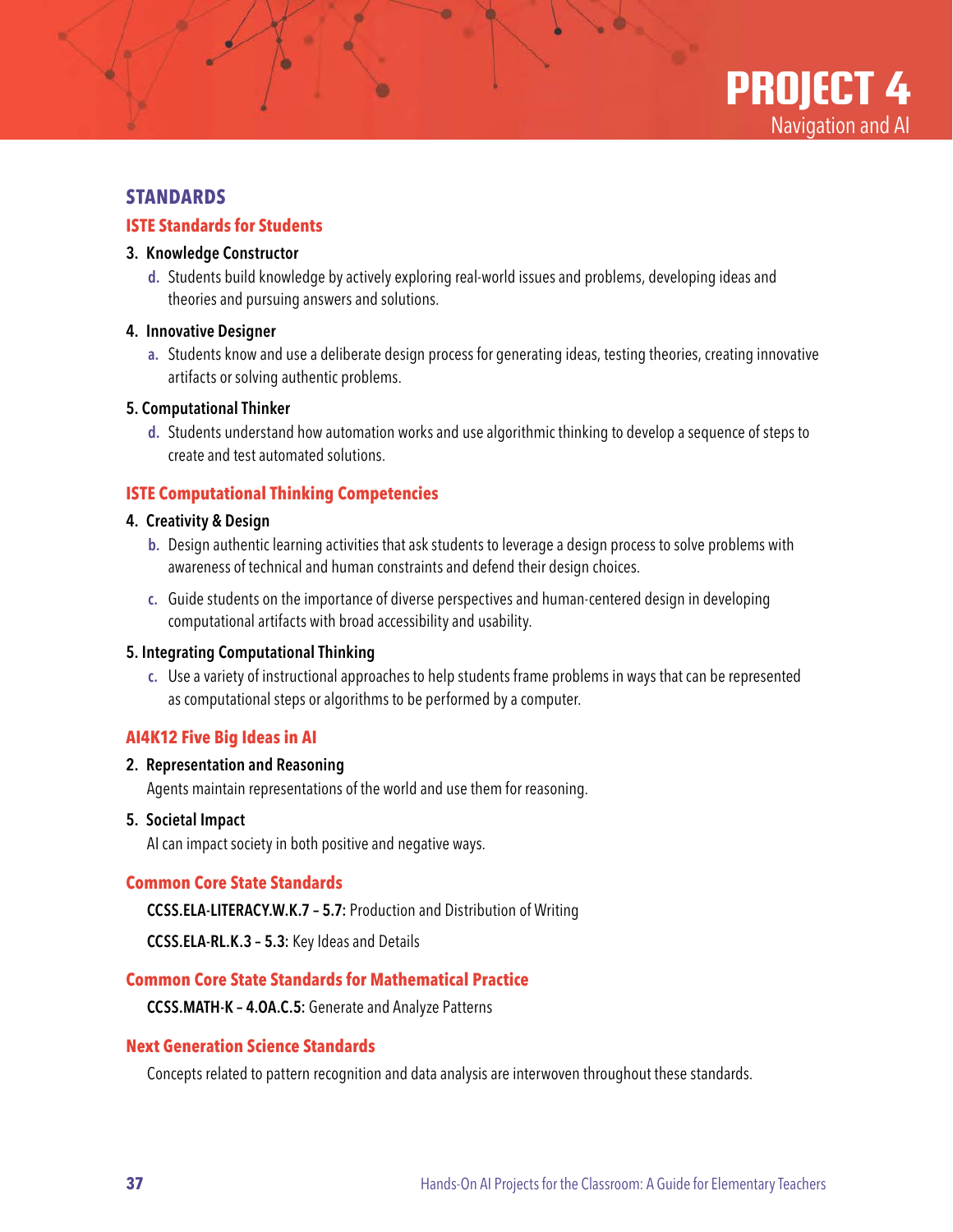#### <span id="page-37-0"></span>**National Geography Standards**

#### National Geography Standard 1

At all grade levels, students need practice and experiences in how to collect and display information (data) on maps, graphs, and diagrams. They must understand what a map is and what it can—and cannot—do. They need to be able to read and interpret maps and other geographic representations. And finally, students must know how to make maps, from hand-drawn sketch maps to more complex representations using a range of appropriate technologies.

### Preparation

#### **MATERIALS**

- A printed road map.
- A list of directions to any location.
- A phone, tablet, or laptop with internet connection, and a method for projecting what's on the device's screen.
- A large piece of butcher paper (for classroom floor plan).
- Pencils and markers.
- Double-sided tape.
- Construction paper cutouts that represent unfixed items to place on the classroom floor plan (e.g., desks, tables, bookcases, easels).
- 5–6 items to hide in the classroom.
- Construction paper cutouts that represent the hidden items.
- School maps (one copy per student, labeled if used with grades K–2, blank if used with grades 3–5).
- Crayons or colored pencils (each student needs one red, one blue, and one green).
- Printed copies of the three difficulty levels of mazes (easy, medium, hard), one of each level per student.
- Activity: Code.org Course 2[, Lesson 3. Maze: Sequence](https://studio.code.org/s/course2/stage/3/puzzle/1)
- Tool: [Google Maps](https://www.google.com/maps), [Maps](https://apps.apple.com/us/app/maps/id915056765), [Waze](https://www.waze.com/waze ), or another AI-powered maps app.

#### **SUPPORTING RESOURCES FOR EDUCATORS**

- Article: "[Deepmind teaches AI to follow navigational directions like humans](http://thenextweb.com/artificial-intelligence/2019/03/04/deepmind-teaches-ai-to-follow-navigational-directions-like-humans/)"
- Article: "[Claude Shannon](http://history-computer.com/ModernComputer/thinkers/Shannon.html)"
- Resource: [Krazydad mazes](http://krazydad.com/mazes/) and [All Kids Network Free Printable Mazes](http://www.allkidsnetwork.com/mazes/)
- Article: "[Teaching AI to navigate like our brains](http://www.allerin.com/blog/teaching-ai-to-navigate-like-our-brains)"
- Article: "[Using artificial intelligence to enrich digital maps](http://www.weforum.org/agenda/2020/01/artificial-intelligence-digital-maps-machine-learning-navigation-technology/)"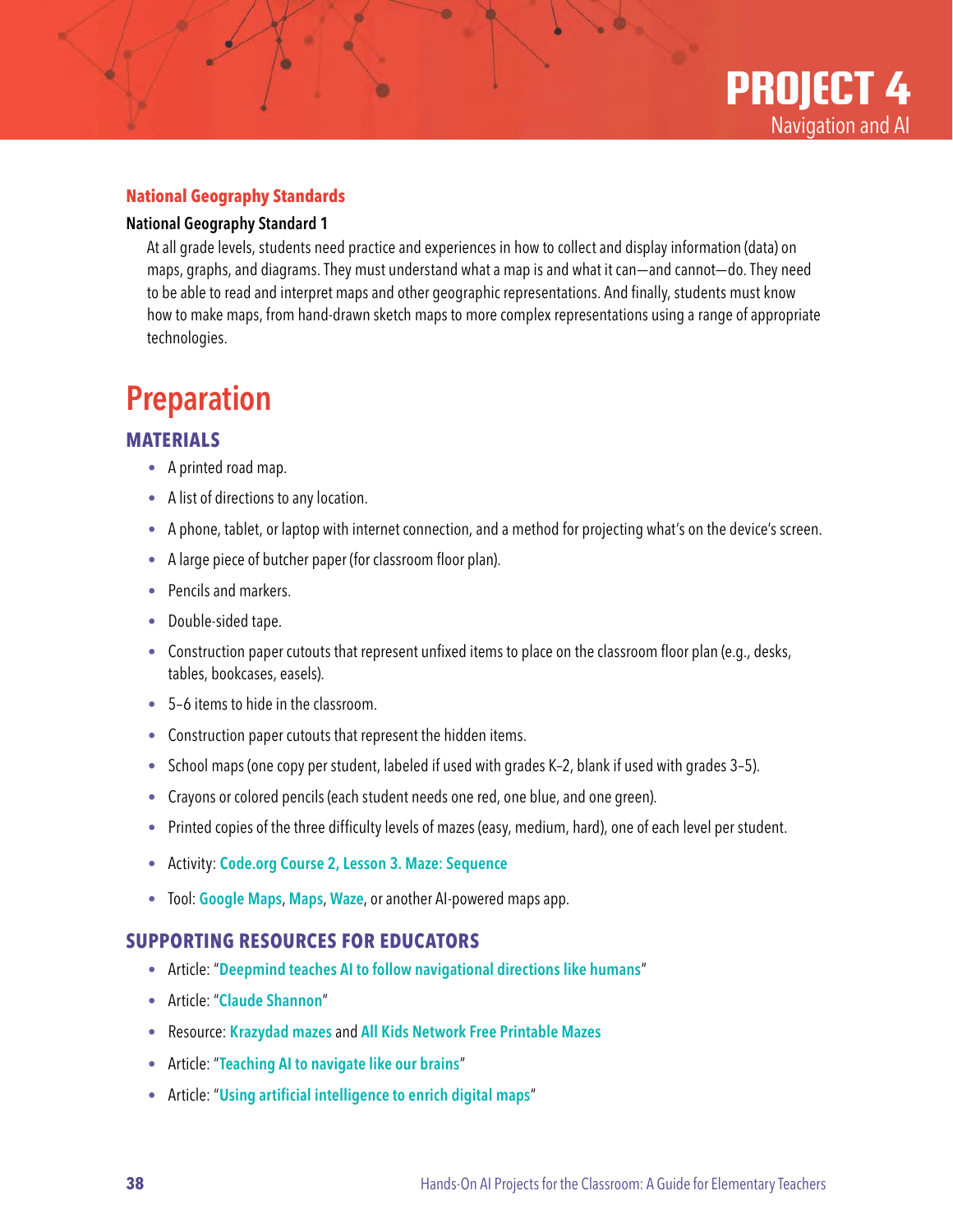

#### <span id="page-38-0"></span>**ADVANCED PREPARATION**

Collect all materials and organize them by activity.

An AI-powered maps app is often pre-installed on smartphones and tablets. Confirm access and review functionality if needed. Alternatively, bookmark the [Google Maps](https://www.google.com/maps) website on a laptop. Ensure you can project the screen on whatever device you are using.

### **Instructions**

#### **GETTING STARTED**

#### **Activity 1: Discussion**

In this activity, students will engage with the topic of AI-supported navigation and how it works.

- **1.** Ask students: How do the members of your family who drive know how to get from one place to another in the car? Does it make a difference when the person driving already knows how to go somewhere, and when the person doesn't know where the destination is? Guide students to conclude that when the driver wants to go to a familiar place, they know how to navigate there unassisted. However, when heading to a new location, the driver will need help in the form of a map, a set of directions, or a navigation app like Google Maps, Maps, or Waze. Ask students which kinds of help their family members use when going to an unfamiliar location.
- **2.** Demonstrate how these three types of tools help humans navigate: a printed road map, written directions, and a maps app.
	- First, show students the road map. Ask if they know what it is. Explain that people used to rely on printed road maps whenever they drove to unfamiliar places.
	- Then show students the written directions and explain that this was another navigation method used in the past. Describe how people used written directions when driving.
	- Finally, demonstrate the AI-powered maps app you selected, preferably on a tablet or smartphone. Show students how to add a destination, how to choose a starting point, and how the suggested route is displayed. Explain to students that this type of navigation app uses AI—the science and engineering of creating computer programs that can imitate human intelligence—to analyze different ways to get from one place to another and pick the shortest or fastest route.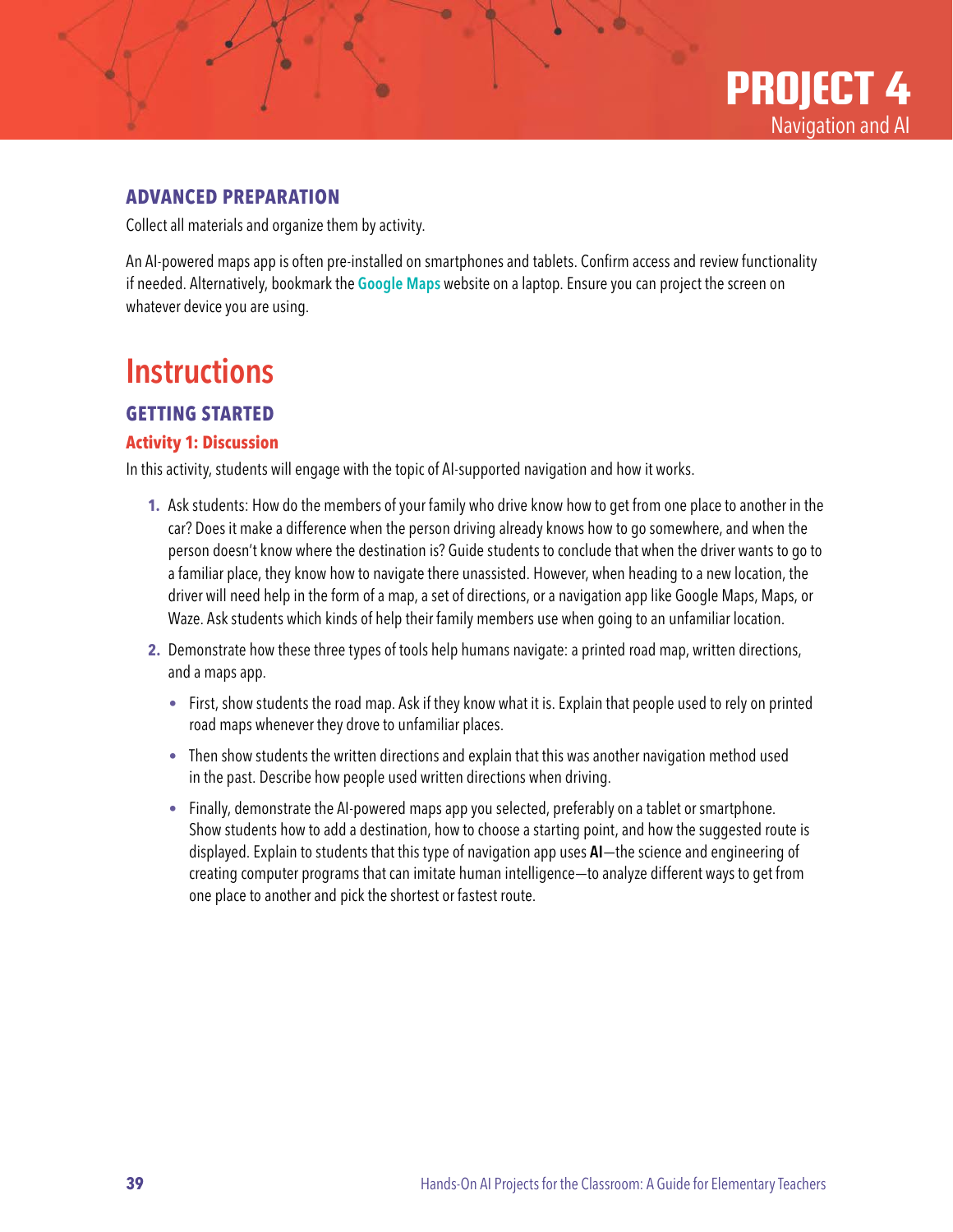#### **TAKE A CLOSER LOOK**

#### **Activity 2: Creating and Navigating Classroom Floor Plans**

In this unplugged activity, students will have an opportunity to explore spatial skills and navigation concepts by creating a map (a floor plan) of a familiar space—the classroom—and then using that map to navigate the space. Students will transfer their learning from this experience to understanding how AI represents the world. (The activity is designed for students to create one whole-class floor plan, but students in grades 3–5 may want to create individual floor plans instead.)

- **1.** Explain to students that in order for an AI to make independent decisions, it must first have a model—or symbolic representation—of the world. A map is one kind of model. If the AI is going to make a decision about the best directions from one place to another, it will need a map that includes roads, buildings, and other landmarks.
- **2.** Tell students that they are going to create an example of a representation of the world (model) by making a detailed floor plan (map) of the classroom on a large piece of butcher paper.
- **3.** Depending on students' ages, you may need to explain that floor plans can show both the fixed structures of the room (e.g., walls, doors, closets, and windows) and unfixed items placed in the room (e.g., desks, tables, easels, and bookcases).
	- Demonstrate how to draw the fixed structures of the floor plan, and show students how to use the construction paper cutouts to represent the unfixed items on the floor plan. Help students make a pencil sketch of the fixed structures of the classroom on the butcher paper. Allow them to refer to the cutouts for the unfixed items that will be placed on the floor plan to ensure that the floor plan is large enough to accommodate the unfixed items, without being too large. Once students are satisfied with the pencil sketch, have them use markers to make that part of the floor plan more visible. Then ask students to place the construction paper cutouts on the floor plan, taking care to replicate the actual placement of unfixed items in the classroom. When students agree that the placement is correct, use double-sided tape to affix the cut-outs to the floor plan.

**OPTIONAL:** For older students, you may want to extend the activity to apply students' understanding of scale and estimation. Explain that sometimes a person drawing a floor plan will measure the room and the objects in it so that the floor plan accurately depicts fixed and unfixed features. The floor plan is said to be drawn "to scale" if it and the actual room are the exact same shape but different sizes. Students could measure the classroom and objects to draw their floor plan to scale. Let students know that while their classroom floor plan will have the same general shape as the actual room, they likely will not measure everything to draw it exactly to scale.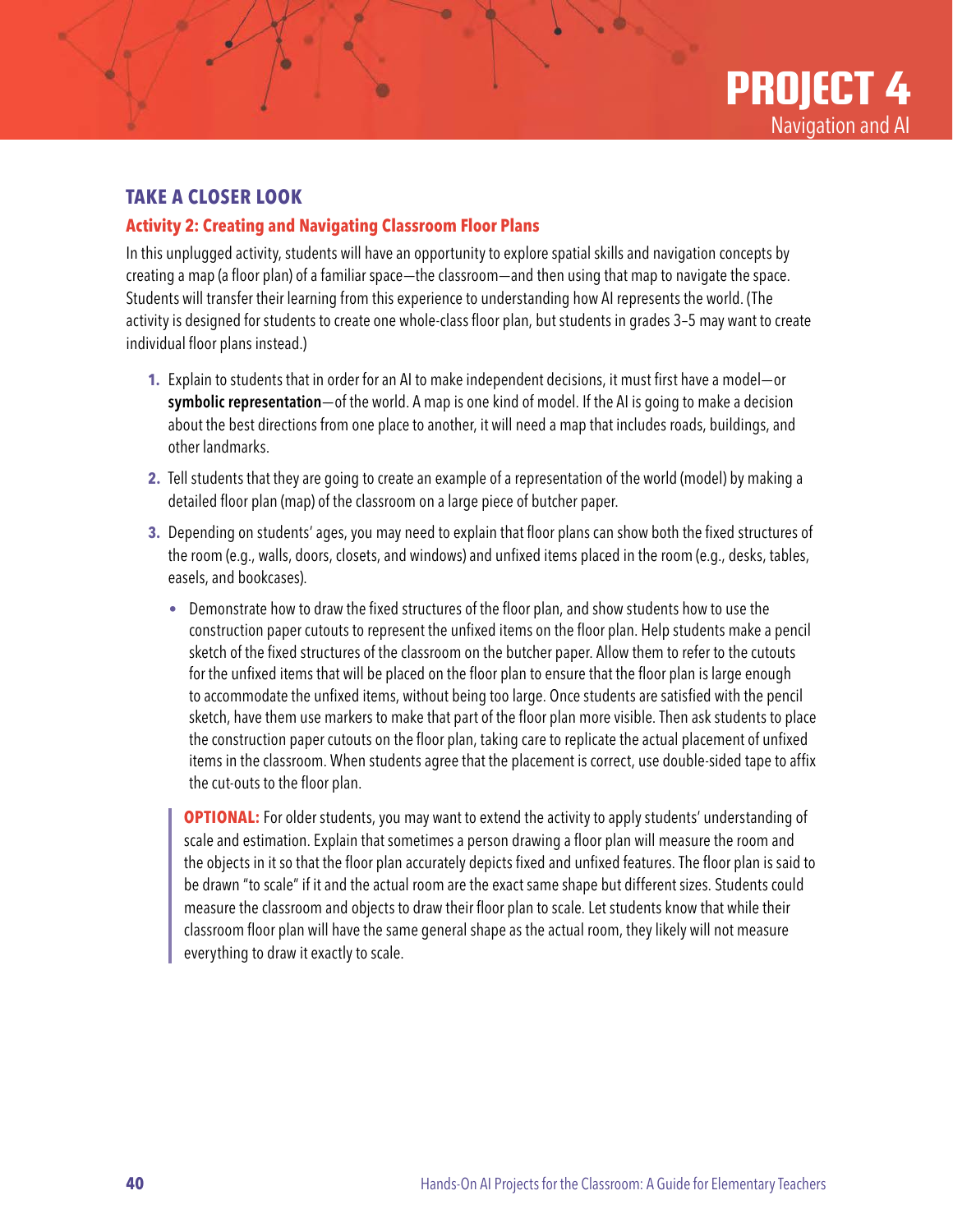- **4.** Now, play a game so students will better understand symbolic representation using the floor plan.
	- While the students are out of the room (for lunch or recess), hide 5–6 items you've selected (see the Materials list) around the classroom. Tape the construction paper cutouts of these items to the floor plan in the places where they've been hidden.
	- Gather students around the floor plan. Ask them to identify what's been added to it. Divide the class into teams of 3–4 students and challenge them to locate the hidden items using the floor plan as a map. (If older students have created individual floor plans, give them a list of the items that have been hidden in the room and ask them to mark each object on their floor plan when they locate it.)
- **5.** Wrap up this activity with a discussion reminding students that floor plans are a type of map, that maps are a symbolic way to represent the real world, and that AI uses maps and other models to represent the world around them.

#### **Activity 3: More Than One Way to Get Somewhere**

In this unplugged activity, students will be reminded that maps are representations of the world that can be used for reasoning. They will also be exposed to the idea that it's possible to learn from data provided on the map. They will familiarize themselves with a school map and plan routes from one location on campus to another, based on criteria provided by the teacher. Plan a whole-class activity for students in grades K–2 or a small group/individual activity for students in grades 3–5.

- **1.** If working with grades K–2, give each child a copy of a labeled school map. If working with grades 3–5, give each child a copy of a blank school map. Ask students to tell you what they see, and what they think the map represents. If necessary, help them identify it as a school map. With K–2 students, review features of the map, and help them identify important locations on campus such as the playground, the library/media center, the cafeteria, the office, and specific classrooms. With grade 3–5 students, review the features of the map, and ask them to label important locations including those listed above.
- **2.** Have students bring their maps outside the classroom. Explain that although students are familiar with campus already, they can still use the map to figure out different routes to various locations. Ensure that students are aware of how to hold the map to orient themselves, and then tell them the class is going to walk the campus using the map. Ask students to look at the map to decide how to walk from your classroom to the cafeteria. Call on a volunteer to describe one route to the cafeteria, showing on the map how they would walk there. Call on another volunteer to describe a different route to the cafeteria, showing that route on the map. Ask if there are additional routes the class could take to get to the cafeteria. Have a volunteer show you a third route, and then have that student guide the class to the cafeteria using the map. You may repeat this activity once or twice more, asking students to identify various routes to several locations on campus.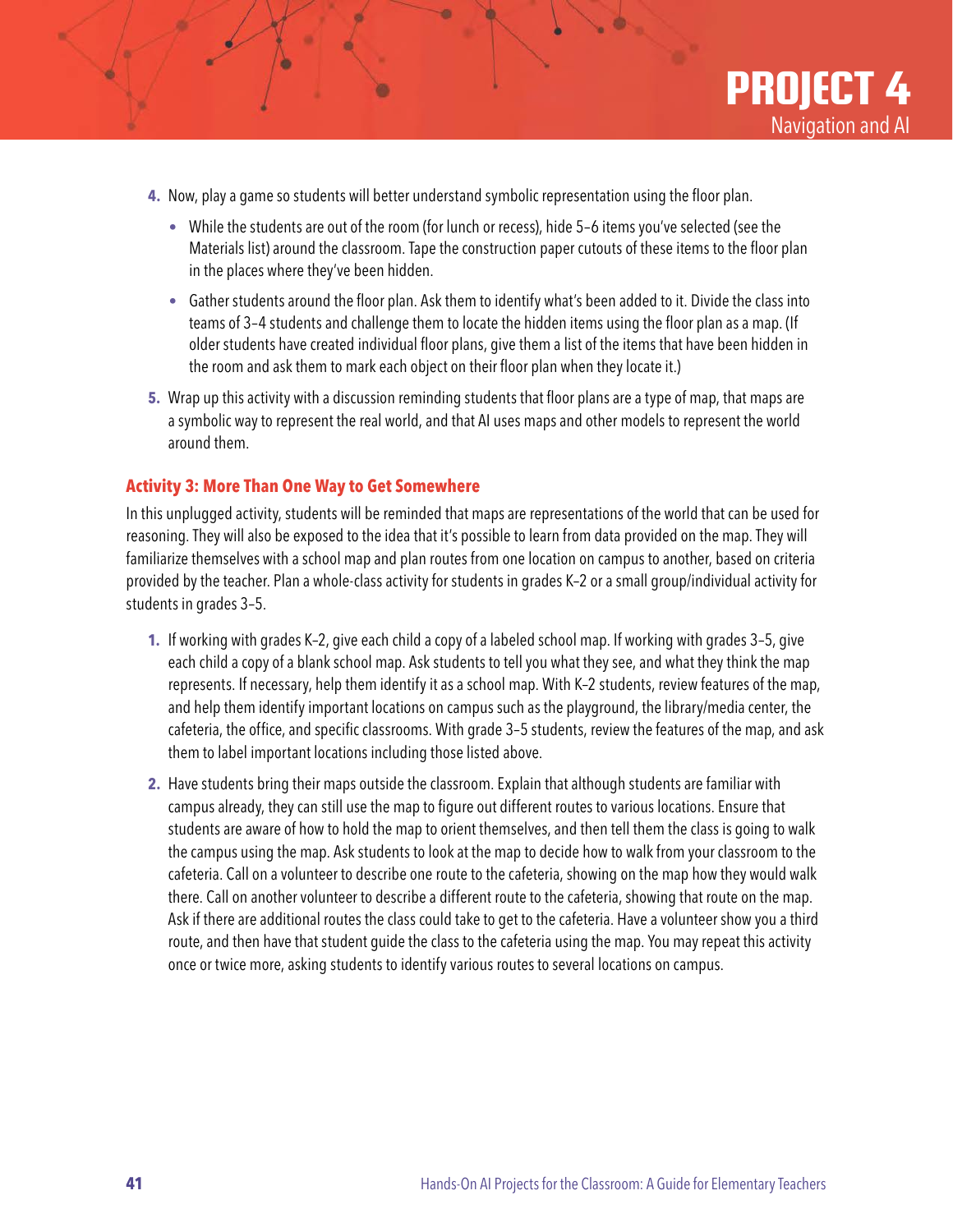- **3.** Return to the classroom. Ask students if they always use the same route to go from one place on campus to another, and to explain why. Help students see that different routes might be chosen based on factors like time (which route is quickest), distance (which route is shortest), or ease of use (the physical condition of the walkway, the number of students taking the same route, avoiding stairs when walking with crutches). Have students brainstorm additional reasons for choosing a different route to go from one place to another. List their ideas.
- **4.** Choose 3 ideas (e.g., flattest route, fastest route, prettiest route) and assign each route a number: 1, 2, or 3. Tell students they are going to identify 3 different routes between the classroom and another spot on campus (teacher's choice). Explain that the red crayon represents route 1, the blue crayon represents route 2, and the green crayon represents route 3. Students will need to go outdoors to plan and record their routes (this may be a whole-class exercise for grades K–2 and a small-group or individual exercise in grades 3–5).
- **5.** Return to the classroom. Ask students to explain the process they used to plan each route. What criteria did they use to identify the routes?
- **6.** Remind students of Activity 1, which included a demonstration of 3 ways people navigate from one place to another (print maps, written directions, and navigation apps) and a discussion of which of these tools their family members use. Point out that students used paper maps in Activities 2 and 3. Ask them to compare and contrast ways these activities might have been different had they needed to rely on written directions or a navigation app to complete each task. Responses may include statements such as writing step-by-step directions could be more difficult and time-consuming than drawing a route on a paper map, or entering a destination into a navigation app. Remind students of the initial discussion in step 5 of this activity. Say they have identified strategies they used to identify their walking routes, and those would also work for writing directions, but what about navigation apps? How do the AI agents that make these apps learn to navigate from one place to another? Tell students they will learn more about how AI navigates in the next two activities.

#### **Activity 4: Teach an Angry Bird to Navigate a Maze**

This activity challenges students to explore the thought process behind teaching an AI to navigate a simple maze.

Although this activity does not incorporate AI, it helps elementary students understand the thought process behind teaching an AI to navigate a simple maze. View the activity "Code.org Course 2[, Lesson 3. Maze: Sequence](https://studio.code.org/s/course2/stage/3/puzzle/1)." Allow students to work individually or in pairs to complete this activity.

- **1.** Model for students how to access the website for the activity. Before asking them to go to the site, show the class the tutorial video that appears on the webpage when it opens initially. This explains the task and how to use Blockly to program a path through the maze.
- **2.** Now have students navigate to the site and click the X in the upper-right corner of the tutorial video to bypass it. The directions will appear on the page. Read them, and click "OK" to begin. This activity offers 11 levels, ranging from easy to hard. Allow students to complete as many levels as they can.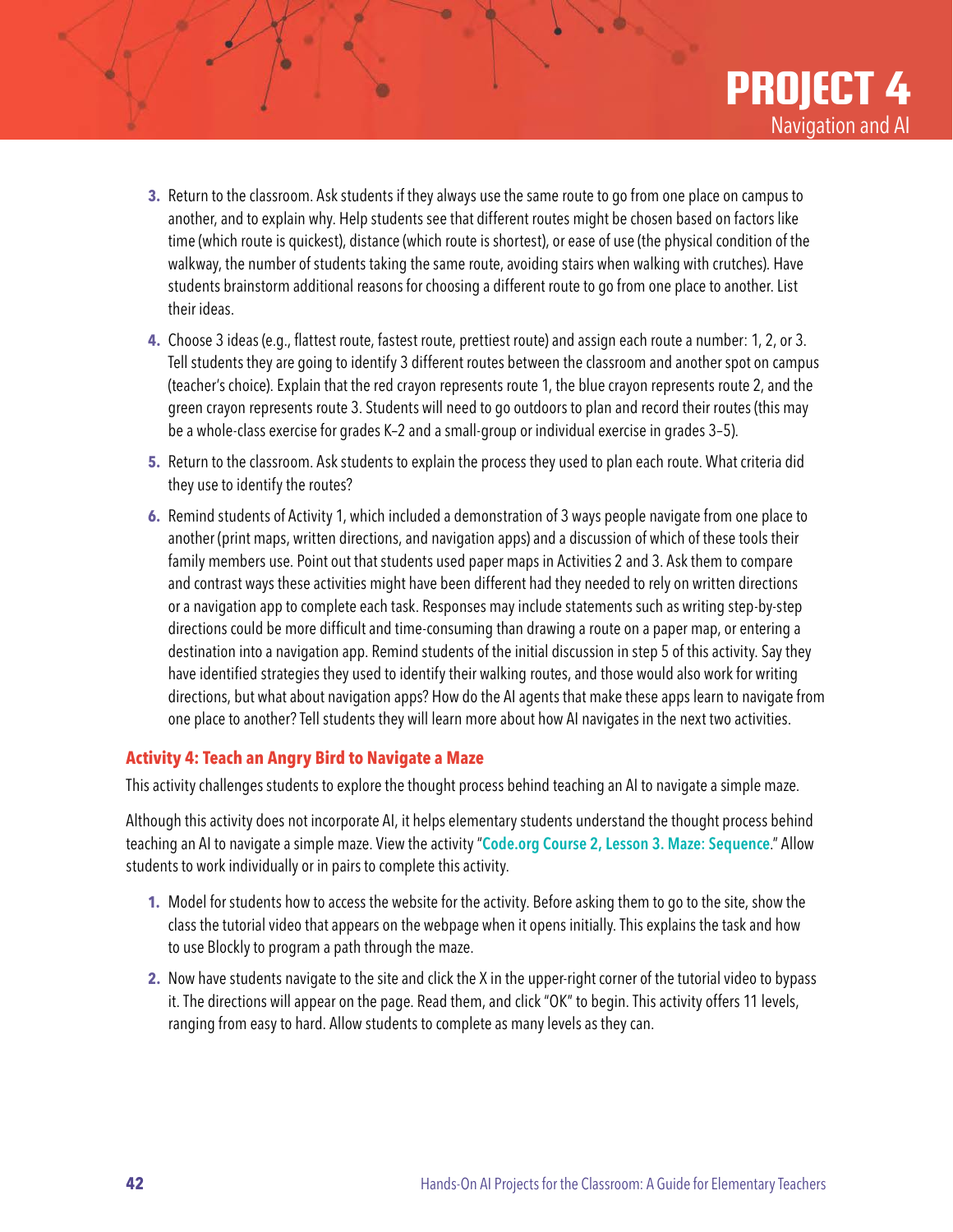**3.** Conclude this activity by having a debriefing discussion with students. Discuss their experiences in using Blockly to program the bird to navigate the maze to reach the pig. How does this relate to AI-supported navigation systems? Help students conclude that—although on a much more sophisticated level—the AI navigation systems work on the same underlying principles that the students used in this activity. Just as students had to learn how the map works and use reason to get through the maze, an AI-supported navigation system must be trained with the map and use reasoning to provide directions for moving from one location to another.

#### **CULMINATING PERFORMANCES**

#### **Activity 5: Rule-Based Navigation of Mazes**

This activity challenges students to apply the skills they have learned related to training an AI to navigate a simple maze. Given one training rule, students will attempt to complete mazes ranging from very easy to difficult using just that rule.

- **1.** Tell students that in 1950, a man named Claude Shannon created an electronic mouse that was able to teach itself how to navigate physical mazes. While not as sophisticated as training an AI to navigate a maze, this is believed to be one of the world's first examples of machine learning. Today, training an AI to navigate a maze based on the use of one or more rules is a common activity. One approach is for the AI to wander the maze randomly until it finds its way through. Another approach is to train the AI using one or more rules such as the left-hand rule, which says to *follow the left-hand wall until you reach the exit.*
- **2.** Print three paper mazes ranging from very easy to difficult (one copy of each per student). Printable mazes of varying levels of difficulty are available online; two sources are K[razydad mazes](http://krazydad.com/mazes/) and All Kids Network Free [Printable Mazes](http://www.allkidsnetwork.com/mazes/). Give each student three mazes ranging from simple to difficult and challenge them to solve all three using the left-hand rule.
- **3.** Are students able to complete all the mazes, regardless of difficulty, by following that one simple rule? Ask students to share their experience, and to decide if just one rule is enough. Tell students that yes, if they follow that rule they will almost always be able to get through the maze eventually. It also works to follow the right-hand wall.
- **4.** End the activity with step 3 for K–2 students. With students in grades 3–5, say that random wandering or the left-hand rule can be used to solve mazes, but that these strategies are not always the most efficient way to approach this problem—that there are other maze-solving strategies they can explore. For example, could they find a faster way to solve the mazes they were given, or perhaps find the shortest route to solve a maze? Using fresh copies of the same mazes, ask students to try solving the mazes using a different strategy, and then write down the rule(s) they used for each maze.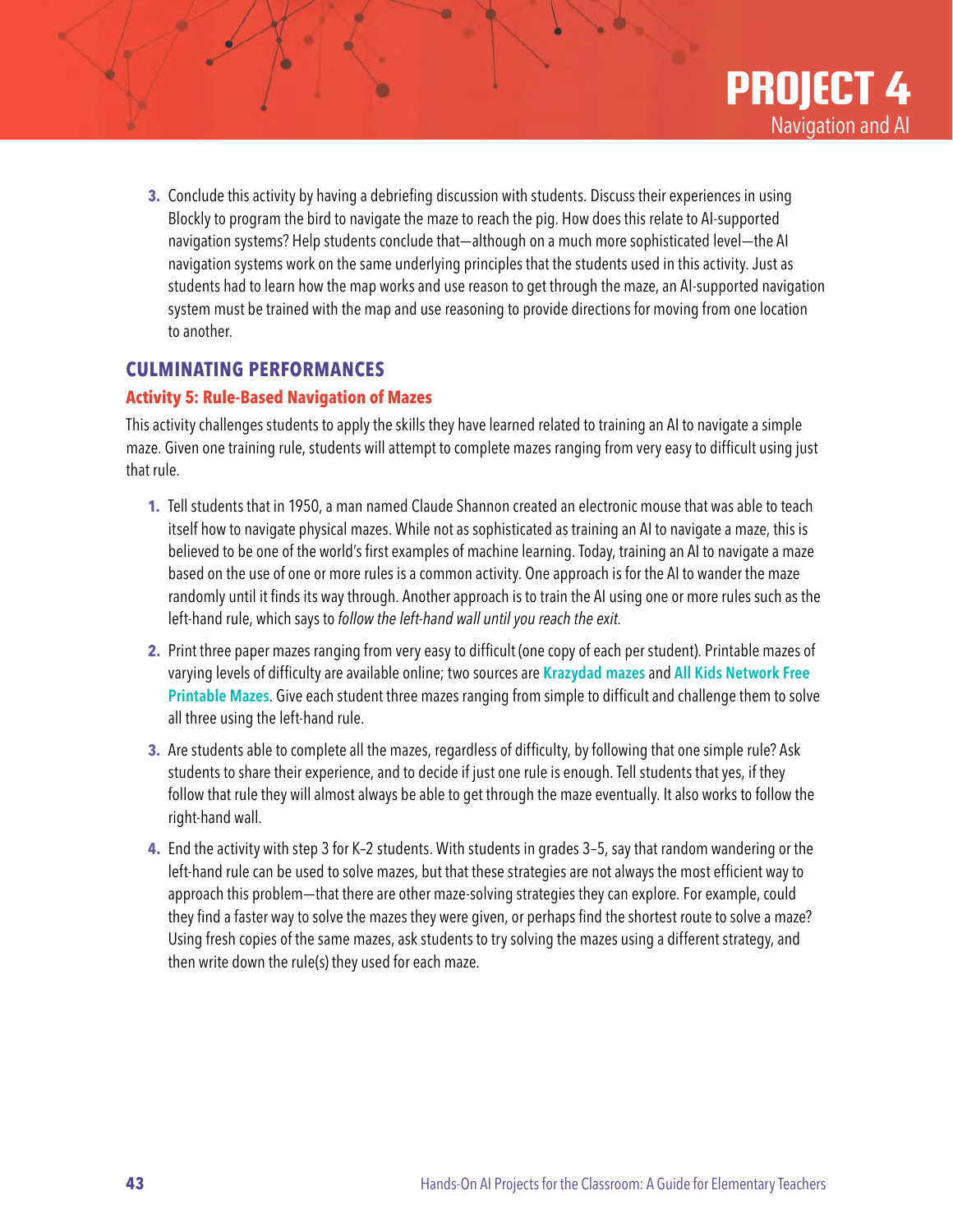#### <span id="page-43-0"></span>**Activity 6: Reflect**

In this activity, students should discuss the following question to reflect on their learning and consider the societal impact of using AI-supported navigation systems.

• How do AI-supported navigation systems affect your life or the lives of your friends and family? Is it a good idea to rely on these systems to navigate from one place to another? Why or why not?

### **Extensions**

Here are three ways to expand students' exploration of AI and Navigation:

- **1.** Students in grades K–2 can practice their skills at plotting the shortest route from the school gate to the school door by completing the online activity [Late Again](http://nrich.maths.org/2733), hosted on the NRICH Project website.
- **2.** Students in grades 3–5 can practice their skills at plotting the various routes Alice the snail can take to traverse a brick wall to visit Brian the snail, with [Snails' Trails](http://nrich.maths.org/216), hosted on the NRICH Project website.
- **3.** Students in grades 4–5 can create a [Minecraft maze](http://minecraft.makecode.com/courses/csintro/ai/activity-1) and then program an AI to [navigate that maze](https://minecraft.makecode.com/courses/csintro/ai/activity-2) on its own.

I'm excited about this project because students, especially younger students, need more interaction with maps and navigation. I would use this in my 5th grade class because it incorporates many skills and standards. Each activity builds on the last and the extension activities offer great ideas if students' interest is piqued.

— Kaitlin Snow Kohn, 5th Grade Teacher Whittier Elementary School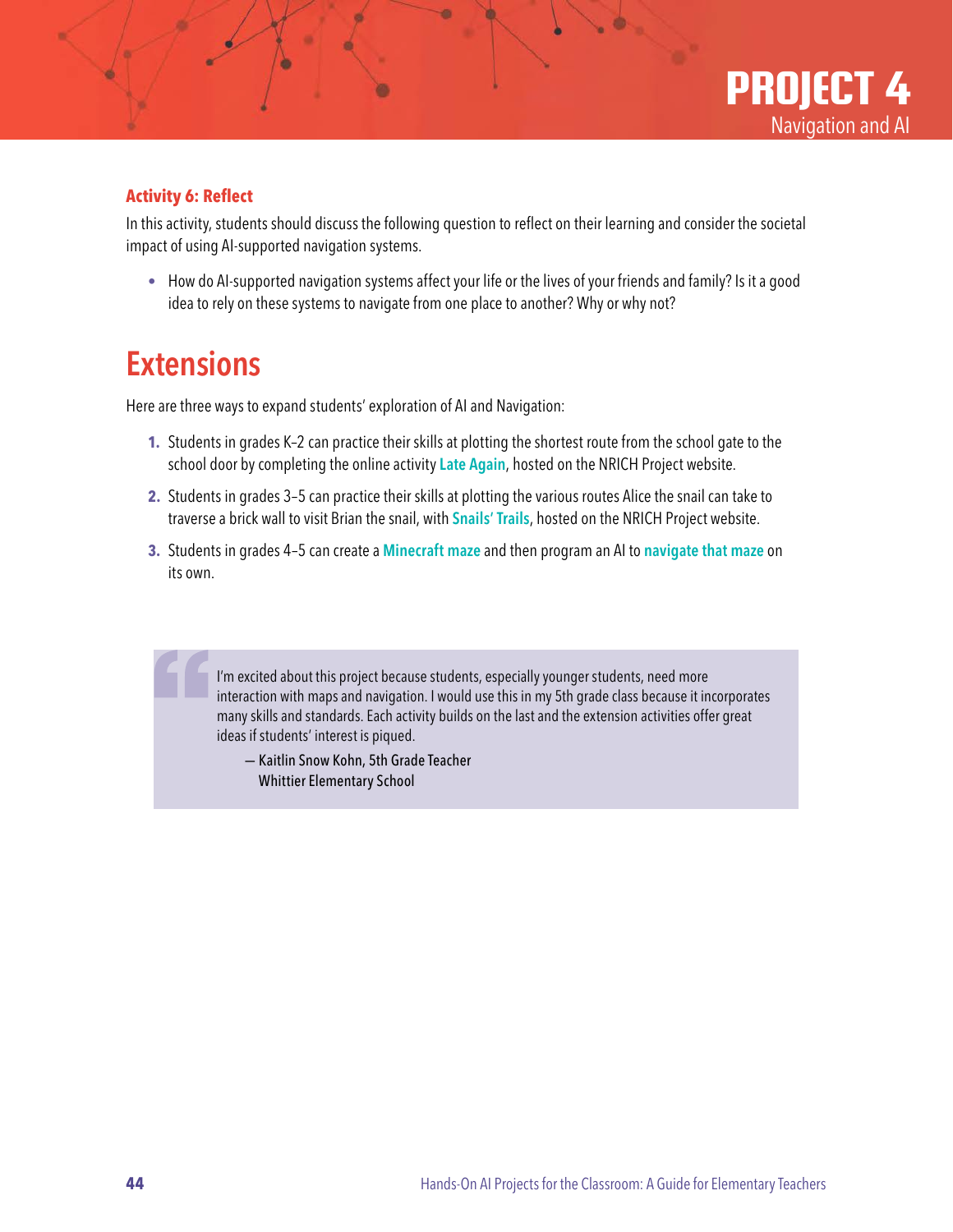## <span id="page-44-0"></span>**Glossary**

algorithm: a process or set of rules to be followed in calculations or other problem-solving operations, especially by a computer.

artificial intelligence (AI): the science and engineering of creating computer programs that can imitate human intelligence.

artificially intelligent robot (AI robot): a robot that is able to use sensors to collect information and make autonomous decisions about how to complete a task even in a changing environment.

autonomous: having the capacity to act independently or without external control.

bias: preference for or against an idea or thing.

data: information.

database: storage for data, often shown in a table with rows and columns.

dataset: collection of data.

digits: numbers 0 to 9.

extraction: the action of identifying or separating out.

feature: unique measurable property.

image recognition: the ability of a computer program to analyze the pixels in an image and identify objects, people, or other subjects.

machine learning algorithm: a process or set of rules used by a computer to find and apply patterns in data.

natural language processing (NLP): the AI technology used to understand and interact with human language.

robot: a machine that is able to perform complex tasks automatically.

sense: a faculty, such as sight, hearing, or touch, used by people or animals to perceive information.

sensor: a device that allows a machine to perceive the natural world.

symbolic representation: a data representation or model that humans can understand.

training data: examples used to teach a machine learning model.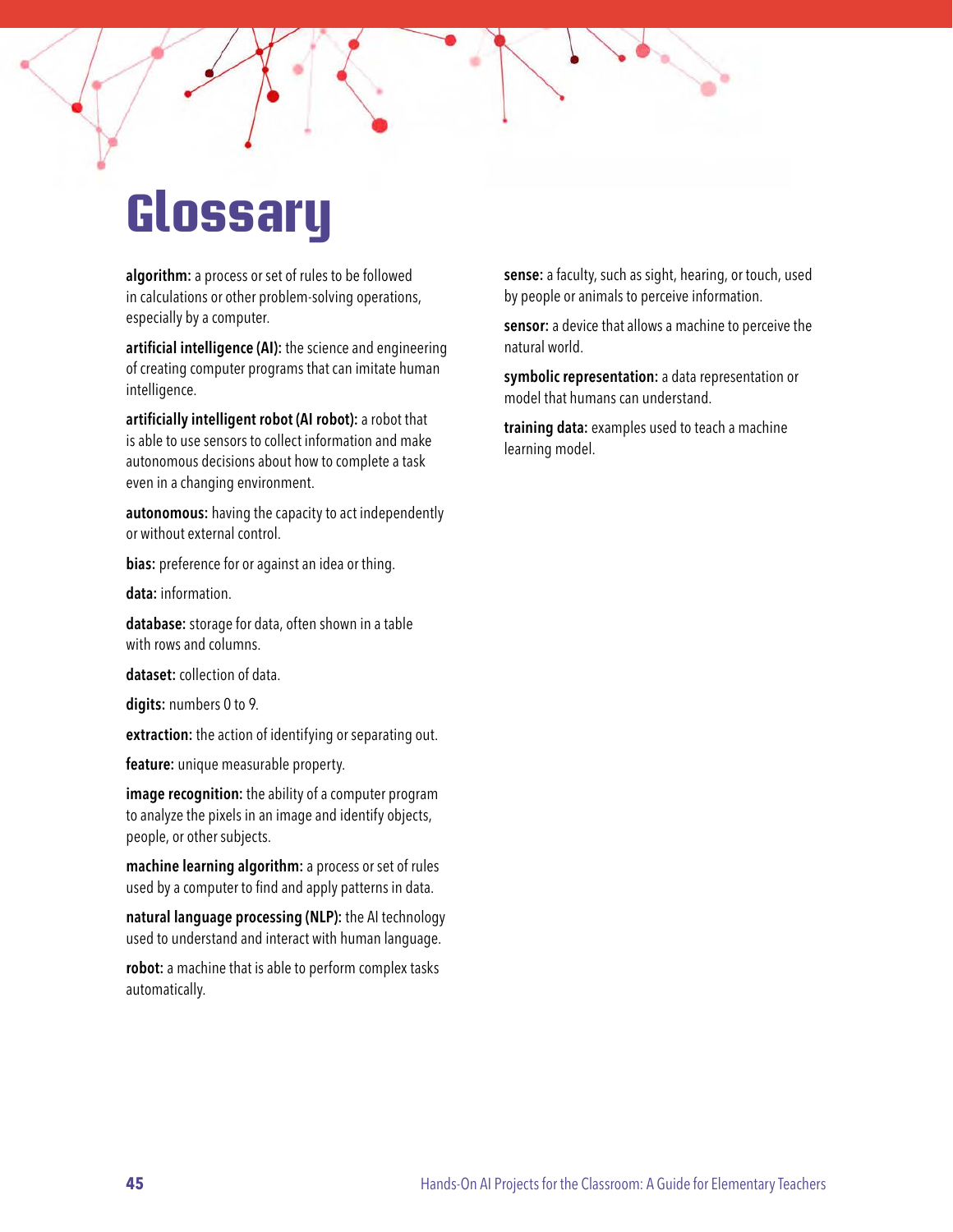## <span id="page-45-0"></span>APPENDIX A **Unpacking Artificial Intelligence**

This section provides basic explanations of fundamental AI concepts referenced in the *Hands-On AI Projects for the Classroom* series of guides, along with resources for supporting instruction.

### What Is AI?

According to John McCarthy, who first coined the term, artificial intelligence is "the science and engineering of making intelligent machines, especially intelligent computer programs" (McCarthy, 2007). A technology powered by AI is capable of such things as using sensors to meaningfully perceive the world around it, of analyzing and organizing the data it perceives, and of autonomously using those data to make predictions and decisions.

AI technologies are sometimes classified as narrow and general AI. Narrow AI makes decisions about a specialized task, sometimes even based on a specific dataset of preprogrammed actions. The DeepBlue chess program that beat a human world champion in 1996, Apple's Siri, and self-driving cars are all examples of narrow AI. In contrast, general AI could hypothetically learn and adapt to perform any task and solve any problem that a human being can. General AI does not currently exist, but there are many examples of it in fiction, such as "WallE" and Baymax from "Big Hero 6."

#### **Learn More**

Video: "[What is Artificial Intelligence \(or Machine Learning\)?](www.youtube.com/watch?v=mJeNghZXtMo&feature=youtu.be)"

Video: "[What's intelligent about artificial intelligence](www.youtube.com/watch?v=xR6j9TLZdAw)"

Article: "[What Is Artificial Intelligence?](jmc.stanford.edu/articles/whatisai/whatisai.pdf)" by John McCarthy

Curriculum: "[AI4ALL's Open Learning Curriculum](https://ai-4-all.org/open-learning/)." This free curriculum provides activities to teach students what AI is, what types of AI exist, and how to identify AI in the world around them.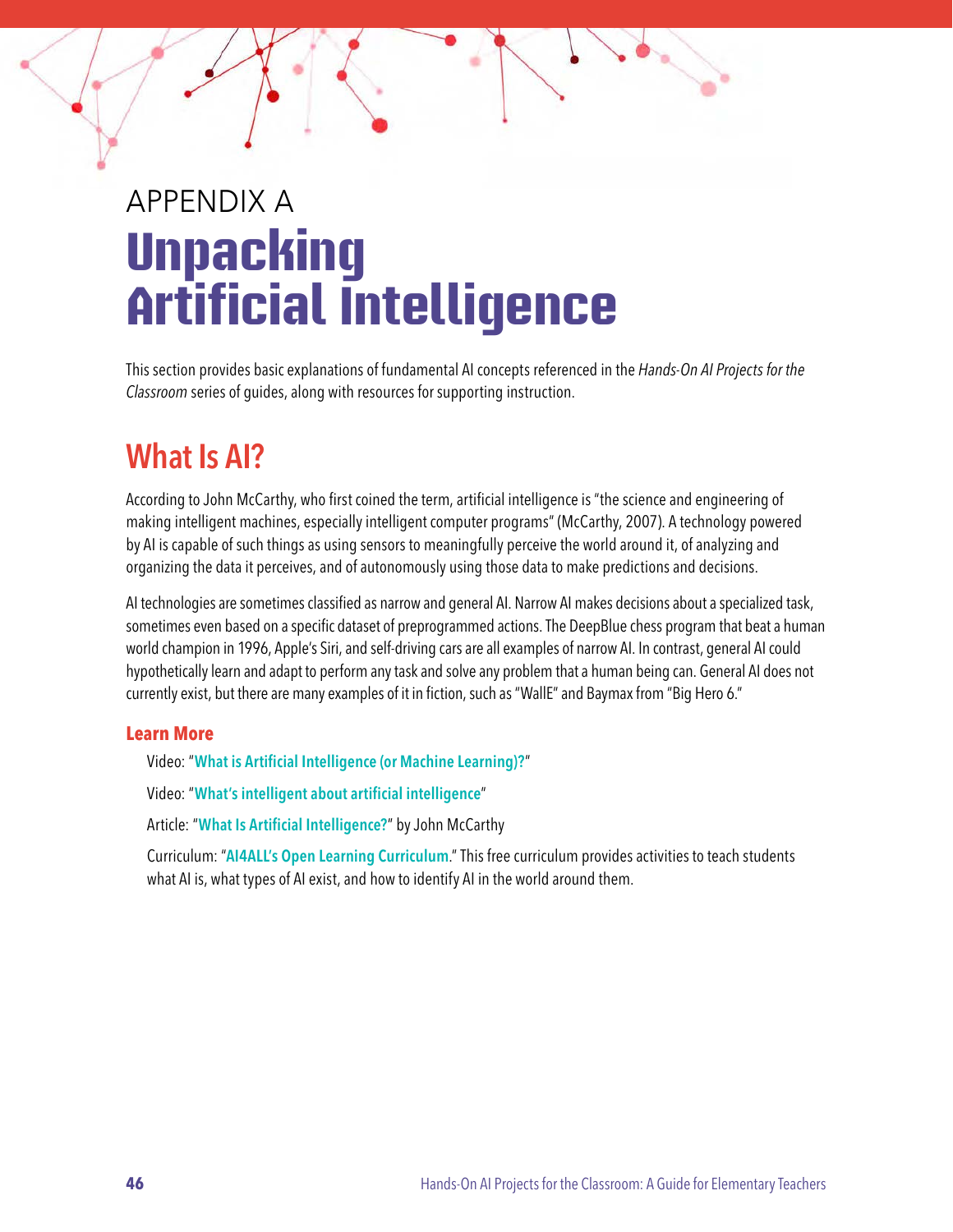### <span id="page-46-0"></span>How Do I Know If a Robot or Other Technology Has Artificial Intelligence?

Some robots and computer programs have AI, while others do not. A robot or software solution that has AI capabilities can do things such as recognize specific objects or faces, navigate around objects or complex maps on its own, classify or distinguish between objects, interact naturally with humans, understand or speak in a human language, recognize or express emotions, or improvise when encountering something unexpected. In these ways, the autonomous decisions made by AI are more advanced than simple automation of a task (performed a prescribed sequence of steps), which even non-AI robots and software are frequently used for. As the cost of technology decreases and the capabilities of AI technologies increase, we will likely see increased AI use across most devices and software.

#### **Learn More**

Article: "[What's the Difference Between Robotics and Artificial Intelligence](blog.robotiq.com/whats-the-difference-between-robotics-and-artificial-intelligence)"

Article: "[How Robots Work: Robots and Artificial Intelligence](science.howstuffworks.com/robot6.htm)"

### What Is Machine Learning?

Machine learning, a subset of AI, is the study of algorithms and models that machines use to perform a task without explicit instructions. Machine learning algorithms improve with experience. Advanced machine learning algorithms use neural networks to build a mathematical model based on patterns in sample "training" data. Machine learning algorithms are best used for tasks that cannot be completed with discrete steps, such as natural language processing or facial recognition.

#### **Learn More**

Video: "[Intro to Machine Learning \(ML Zero to Hero—Part 1\)](www.youtube.com/watch?v=KNAWp2S3w94)" Video: "[How Does Machine Learning Work? Simply Explained](www.youtube.com/watch?v=h12O5CWc-is)"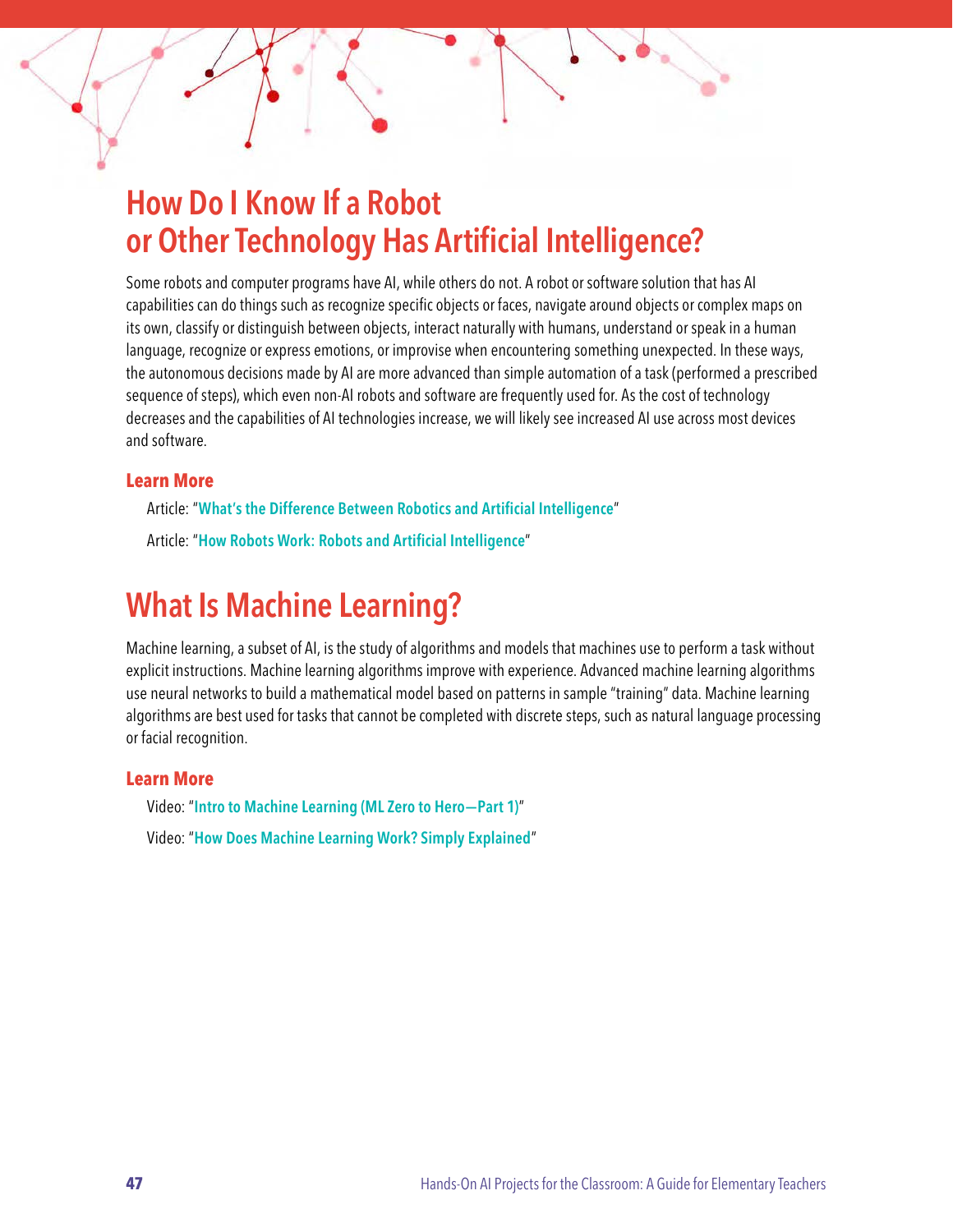### <span id="page-47-0"></span>How Do Neural Networks Work?

Artificial neural networks are currently modeled after the human brain. While a brain uses neurons and synapses to process data, neural networks use layers of nodes with directed connections. Some of these connections are more important than others, so they have more weight in determining the outcome. Just like people, machines with neural networks learn through experience. As a machine processes a set of data, it recognizes patterns, assigns more weight to the most important information, learns to process inputs in order to develop the most accurate outputs, and creates a model from which to make future predictions or decisions. There are many types of neural networks, each with different design, strengths, and purposes.

#### **Learn More**

Video: "[Neural Networks and Deep Learning #3](www.pbs.org/video/neural-networks-and-deep-learning-3-dw9eip/)" Playlist: "[Neural Networks](www.youtube.com/playlist?list=PLZHQObOWTQDNU6R1_67000Dx_ZCJB-3pi)" Article: "[What Is Deep Learning?](www.machinelearningmastery.com/what-is-deep-learning/)"

### What Is Natural Language Processing?

Natural language processing is the AI technology used to understand and interact with humans' natural language. Natural language processing powers technologies such as voice experiences and assistants, text predictors, grammar checks, text analyzers (such as spam filters), and language translators.

#### **Learn More**

Video: "[Natural Language Processing #7](www.pbs.org/video/natural-language-processing-7-eroyod/)" Article: "[A Simple Introduction to Natural Language Processing](www.becominghuman.ai/a-simple-introduction-to-natural-language-processing-ea66a1747b32)" Video: "[How Do Chatbots Work? Simply Explained](www.youtube.com/watch?v=aDZc_UW7uNA)" Article and video: "[What Are Chatbots?](edu.gcfglobal.org/en/thenow/what-are-chatbots/1/)"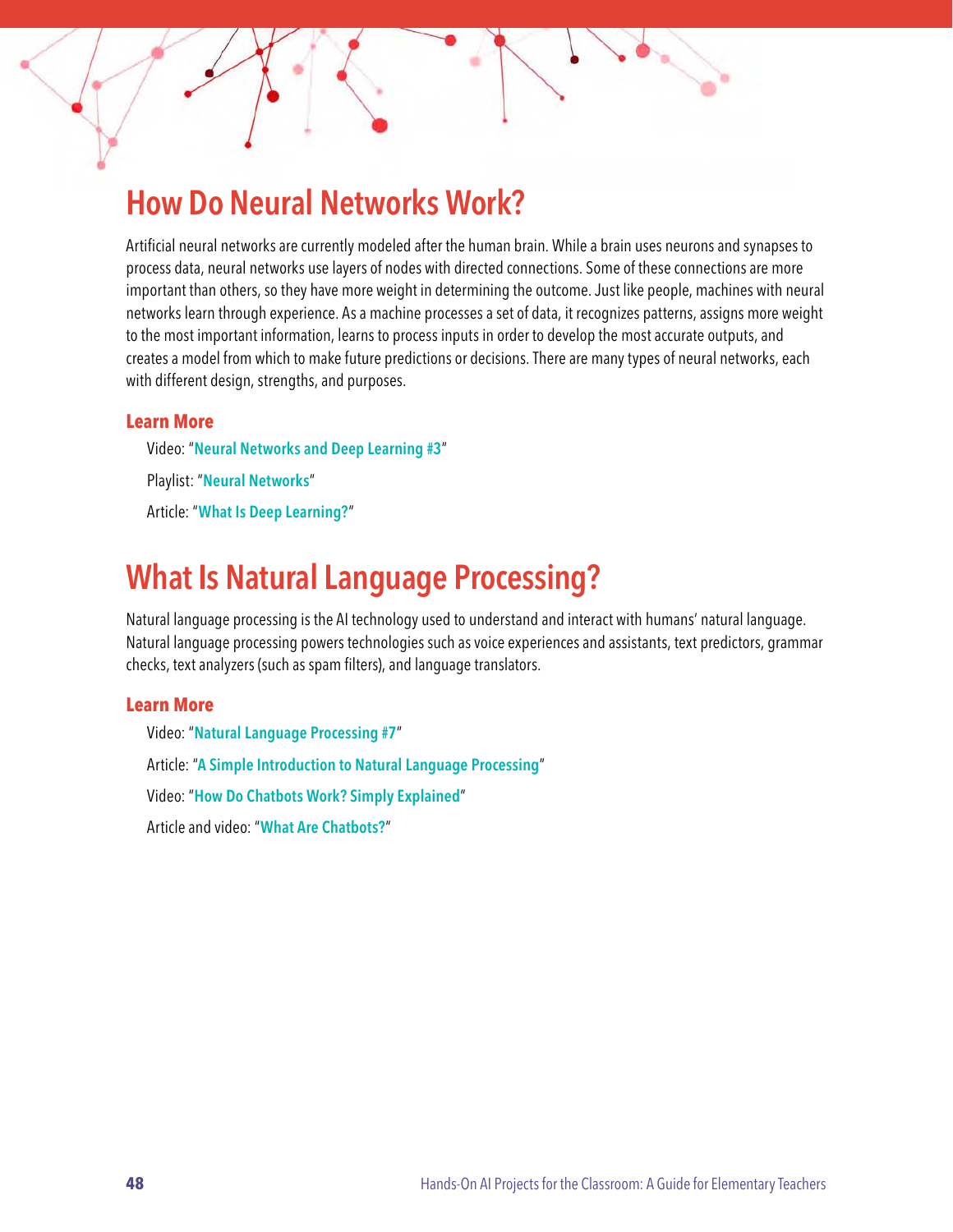### <span id="page-48-0"></span>What Types of Ethical Considerations Surround AI?

All AI technologies are developed by humans. Whether they have been preprogrammed with a set of rules, or use training data to learn, they will have bias based on human input and decision-making. It is important that students understand that AI decisions are not objective, as well as to understand which stakeholders might benefit from certain biases in the technologies. Moreover, many AI technologies collect, store, and apply personally identifiable information about users. Students should be aware of privacy concerns related to these technologies.

#### **Learn More**

Curriculum: "[An Ethics of Artificial Intelligence Curriculum for Middle School Students](docs.google.com/document/d/1e9wx9oBg7CR0s5O7YnYHVmX7H7pnITfoDxNdrSGkp60/edit?usp=sharing)" Video: "[Algorithmic Bias and Fairness #18](www.pbs.org/video/algorithmic-bias-and-fairness-18-4gxvyl/)" Article: "[Ethical Concerns of AI](www.forbes.com/sites/cognitiveworld/2020/12/29/ethical-concerns-of-ai/#738385b423a8)" Article: "[Top 9 ethical issues in Artificial Intelligence](www.weforum.org/agenda/2016/10/top-10-ethical-issues-in-artificial-intelligence/)"

Video: "[The ethical dilemma of self-driving cars—Patrick Lin](www.youtube.com/watch?v=ixIoDYVfKA0)"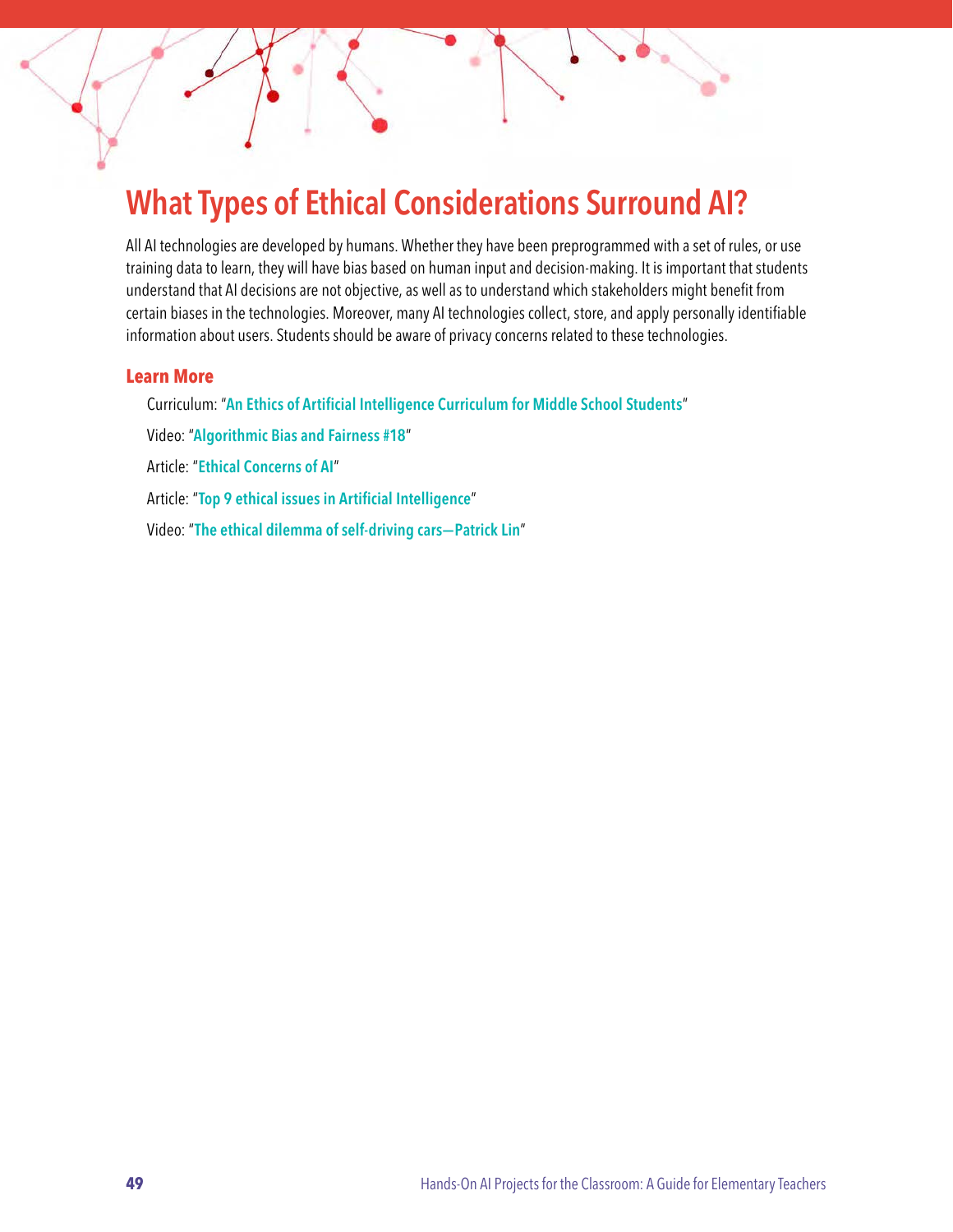## <span id="page-49-0"></span>APPENDIX B **Alignment to ISTE Standards and AI4K12 Five Big Ideas in AI**

The following tables provide a big-picture view of how the projects in each guide align with the ISTE Standards for Students, ISTE Computational Thinking Competencies, and AI4K12 Five Big Ideas in AI.

| Guide                              | <b>Elementary</b> |                |              |              |              |                | <b>Secondary</b> |                |                |                | <b>Electives</b> |                | <b>Computer Science</b> |                |                |              |  |
|------------------------------------|-------------------|----------------|--------------|--------------|--------------|----------------|------------------|----------------|----------------|----------------|------------------|----------------|-------------------------|----------------|----------------|--------------|--|
| Project                            | 1                 | $\overline{2}$ | 3            | 4            | 1            | $\overline{2}$ | $\overline{3}$   | $\overline{4}$ | $\overline{1}$ | $\overline{2}$ | $\overline{3}$   | $\overline{4}$ | 1                       | $\overline{2}$ | $\overline{3}$ | 4            |  |
| <b>ISTE Standards for Students</b> |                   |                |              |              |              |                |                  |                |                |                |                  |                |                         |                |                |              |  |
| <b>Empowered Learner</b>           | $\mathsf{X}$      | $\mathsf{x}$   |              |              |              |                | $\mathsf{X}$     |                |                | $\mathsf{X}$   | $\mathsf{X}$     | $\mathsf{X}$   | $\mathsf{X}$            |                | $\mathsf{X}$   | $\mathsf{X}$ |  |
| Digital Citizen                    |                   |                |              |              | $\mathsf{X}$ |                |                  | $\mathsf{x}$   |                |                | $\mathsf{X}$     |                |                         | $\mathsf{x}$   |                |              |  |
| Knowledge Constructor              | $\mathsf{x}$      |                | $\mathsf{X}$ | $\mathsf{X}$ |              | $\mathsf{X}$   | $\mathsf{X}$     | $\mathsf{X}$   |                |                | $\mathsf{X}$     |                | $\mathsf{x}$            |                |                |              |  |
| <b>Innovative Designer</b>         |                   | $\mathsf{x}$   | $\mathsf{x}$ |              |              |                | $\mathsf{x}$     |                | $\mathsf{x}$   | $\mathsf{x}$   |                  |                |                         |                | $\mathsf{X}$   | X            |  |
| <b>Computational Thinker</b>       |                   |                | $\mathsf{x}$ | $\mathsf{X}$ | $\mathsf{x}$ |                | $\mathsf{X}$     |                | $\mathsf{X}$   |                | $\mathsf{x}$     |                | $\mathsf{x}$            | $\mathsf{x}$   | $\mathsf{X}$   | X            |  |
| <b>Creative Communicator</b>       |                   |                |              |              | $\mathsf{X}$ | $\mathsf{x}$   |                  | $\mathsf{X}$   |                |                | $\mathsf{x}$     |                |                         | X              |                |              |  |
| Global Collaborator                |                   |                |              |              |              |                | $\mathsf{X}$     |                |                |                |                  | X              | $\mathsf{x}$            |                |                |              |  |

| Guide                                                      | <b>Elementary</b> |                |              |                |              |                | <b>Secondary</b> |                |              |                | <b>Electives</b> |              | <b>Computer Science</b> |                  |              |              |  |
|------------------------------------------------------------|-------------------|----------------|--------------|----------------|--------------|----------------|------------------|----------------|--------------|----------------|------------------|--------------|-------------------------|------------------|--------------|--------------|--|
| Project                                                    | 1                 | $\overline{2}$ | 3            | $\overline{4}$ | 1            | $\overline{2}$ | $\mathbf{3}$     | $\overline{4}$ | $\mathbf{1}$ | $\overline{2}$ | $\overline{3}$   | 4            | 1                       | $\overline{2}$   | 3            | 4            |  |
| <b>ISTE Computational Thinking Competencies</b>            |                   |                |              |                |              |                |                  |                |              |                |                  |              |                         |                  |              |              |  |
| Computational<br>Thinking (Learner)                        |                   |                |              | $\mathsf{x}$   | $\mathsf{X}$ | $\mathsf{X}$   | $\mathsf{X}$     |                | $\mathsf{x}$ | $\mathsf{X}$   | $\mathsf{X}$     | $\mathsf{X}$ | $\mathsf{X}$            |                  | $\mathsf{x}$ | $\mathsf{x}$ |  |
| Equity Leader (Leader)                                     |                   |                |              |                | $\mathsf{x}$ | $\mathsf{X}$   | $\mathsf{X}$     | $\mathsf{x}$   |              |                |                  |              |                         |                  | $\mathsf{X}$ | $\mathsf{x}$ |  |
| <b>Collaborating Around</b><br>Computing (Collaborator)    | $\mathsf{X}$      |                |              | $\mathsf{x}$   |              |                | $\mathsf{x}$     |                |              |                |                  | $\mathsf{X}$ | $\mathsf{x}$            |                  |              |              |  |
| <b>Creativity and Design</b><br>(Designer)                 | $\mathsf{X}$      | $\mathsf{x}$   | $\mathsf{X}$ | $\mathsf{x}$   |              |                |                  | X              | $\mathsf{x}$ | $\mathsf{x}$   | $\mathsf{x}$     |              |                         | X                | X            |              |  |
| <b>Integrating Computational</b><br>Thinking (Facilitator) |                   | X              | $\mathsf{x}$ |                |              |                | X                |                | X            | X              |                  |              |                         | $\boldsymbol{X}$ |              |              |  |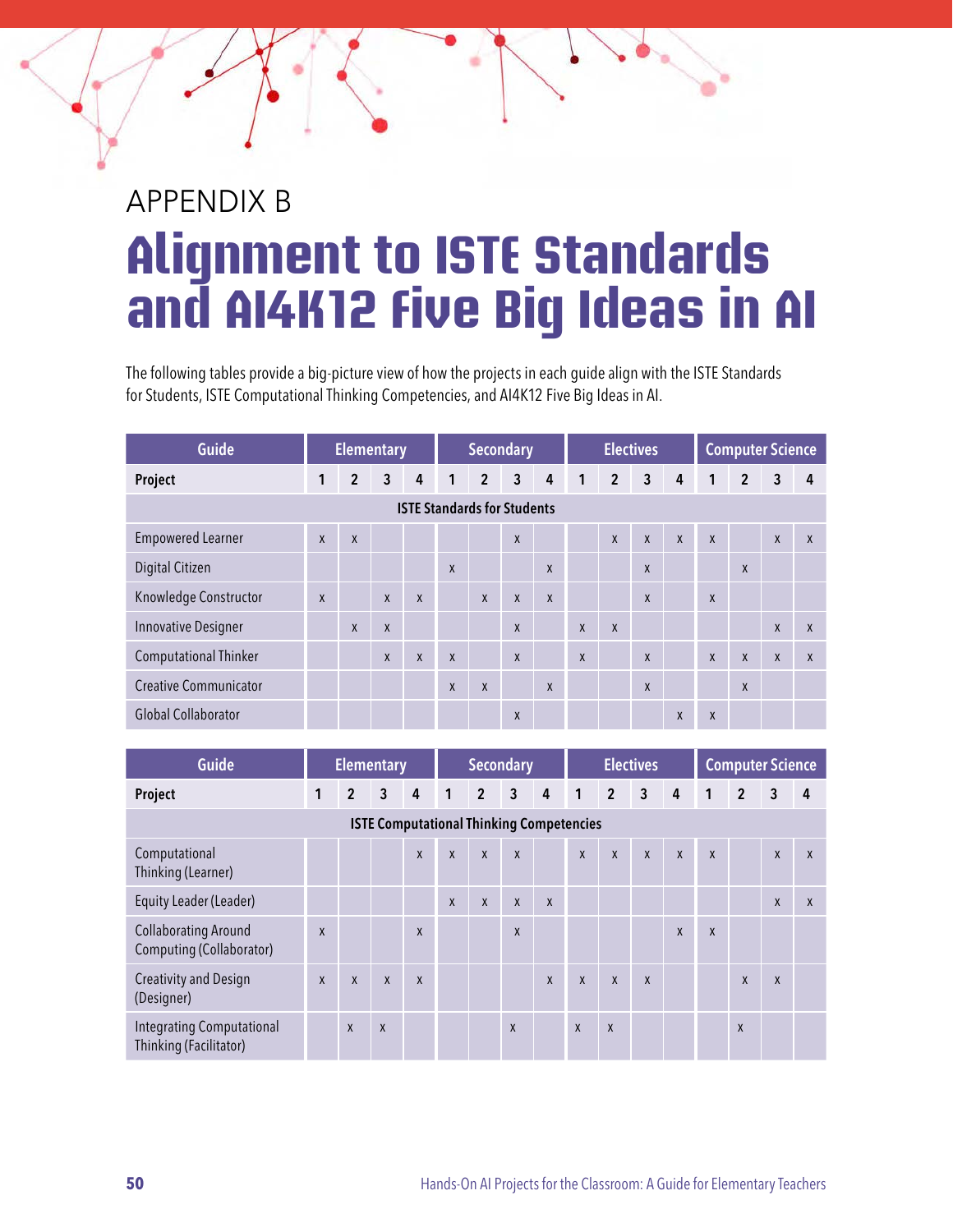| Guide                                 |              | <b>Elementary</b> |                |                |              | <b>Secondary</b> |                |                |              | <b>Electives</b> |                         | <b>Computer Science</b> |              |                |                |              |
|---------------------------------------|--------------|-------------------|----------------|----------------|--------------|------------------|----------------|----------------|--------------|------------------|-------------------------|-------------------------|--------------|----------------|----------------|--------------|
| Project                               | 1            | $\overline{2}$    | $\overline{3}$ | $\overline{4}$ | $\mathbf{1}$ | $\overline{2}$   | $\overline{3}$ | $\overline{4}$ | $\mathbf{1}$ | $\overline{2}$   | $\overline{\mathbf{3}}$ | $\overline{4}$          | 1            | $\overline{2}$ | $\overline{3}$ | 4            |
| AI4K12 Five Big Ideas in AI           |              |                   |                |                |              |                  |                |                |              |                  |                         |                         |              |                |                |              |
| Perception                            | $\mathsf{X}$ | $\mathsf{X}$      |                |                | $\mathsf{X}$ |                  |                |                |              | $\boldsymbol{X}$ |                         | $\mathsf{x}$            |              |                | $\mathsf{X}$   |              |
| <b>Representation &amp; Reasoning</b> | $\mathsf{x}$ |                   | $\mathsf{x}$   | $\mathsf{x}$   |              |                  | $\mathsf{x}$   |                | $\mathsf{x}$ |                  |                         | $\mathsf{x}$            | $\mathsf{X}$ | $\mathsf{x}$   | $\mathsf{X}$   |              |
| Learning                              | $\mathsf{x}$ |                   |                | $\mathsf{x}$   |              | $\mathsf{X}$     | $\mathsf{X}$   |                |              |                  | $\mathsf{x}$            | $\mathsf{x}$            | $\mathsf{X}$ | $\mathsf{x}$   | $\mathsf{X}$   | $\mathsf{x}$ |
| <b>Natural Interaction</b>            | $\mathsf{x}$ |                   |                |                | $\mathsf{x}$ | $\mathsf{x}$     |                |                |              | $\mathsf{X}$     |                         | $\mathsf{x}$            |              | $\mathsf{X}$   | $\mathsf{x}$   |              |
| Societal Impact                       | $\mathsf{x}$ | $\mathsf{X}$      | X              | $\mathsf{x}$   | $\mathsf{X}$ | $\mathsf{x}$     | $\mathsf{x}$   | $\mathsf{x}$   | $\mathsf{X}$ | $\mathsf{x}$     | $\mathsf{x}$            | $\mathsf{x}$            | $\mathsf{X}$ | $\mathsf{x}$   | X              | X            |